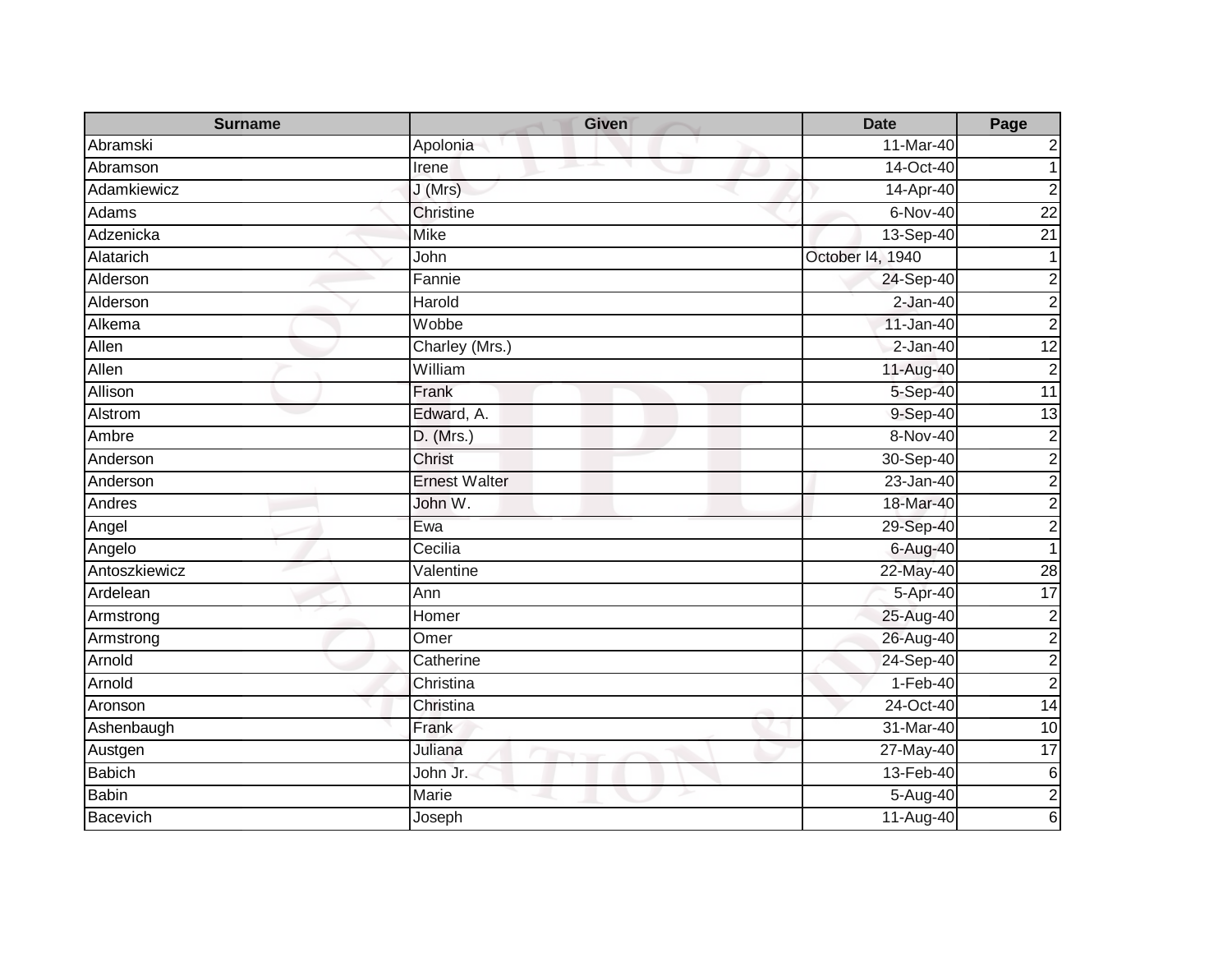| Baginski        | Harriet                | 12-May-40 | 10              |
|-----------------|------------------------|-----------|-----------------|
| Bahn            | Adeline                | 22-Dec-40 | $\overline{2}$  |
| <b>Bahurek</b>  | and the project<br>Joe | 20-Dec-40 | 32              |
| <b>Bailey</b>   | Elizabeth              | 14-Jan-40 | $\overline{4}$  |
| <b>Bailey</b>   | Harvey R.              | 19-Mar-40 |                 |
| <b>Bailey</b>   | Mary                   | 26-Jul-40 | $\overline{15}$ |
| <b>Bajzatt</b>  | Agnes                  | 17-Jul-40 | $\overline{20}$ |
| Baker           | Samuel                 | 6-Nov-40  | $\overline{2}$  |
| Bandor          | Joseph P.              | 25-Feb-40 | $\frac{1}{8}$   |
| Bangs           | Henry P.               | 30-Apr-40 | 10              |
| <b>Barnes</b>   | Emma                   | 25-Sep-40 | 19              |
| <b>Barnett</b>  | Allen                  | 20-Feb-40 | $\overline{2}$  |
| <b>Barnett</b>  | <b>Effie May</b>       | 12-Dec-40 | $\overline{21}$ |
| Barnhardt       | Jennie C.              | 26-Jul-40 | 15              |
| Baron           | <b>Martin</b>          | 26-Nov-40 | $\overline{9}$  |
| <b>Barrett</b>  | Sally B.               | 19-Dec-40 | $\overline{c}$  |
| <b>Barry</b>    | James                  | 22-Nov-40 | 24              |
| Bartholomae     | Mary                   | 5-Jan-40  | $\overline{20}$ |
| <b>Bartulis</b> | Anna                   | 20-Dec-40 | $\overline{36}$ |
| <b>Bassett</b>  | Lyda                   | 26-May-40 | $\overline{c}$  |
| Basso           | <b>Bernard</b>         | 28-Jun-40 | 15              |
| <b>Bassow</b>   | Caroline               | 20-Sep-40 | 1               |
| <b>Bathurst</b> | William E.             | 20-Jun-40 | $\overline{c}$  |
| Bauermeister    | <b>Bertha</b>          | 9-Dec-40  | $\overline{13}$ |
| <b>Beatty</b>   | Clarence I.            | 7-Oct-40  |                 |
| <b>Becker</b>   | Elias                  | 26-Feb-40 | $\overline{c}$  |
| <b>Beckman</b>  | Anna                   | 4-Mar-40  | $\overline{2}$  |
| <b>Beebe</b>    | George Edward          | 16-May-40 | 6               |
| <b>Beem</b>     | Clement                | 24-Sep-40 | 12              |
| <b>Behler</b>   | Rosetta Ross           | 27-Aug-40 | $\overline{c}$  |
| <b>Beilfuss</b> | Fred                   | 13-Nov-40 |                 |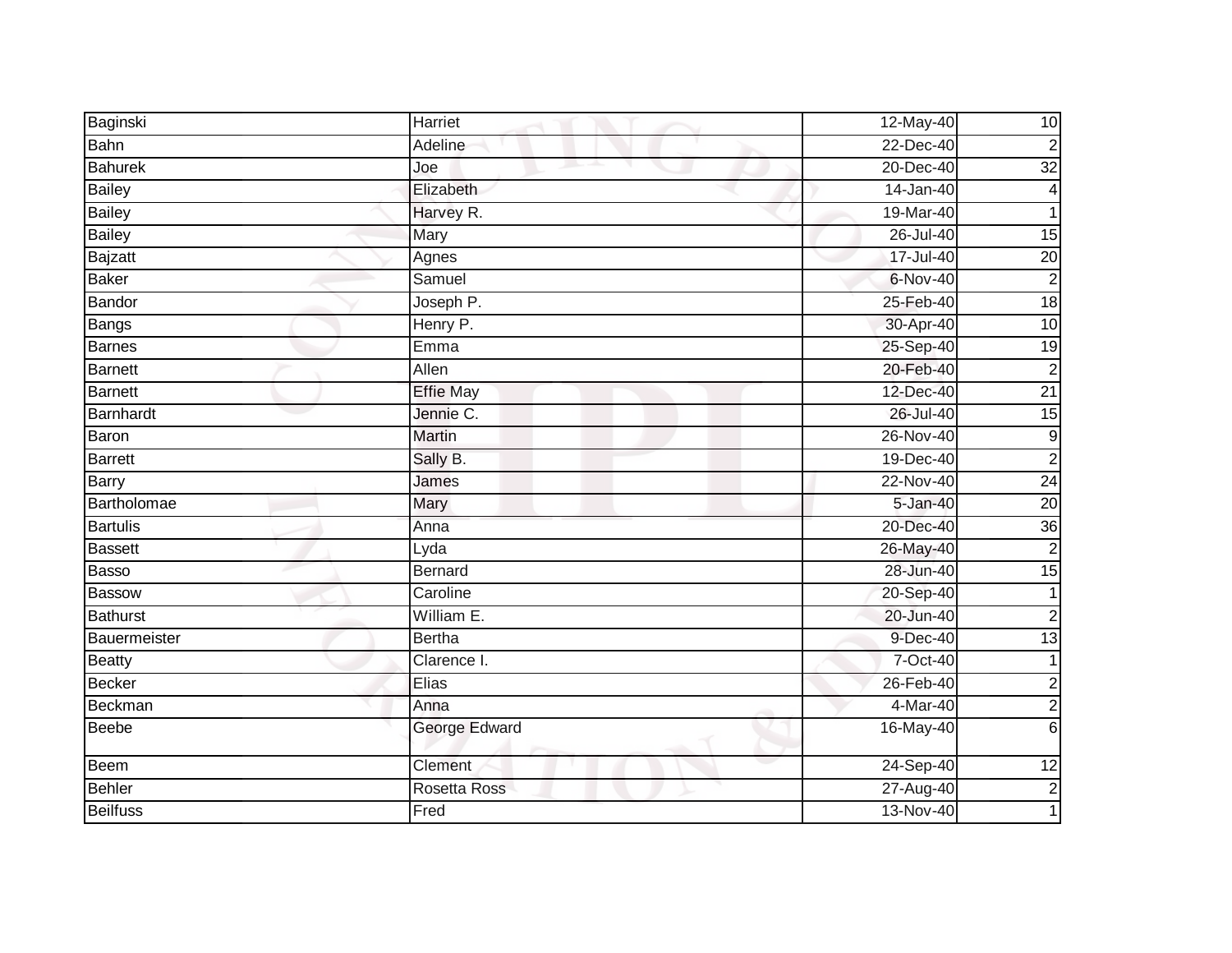| Bell            | Jack William         | 7-Nov-40      |                 |
|-----------------|----------------------|---------------|-----------------|
| Bell            | Margaret             | 22-May-40     | 28              |
| Bell            | Shirley Joan         | $25 - Jun-40$ | $\overline{5}$  |
| Bellamy         | Arthur               | 2-Oct-40      | $\overline{2}$  |
| Bellamy         | Paul W.              | $9$ -Dec-40   | 13              |
| Benedict        | Anna                 | 31-Jan-40     | 14              |
| Benson          | Harry D.             | 17-Oct-40     | $\overline{13}$ |
| Benson          | J.W.                 | 12-Aug-40     | $\overline{c}$  |
| <b>Bentz</b>    | Minnie               | 28-Aug-40     | 17              |
| <b>Beres</b>    | Andrew               | 24-Sep-40     | $\overline{8}$  |
| Berg            | Edward               | 26-Jan-40     | $\overline{20}$ |
| <b>Berry</b>    | Addison C.           | 13-Feb-40     |                 |
| Berwanger       | Mary                 | 22-Apr-40     | $\overline{c}$  |
| <b>Beshler</b>  | Edwin L.             | 16-Jun-40     | $\overline{2}$  |
| <b>Betz</b>     | Frank S.             | 28-Feb-40     |                 |
| <b>Bieker</b>   | William              | 30-Aug-40     |                 |
| <b>Biel</b>     | <b>Stanley</b>       | 15-Apr-40     | $\overline{11}$ |
| <b>Bieniasz</b> | Peter                | 28-Jul-40     | 4               |
| <b>Biesboer</b> | Clara                | 27-May-40     |                 |
| <b>Biesen</b>   | William F.           | 18-Dec-40     | $\overline{21}$ |
| <b>Biskup</b>   | Helen                | 15-Aug-40     | $\bf 8$         |
| <b>Black</b>    | (infant son)         | 16-Sep-40     | $\overline{2}$  |
| <b>Black</b>    | Austin A.            | 13-Jun-40     | $\overline{13}$ |
| <b>Black</b>    | Emery                | 11-Feb-40     | 18              |
| Blanchard       | James                | 14-Jan-40     | $\overline{c}$  |
| Blanchard       | John                 | $7 -$ Jul-40  | $\overline{7}$  |
| Blanchard       | Josephine            | 26-Feb-40     | $\overline{c}$  |
| <b>Bliss</b>    | <b>Mabel Griesel</b> | 10-Jan-40     | $\overline{19}$ |
| <b>Bliss</b>    | Sylvia Mae           | $9-Feb-40$    | $\overline{c}$  |
| <b>Blocker</b>  | <b>Warren Kent</b>   | $1-Feb-40$    | $\overline{c}$  |
| <b>Bodine</b>   | $E.R.$ (Mrs.)        | 30-Dec-40     | 12              |
| Bogdan          | John                 | 8-Jan-40      | $\bf 8$         |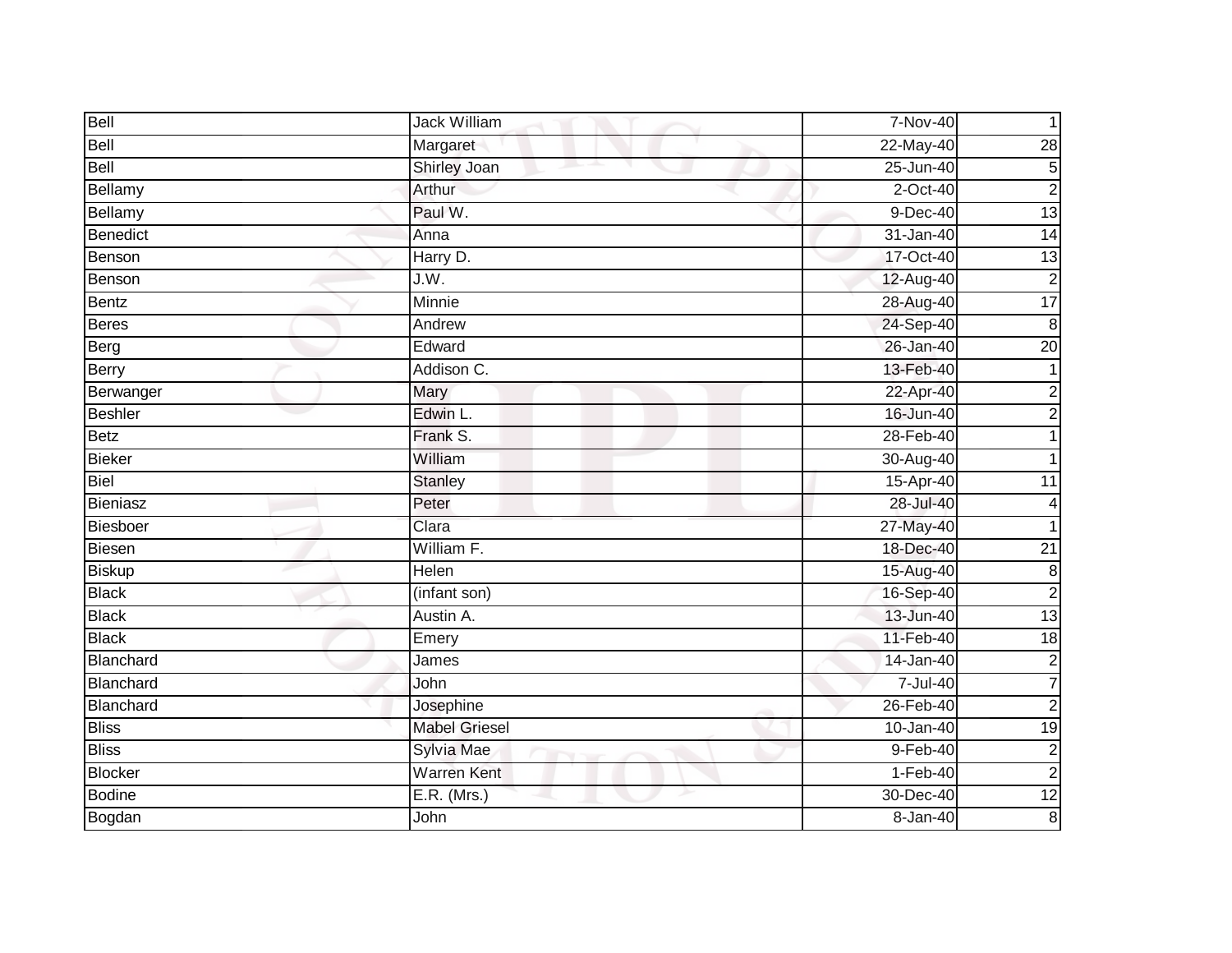| Bogie            | Charles             | 26-Jun-40  | 29                      |
|------------------|---------------------|------------|-------------------------|
| <b>Boila</b>     | Gus                 | $1-Nov-40$ | 15                      |
| <b>Bolalek</b>   | Mary                | 15-Dec-40  | $\overline{\mathbf{c}}$ |
| <b>Bolda</b>     | Anton               | $1-Dec-40$ | $\overline{\mathbf{c}}$ |
| <b>Bolda</b>     | Michael             | $5-Nov-40$ | $\overline{c}$          |
| <b>Bolikas</b>   | James               | 12-Nov-40  | $6\phantom{1}$          |
| <b>Bolling</b>   | George W.           | 14-Jun-40  | $\overline{17}$         |
| <b>Bone</b>      | Julia               | 20-Oct-40  | $\overline{c}$          |
| Bopp             | John                | 31-Jul-40  | $\overline{20}$         |
| <b>Borbely</b>   | Rosa                | 17-Jun-40  | $\overline{2}$          |
| <b>Borchardt</b> | Elizabeth D.        | 24-Jul-40  | 17                      |
| Borns            | William H.          | 18-Apr-40  | $\bf 8$                 |
| Borowski         | <b>Barbara</b>      | 17-Nov-40  | $\,6$                   |
| <b>Bosch</b>     | Anna                | 25-Nov-40  | 16                      |
| <b>Boskovich</b> | Joseph              | 28-Jun-40  | 26                      |
| <b>Bothwell</b>  | William             | 10-Apr-40  | $\overline{c}$          |
| <b>Bovee</b>     | Fred S.             | 10-Jun-40  | $\bf 8$                 |
| <b>Bowles</b>    | <b>Henry Leslie</b> | $1-Oct-40$ | $\overline{c}$          |
| <b>Boyd</b>      | James               | $1-Mar-40$ | $\bf 8$                 |
| <b>Boys</b>      | Louis               | 7-Jul-40   | $\overline{15}$         |
| Bragg            | Robert A.           | 26-Feb-40  | $\overline{c}$          |
| <b>Braley</b>    | Charles             | 27-Mar-40  | $\overline{22}$         |
| <b>Brandon</b>   | Jacob Cleffer       | 28-May-40  | 13                      |
| <b>Brandow</b>   | Clarence A.         | 4-Jan-40   | $\overline{c}$          |
| <b>Brandt</b>    | Mary                | 24-May-40  | 19                      |
| <b>Branhall</b>  | Virginia M.         | 23-Dec-40  | $\overline{2}$          |
| Brasaemle        | Ralph (Pop)         | 26-Mar-40  | 11                      |
| Braun            | Theodore (Rev.)     | 24-Apr-40  | 12                      |
| <b>Braund</b>    | Virginia A.         | 16-Sep-40  | $\overline{c}$          |
| <b>Bredsten</b>  | Emma                | 29-Sep-40  | $\overline{2}$          |
| <b>Brehm</b>     | Fred M.             | 28-Apr-40  | $\overline{a}$          |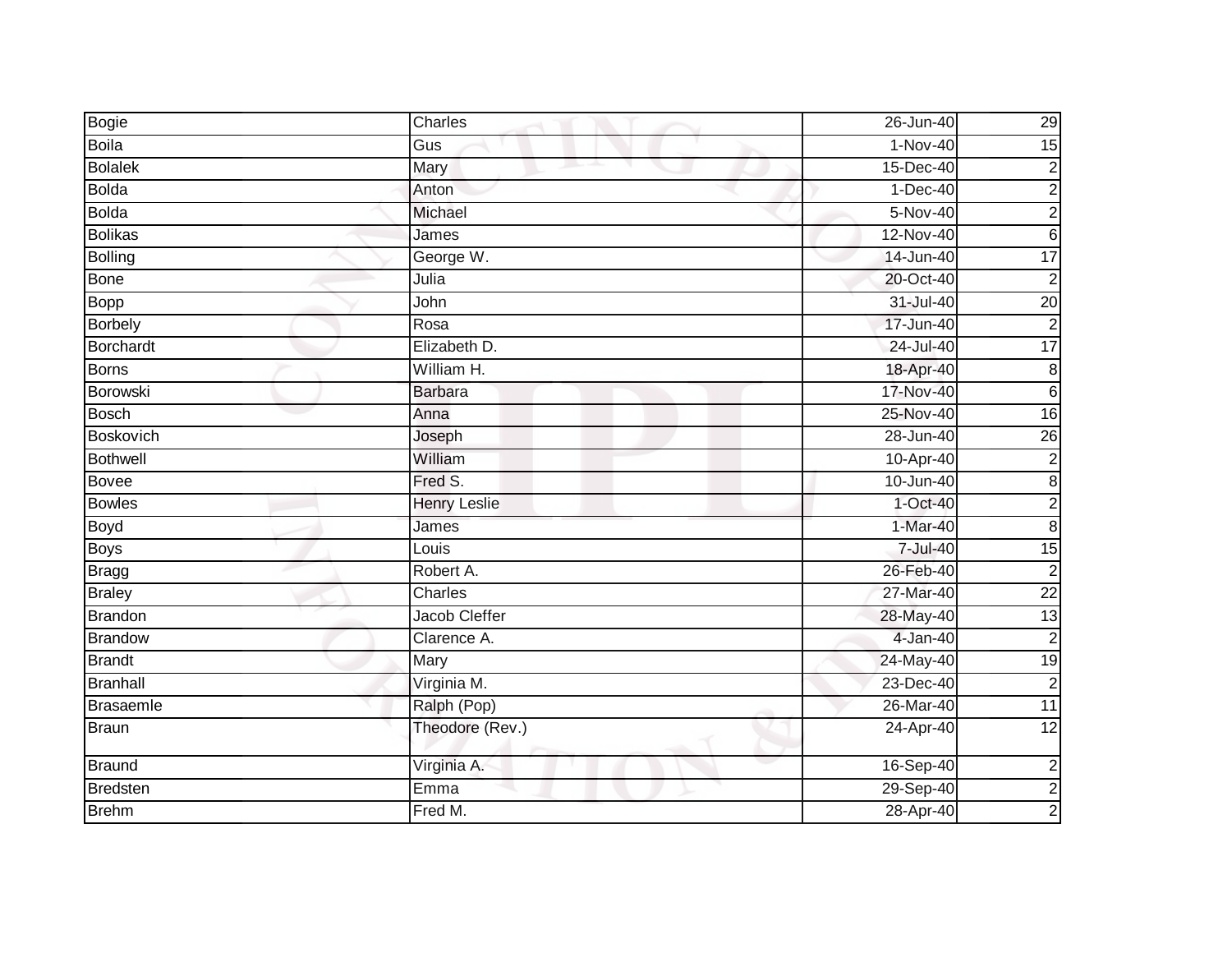| Brennan        | Martin (Doc)          | 15-Mar-40     | $\overline{c}$  |
|----------------|-----------------------|---------------|-----------------|
| Brennan        | Mary Elizabeth        | 11-Apr-40     | $\overline{2}$  |
| Brennan        | Raymond               | $31 - Jan-40$ | $\overline{c}$  |
| Brennell       | Amanda S.             | 3-May-40      | 19              |
| Brentlinger    | Emma Spencer          | 7-Jun-40      | 17              |
| Brietzke       | Frank W.              | 7-Oct-40      | $\overline{2}$  |
| Brinkman       | Frank G.              | 26-Jun-40     | 10              |
| <b>Brock</b>   | Charlene              | 15-Nov-40     | $\overline{10}$ |
| <b>Brocus</b>  | James Roland          | 16-Feb-40     | $\overline{2}$  |
| <b>Brooks</b>  | Clarence A.           | 29-Jan-40     | $\overline{a}$  |
| <b>Brooks</b>  | Martha                | 14-Jan-40     | 4               |
| <b>Brown</b>   | C.O.                  | $3 - Jan-40$  |                 |
| <b>Brown</b>   | <b>Mary Agnes</b>     | 26-Apr-40     | 8               |
| Brownell       | Frances               | 7-Jul-40      | 15              |
| Brozowsky      | Lazar                 | 6-Dec-40      | $\overline{27}$ |
| <b>Brusso</b>  | Charles J.            | 17-Oct-40     | $\overline{c}$  |
| <b>Brydon</b>  | <b>Robert</b>         | 4-Jan-40      | $\overline{c}$  |
| <b>Bubala</b>  | Anthony               | $9-Dec-40$    | 17              |
| <b>Buckley</b> | Jane                  | 15-Oct-40     | 13              |
| <b>Buckley</b> | Mary                  | 19-Feb-40     | 10              |
| Buehring       | <b>Charles Martin</b> | 11-Oct-40     | $\overline{26}$ |
| <b>Buhler</b>  | Rose                  | 4-Apr-40      | $\overline{2}$  |
| <b>Bunda</b>   | <b>Max</b>            | 13-May-40     | $\overline{11}$ |
| <b>Bunde</b>   | <b>Bertha</b>         | $5-Nov-40$    | $\overline{2}$  |
| Bunneau        | Pauline               | $6$ -Dec-40   | $\overline{a}$  |
| Burgan         | Mary                  | 15-Aug-40     | $\bf 8$         |
| <b>Burgess</b> | W.L.                  | 24-Oct-40     | $\overline{13}$ |
| <b>Burke</b>   | (infant son)          | 7-Oct-40      | $\overline{c}$  |
| <b>Burke</b>   | Grace E.              | 5-May-40      | $\overline{16}$ |
| <b>Burnett</b> | Harry W.              | $3-Oct-40$    | 4               |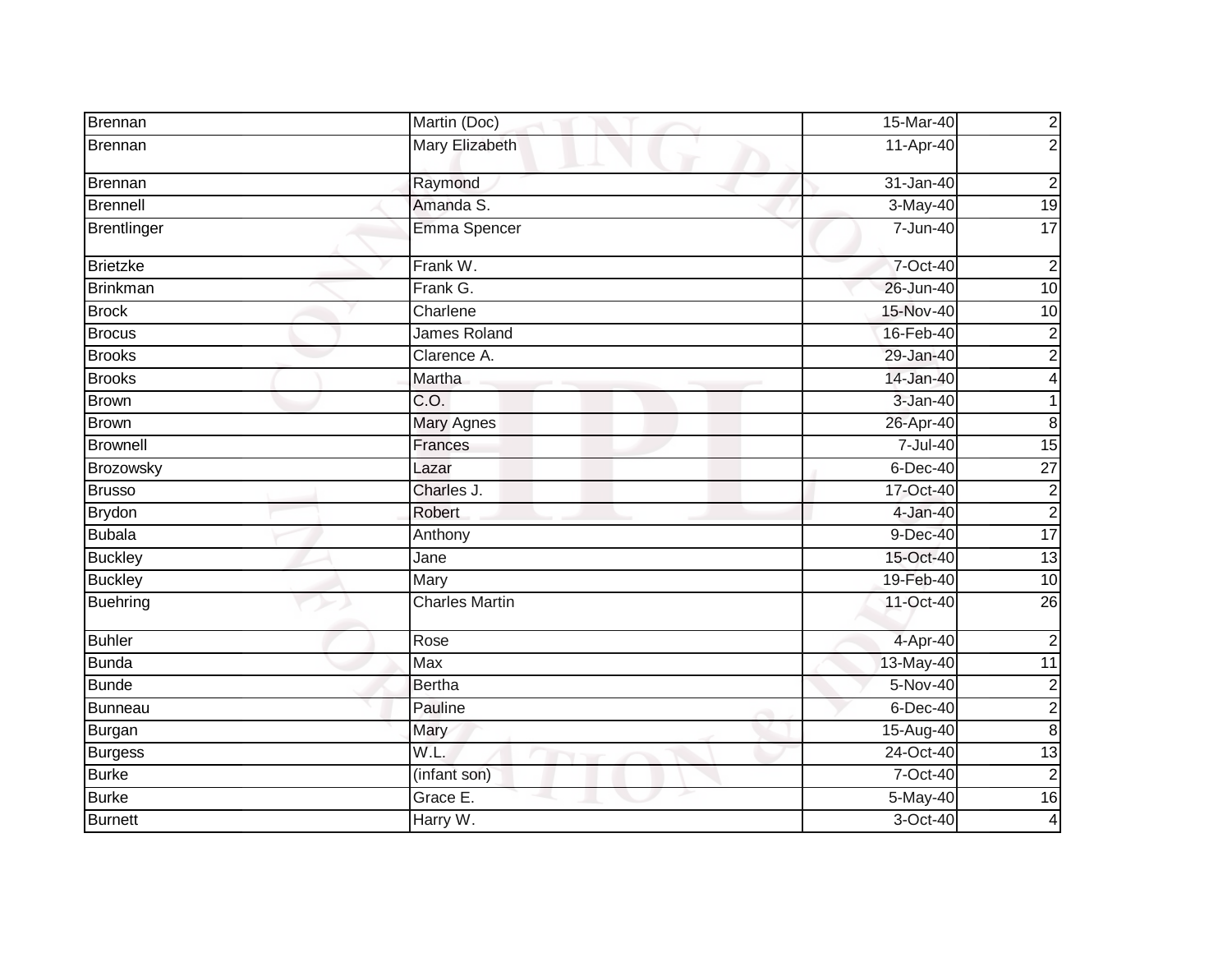| <b>Burns</b>  | Alex I.              | 10-Oct-40     |                  |
|---------------|----------------------|---------------|------------------|
| <b>Burns</b>  | Margaret             | $6$ -Oct-40   | 14               |
| <b>Burton</b> | Arland J.            | 29-Dec-40     |                  |
| <b>Bush</b>   | Harold M.            | 21-Jan-40     | $6\phantom{1}$   |
| Cabovsky      | John                 | $22 -$ Jul-40 | $\overline{12}$  |
| Callahan      | James                | 2-Apr-40      | $\overline{c}$   |
| Calnon        | Ella                 | 19-Jun-40     | 17               |
| Calvaruso     | Laura                | 30-Jan-40     | $\overline{c}$   |
| Campagna      | Josephine            | 18-Mar-40     | $\overline{2}$   |
| Canale        | Ralph                | 4-Nov-40      | 13               |
| Carlson       | Elmer                | 21-Apr-40     | $\overline{16}$  |
| Carlson       | Evelyn D.            | 10-Jul-40     | $\overline{10}$  |
| Carlson       | Philip               | 19-Sep-40     | 12               |
| Carlstrom     | <b>Ida Christine</b> | 10-Dec-40     | $\overline{15}$  |
| Carr          | Anna May             | 7-Jul-40      | $\overline{c}$   |
| Carr          | <b>Mary</b>          | 28-Jan-40     | $\overline{c}$   |
| Carrow        | George A.            | 29-Mar-40     | $\overline{2}$   |
| Cerajewski    | Ambroz               | 15-Jan-40     | 12               |
| Chandler      | Elizabeth            | 16-May-40     | $\,$ 6 $\,$      |
| Christensen   | <b>James</b>         | 26-Feb-40     | $\overline{c}$   |
| Christie      | Ciell                | 3-Oct-40      | $\overline{c}$   |
| Christopher   | Theodore             | 21-May-40     | $\overline{2}$   |
| Chyla         | Agnes                | 9-May-40      | $\frac{1}{8}$    |
| Ciesko        | Mary                 | $6$ -Dec-40   | 34               |
| Clark         | Albert W.            | 28-Mar-40     | $\overline{c}$   |
| Clark         | Mary                 | 30-Dec-40     | $\boldsymbol{9}$ |
| Clark         | Thomas               | 26-Dec-40     |                  |
| Cleland       | John                 | 29-Feb-40     |                  |
| Cleveland     | Charles A.           | 3-Jan-40      | $\overline{13}$  |
| Clevenger     | Irene                | 25-Jun-40     | 16               |
| Clover        | Griffith H.          | 9-Sep-40      | $\overline{2}$   |
| Cody          | Franklin W.          | $5-Aug-40$    | $\overline{a}$   |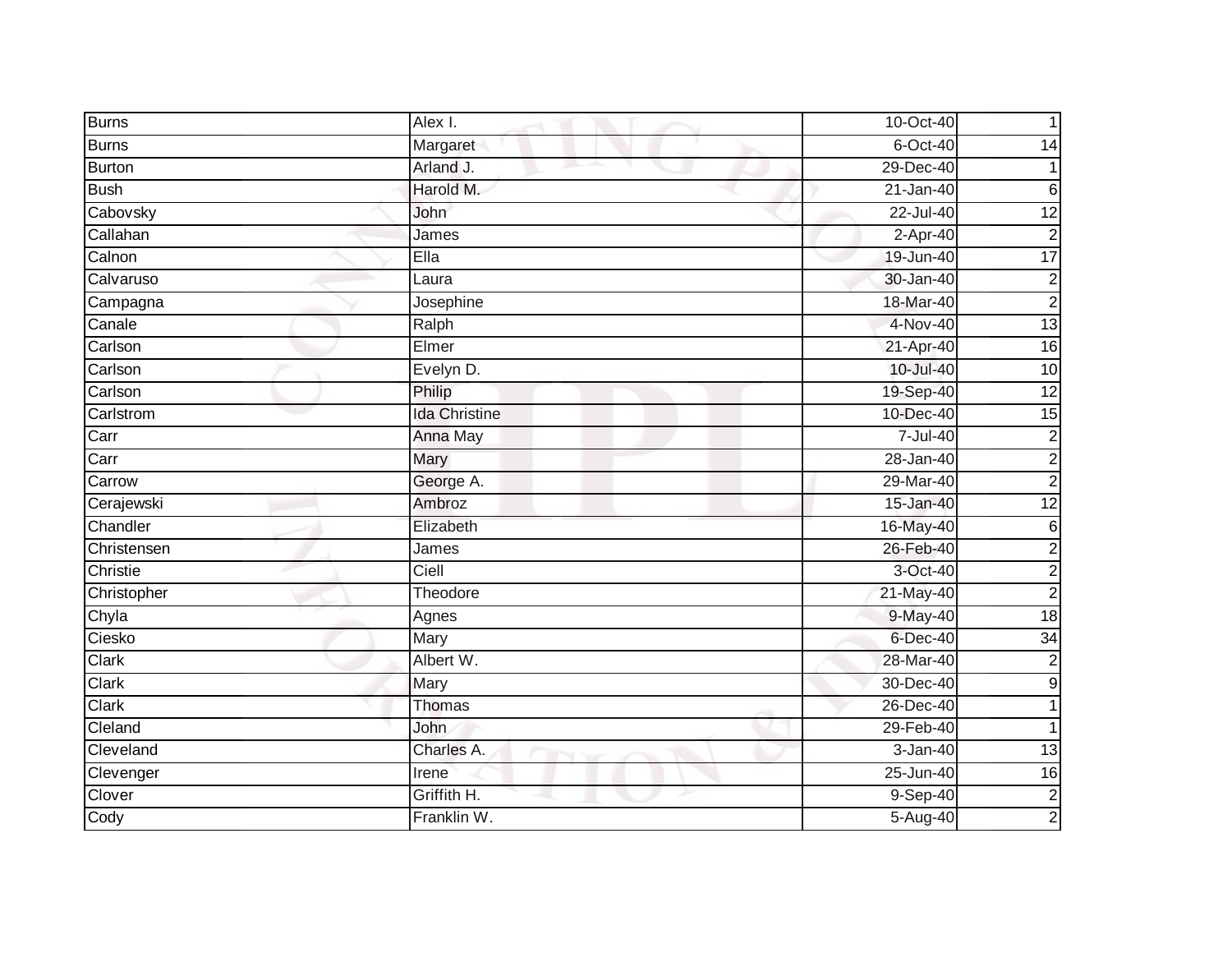| Cohn           | Grace                | $8 - Jan-40$ | $\boldsymbol{8}$        |
|----------------|----------------------|--------------|-------------------------|
| Cole           | Clarence             | $3-Nov-40$   | 12                      |
| Colins         | John                 | 19-Mar-40    | $\,6$                   |
| College        | Amelia               | 19-Mar-40    | $6\phantom{.}6$         |
| <b>Collins</b> | <b>Henry Frank</b>   | 11-Sep-40    | $\overline{19}$         |
| Collison       | G.M.                 | 5-Jan-40     | $\overline{c}$          |
| Conant         | Cora May             | 17-Mar-40    | $\overline{2}$          |
| Condotti       | Michael              | 8-Jan-40     | $\infty$                |
| Conger         | Ida                  | 29-Mar-40    | $\overline{17}$         |
| Conklin        | Mary                 | 19-Apr-40    | $\overline{2}$          |
| Conlon         | Sarah                | 30-Aug-40    | $\overline{\mathbf{c}}$ |
| Constant       | Arthur               | 11-Aug-40    | $\overline{2}$          |
| Cook           | Elizabeth            | 25-Jan-40    | 12                      |
| Cook           | Simon L.             | 20-Nov-40    | $\,6$                   |
| Cooper         | T.J.                 | 25-Jul-40    | $\overline{2}$          |
| Cory           | <b>Dollie</b>        | 10-Oct-40    | $\overline{10}$         |
| Cox            | Melie K.             | $1-Nov-40$   | $\overline{c}$          |
| Cramer         | Gerald               | 22-Apr-40    | $\overline{c}$          |
| Crican         | Vasila               | 31-Jan-40    | $\overline{14}$         |
| Crnogorac      | Goldie               | 12-Jan-40    | $\overline{c}$          |
| Cross          | Catherine            | 30-Aug-40    | $\overline{2}$          |
| Crothers       | <b>Arthur Marion</b> | May 10, 1940 | $\overline{24}$         |
| Cruikshank     | Charles Joseph       | 20-Dec-40    | $\overline{34}$         |
| Czapkowicz     | Lillian              | 2-Aug-40     | 10                      |
| Czeranko       | Katherine            | 5-Feb-40     | $\,8\,$                 |
| Czernia        | Martin               | 19-Aug-40    | 6                       |
| Czirok         | Veronica             | 19-Sep-40    | $\bf 8$                 |
| Daggy          | Rose                 | 24-Jul-40    | 17                      |
| Dalenburg      | Claude J.            | 2-Jan-40     | $\overline{12}$         |
| Dalenburg      | William              | $2-Jan-40$   | $\overline{12}$         |
| Daley          | James                | 19-Mar-40    | $\,6$                   |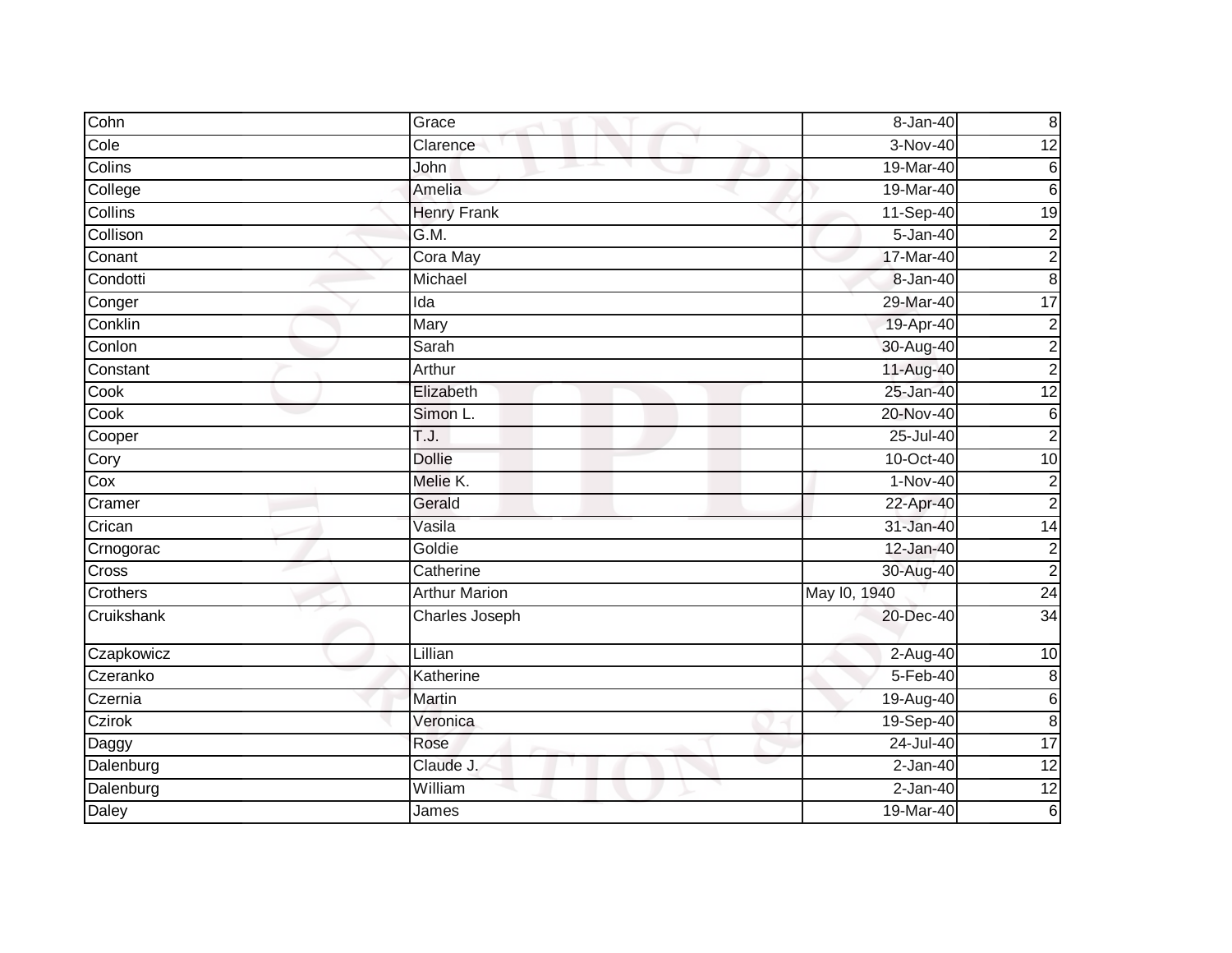| Dalton         | John             | 23-Apr-40         | $\mathbf 2$             |
|----------------|------------------|-------------------|-------------------------|
| Danville       | M. (Sister)      | $6$ -Oct-40       | $\overline{14}$         |
| Darson         | John E.          | 29-Feb-40         | 6                       |
| Dassel         | William          | 6-Mar-40          | $\overline{2}$          |
| Datisman       | Karen Elizabeth  | 16-Jan-40         |                         |
| Daugherty      | Clara            | 18-Feb-40         | 2                       |
| Davidson       | Sharon Kay       | 20-Oct-40         | $\overline{2}$          |
| <b>Davies</b>  | <b>Madeline</b>  | September 25,1940 | 19                      |
| Davis          | Emily            | 13-Mar-40         | $\overline{23}$         |
| Davis          | <b>Jefferson</b> | 19-Jul-40         | $\overline{13}$         |
| Davis          | Maris J.         | 11-Jan-40         | $\,6$                   |
| Dawson         | Archie A.        | 23-May-40         | $\overline{\mathbf{c}}$ |
| Debriae        | Edward           | 15-Jan-40         |                         |
| DeBriae        | Hannah           | 21-Oct-40         | 8                       |
| <b>Decker</b>  | <b>Nicholas</b>  | 11-Dec-40         | $\overline{28}$         |
| Deen           | Elvin            | 22-Apr-40         |                         |
| Defriere       | Rose             | 3-Mar-40          | $\mathbf 2$             |
| Deitch         | Sarah            | $2$ -Jun-40       | $\overline{2}$          |
| DeKema         | Roveli           | 19-Feb-40         | 1                       |
| DeLaney        | Joseph           | 21-Jan-40         | $\overline{\mathbf{c}}$ |
| DeLaurier      | Gilbert          | 7-Jul-40          | $\overline{2}$          |
| Dellenbach     | Marie            | 16-Jun-40         | $\mathbf 2$             |
| <b>Delloff</b> | Christine        | 27-Jun-40         | 13                      |
| Delmarter      | Claude W.        | $3-Jan-40$        | $\overline{22}$         |
| <b>DePaoli</b> | Ben              | 19-Apr-40         |                         |
| Dermody        | Patricia Ann     | $11-Jan-40$       | 2                       |
| <b>DeVries</b> | <b>Dirkje</b>    | 26-Aug-40         | $\overline{c}$          |
| Dewey          | Nelson           | 10-Mar-40         | $\overline{19}$         |
| Dickson        | Merle            | $1-Feb-40$        | $\mathbf 2$             |
| <b>Diddie</b>  | Mary             | 27-Oct-40         | 18                      |
| Dillabaugh     | Charles          | 5-Jun-40          | $\overline{24}$         |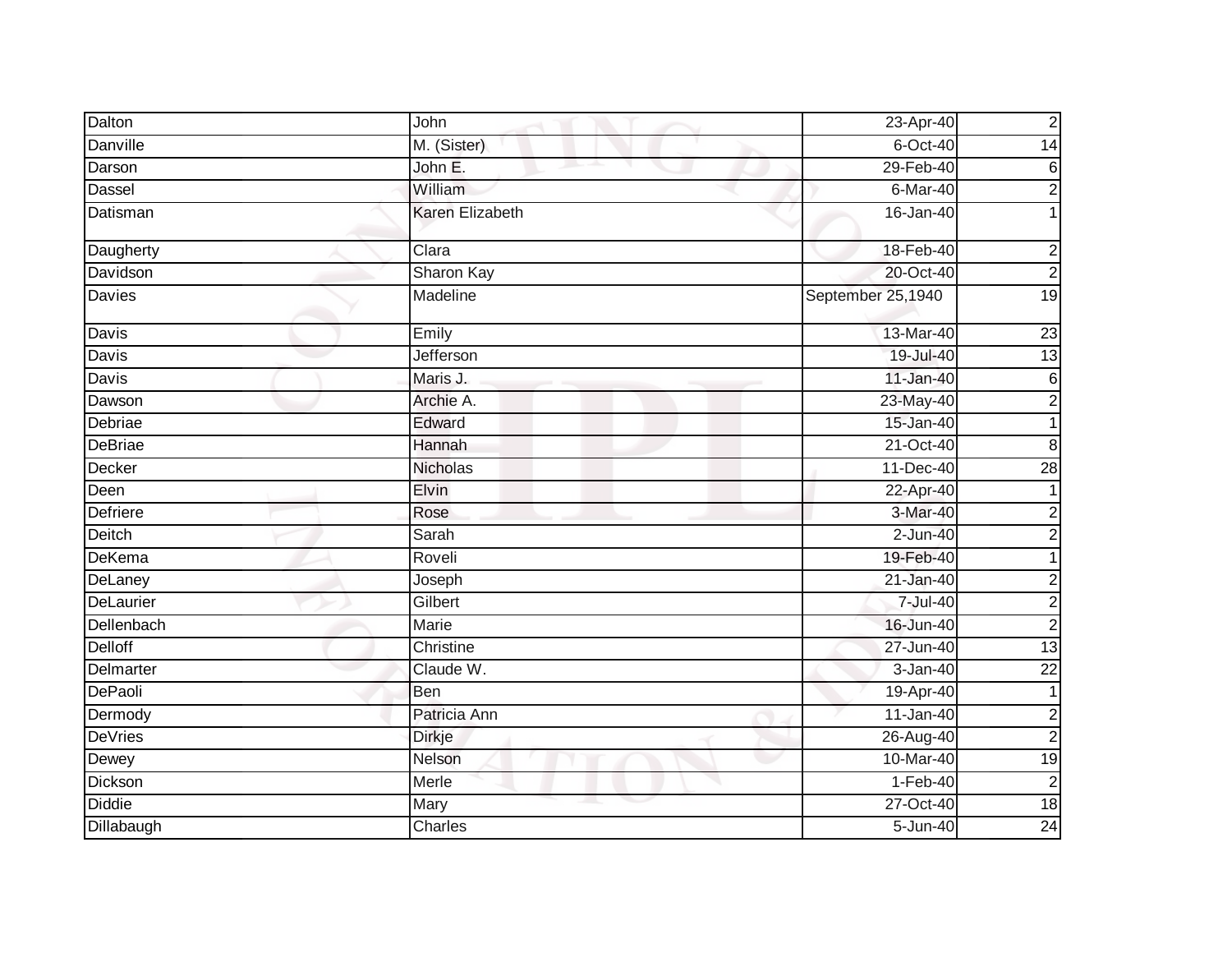| Dillon             | <b>Ardith May</b> | 8-Apr-40      | 12              |
|--------------------|-------------------|---------------|-----------------|
| Dineen             | <b>Nellie</b>     | 24-Jul-40     | $\overline{22}$ |
| Dinwiddie          | Eleanor           | 21-Mar-40     | $\overline{19}$ |
| Dipner             | Irene             | 30-Jun-40     | $\overline{c}$  |
| <b>DiSalvatore</b> | Samuel            | 19-Feb-40     | 1               |
| <b>Dittrich</b>    | George            | 19-May-40     | $\overline{c}$  |
| Dixon              | Margaret S.       | 24-Jun-40     | $\bf 8$         |
| <b>Dobbins</b>     | Scuyler C.        | $31 -$ Jul-40 | $\overline{17}$ |
| Dobosz             | Stanley           | 21-Oct-40     | $\bf 8$         |
| Dobrzynski         | Chester           | 10-Apr-40     | $\overline{2}$  |
| Doescher           | William Sr.       | 18-Mar-40     | 10              |
| Dombrowski         | Lucy              | 17-Jul-40     | $\overline{17}$ |
| <b>Dominiak</b>    | Anton             | 8-Jan-40      | $\overline{8}$  |
| Dommer             | William L.        | 8-Dec-40      | 23              |
| Domsic             | Joseph            | 16-May-40     | 8               |
| Donahue            | William           | 14-Mar-40     | $\overline{16}$ |
| Donley             | Edward            | 13-Nov-40     | 23              |
| Doorley            | Charles H.        | 25-Feb-40     | 6               |
| Doran              | William P.        | 4-Aug-40      | $\overline{14}$ |
| <b>Doris</b>       | Isaje             | 1-Apr-40      | $\overline{c}$  |
| Dorsey             | Magdalen          | 12-Jun-40     | $\overline{c}$  |
| Douglas            | John E.           | 23-Dec-40     | $\overline{2}$  |
| Downes             | Ruth              | 6-May-40      |                 |
| Downs              | Z.E.              | 2-Jan-40      | 14              |
| <b>Drackert</b>    | Julia             | 19-Jun-40     |                 |
| Draganich          | Frank             | 24-Nov-40     |                 |
| Drewenski          | Victoria          | 25-Nov-40     | $\overline{c}$  |
| <b>Duarcz</b>      | Walter            | 28-Oct-40     | $\overline{14}$ |
| <b>Duckett</b>     | James E.          | 15-Oct-40     | 13              |
| Duckworth          | C.D.              | 14-Apr-40     | 20              |
| Dugan              | John H.           | $2-May-40$    | $\overline{1}$  |
| Duncan             | Albert            | 31-Mar-40     | 10              |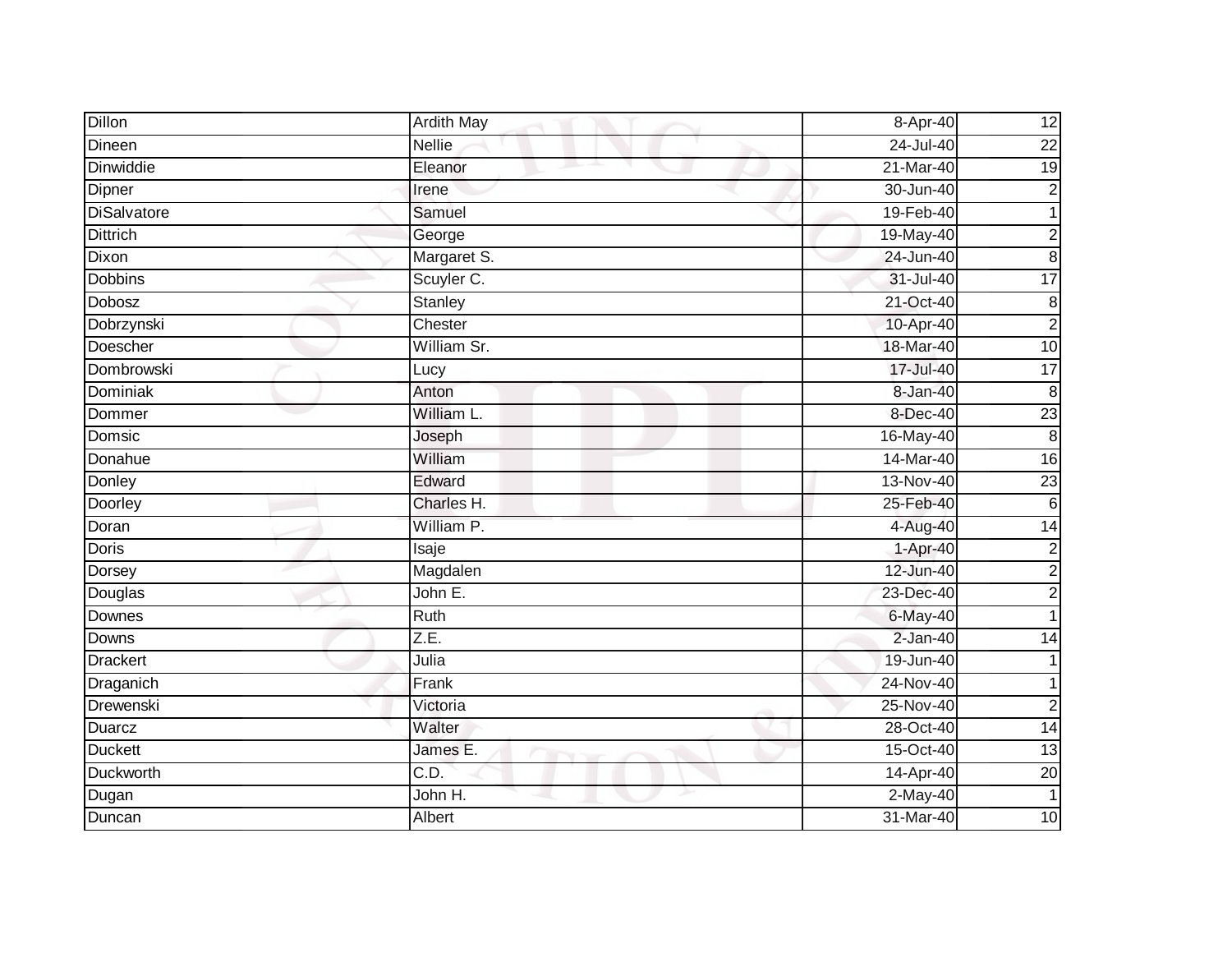| Duncan        | <b>Daisy</b>          | 13-Nov-40  | $\mathbf 2$             |
|---------------|-----------------------|------------|-------------------------|
| Duncan        | Henrietta             | 18-Oct-40  | $\overline{19}$         |
| <b>Dunkin</b> | Roscoe                | 7-Feb-40   |                         |
| Duvall        | Wendell               | 18-Jun-40  | $\overline{\mathbf{c}}$ |
| Duve          | Wilhelma              | 25-Jul-40  | $\overline{2}$          |
| Dwan          | Howard                | 26-Jun-40  | $\overline{10}$         |
| Eager         | Minnie                | 28-Jun-40  | 15                      |
| Easto         | Vernon                | 23-Jul-40  | $\mathbf 1$             |
| Eaton         | Rose                  | 17-May-40  | 15                      |
| Eaton         | Duward (Mrs.)         | 19-Aug-40  | 12                      |
| Eberly        | Leroy                 | 19-Apr-40  | $\overline{26}$         |
| Ebert         | Mary Joanna           | 9-Apr-40   | $\overline{2}$          |
| EcKenboy      | Frederick B.          | 12-Feb-40  | $\boldsymbol{9}$        |
| Ecklund       | Wallace (Cpl.)        | 17-Sep-40  |                         |
| Edwards       | <b>William Arthur</b> | 26-Nov-40  | $\boldsymbol{9}$        |
| Edwards       | <b>Gail Henry</b>     | 3-Dec-40   | $\overline{c}$          |
| Eggebrecht    | <b>Albert</b>         | 4-Sep-40   | $\overline{17}$         |
| Eggert        | Herman (Mrs.)         | 26-Aug-40  |                         |
| Eibel         | Fred F.               | 9-Oct-40   | 20                      |
| Eidinger      | Lola                  | 15-May-40  | $\overline{21}$         |
| Ein           | Ida                   | 18-Nov-40  | $\overline{2}$          |
| Einsele       | Peter                 | 26-Jul-40  | 15                      |
| Eldred        | Joanna                | 29-Mar-40  | $\overline{2}$          |
| Ellis         | Frank                 | 23-Jun-40  | $\mathsf 3$             |
| Ellyson       | G.L.                  | 7-Apr-40   | $\overline{2}$          |
| Endres        | <b>Barbara</b>        | 22-Apr-40  | $\overline{12}$         |
| Enocksen      | George                | 13-Feb-40  | $\overline{2}$          |
| Ensweiler     | John                  | 20-Feb-40  | 12                      |
| Eriks         | Christina             | 12-Dec-40  | $\overline{c}$          |
| Eskoff        | Anna                  | 27-Dec-40  | 25                      |
| Esshom        | Frank                 | $3-Nov-40$ | 1                       |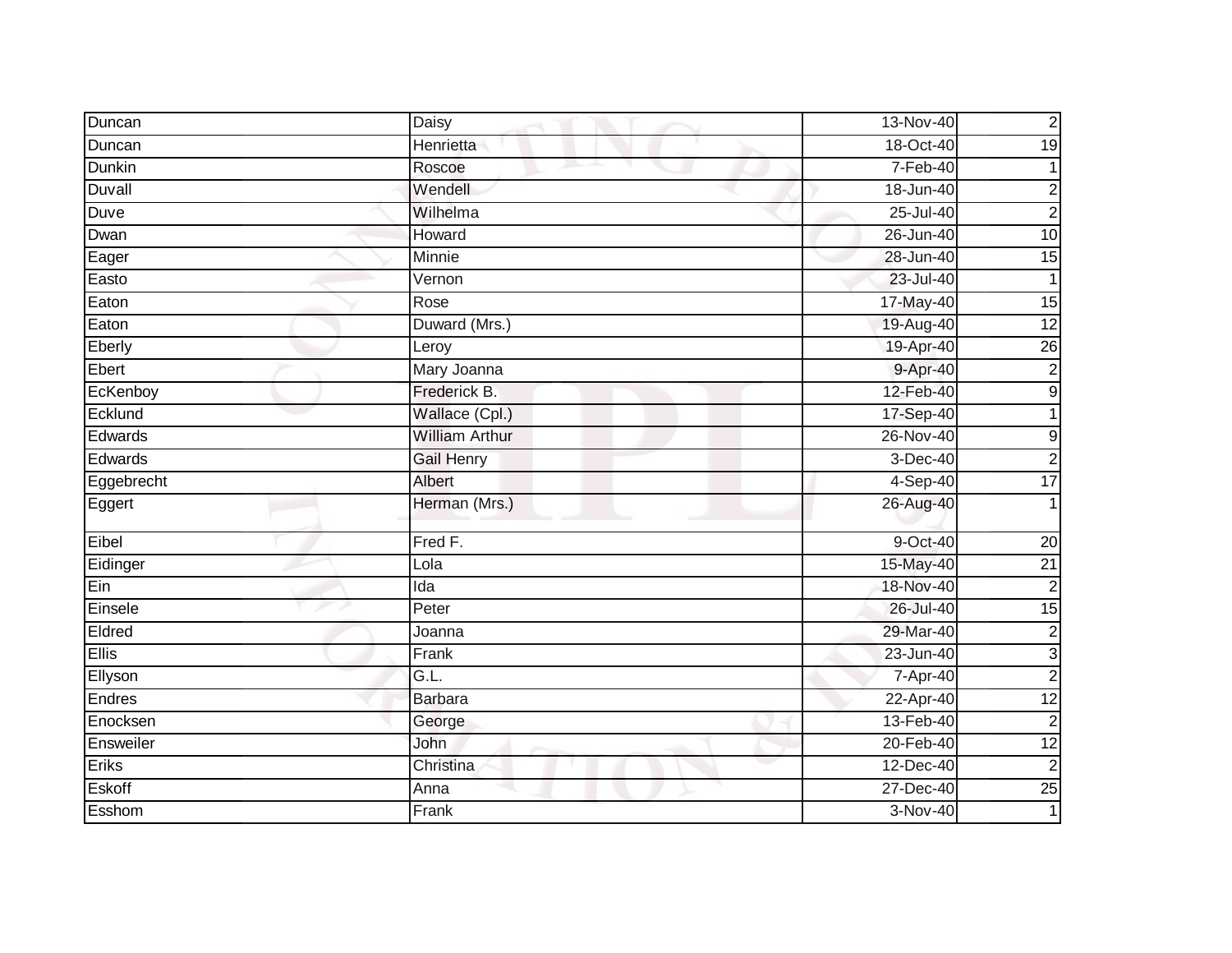| Evans                        | Marian              | 1-Mar-40     | $\boldsymbol{8}$        |
|------------------------------|---------------------|--------------|-------------------------|
| Evans                        | James E.            | 4-Mar-40     | 1                       |
| Evarista                     | M. (Sister)         | 21-Aug-40    | 17                      |
| Evinger                      | Lola                | 14-May-40    | $\overline{2}$          |
| Exton                        | Bruce (Sr.)         | $3 - Jan-40$ | $\overline{22}$         |
| Fabisch                      | Charles             | 14-Feb-40    | $\overline{c}$          |
| Faiyalo                      | Hadil               | 22-Apr-40    | 12                      |
| Fase                         | Jacob               | 21-May-40    | $\overline{14}$         |
| $\overline{\mathsf{Factor}}$ | Leonard             | 7-Feb-40     | $\overline{20}$         |
| Fechner                      | Robert              | $2-Jan-40$   |                         |
| Federoff                     | Helen               | 7-Oct-40     | $\overline{c}$          |
| Fedler                       | Josephine           | 29-Sep-40    | $\overline{a}$          |
| Feigerie                     | John                | 9-Oct-40     | 19                      |
| Feik                         | Louise              | 15-Aug-40    | $\bf 8$                 |
| Fein                         | Nathan              | $9-Dec-40$   | 6                       |
| Feldmann                     | Helene              | 10-Jan-40    | $\overline{c}$          |
| Felsecker                    | <b>Marian</b>       | 3-Sep-40     | $\overline{c}$          |
| Ferarri                      | Adolph              | 12-Mar-40    | 1                       |
| Ferguson                     | John L.             | 28-Feb-40    | $\overline{\mathbf{c}}$ |
| Fess                         | Amanda              | 24-Nov-40    | $\overline{c}$          |
| Feukes                       | Mary                | $2-Jan-40$   | 14                      |
| Fifield                      | G.H. (Mrs.)         | 3-Jul-40     | 10                      |
| Fifield                      | Clem H.             | 24-Jul-40    | $\overline{22}$         |
| Finck                        | <b>Roland Frank</b> | 2-Jan-40     | $\overline{c}$          |
| Findrik                      | John                | 29-Jan-40    | $\overline{10}$         |
| Finks                        | Rebecca E.          | $11-Apr-40$  | $\overline{2}$          |
| Firestine                    | Clarence W.         | 28-May-40    | 13                      |
| Fitzgerald                   | <b>Bessie</b>       | $4-Dec-40$   | $\overline{2}$          |
| Flyn                         | Emma                | 25-Nov-40    | 16                      |
| Foley                        | Stella              | 14-Jun-40    | 15                      |
| Ford                         | <b>Boss</b>         | 7-Jan-40     | $\overline{7}$          |
| Forsythe                     | Mary                | 30-Jun-40    | 19                      |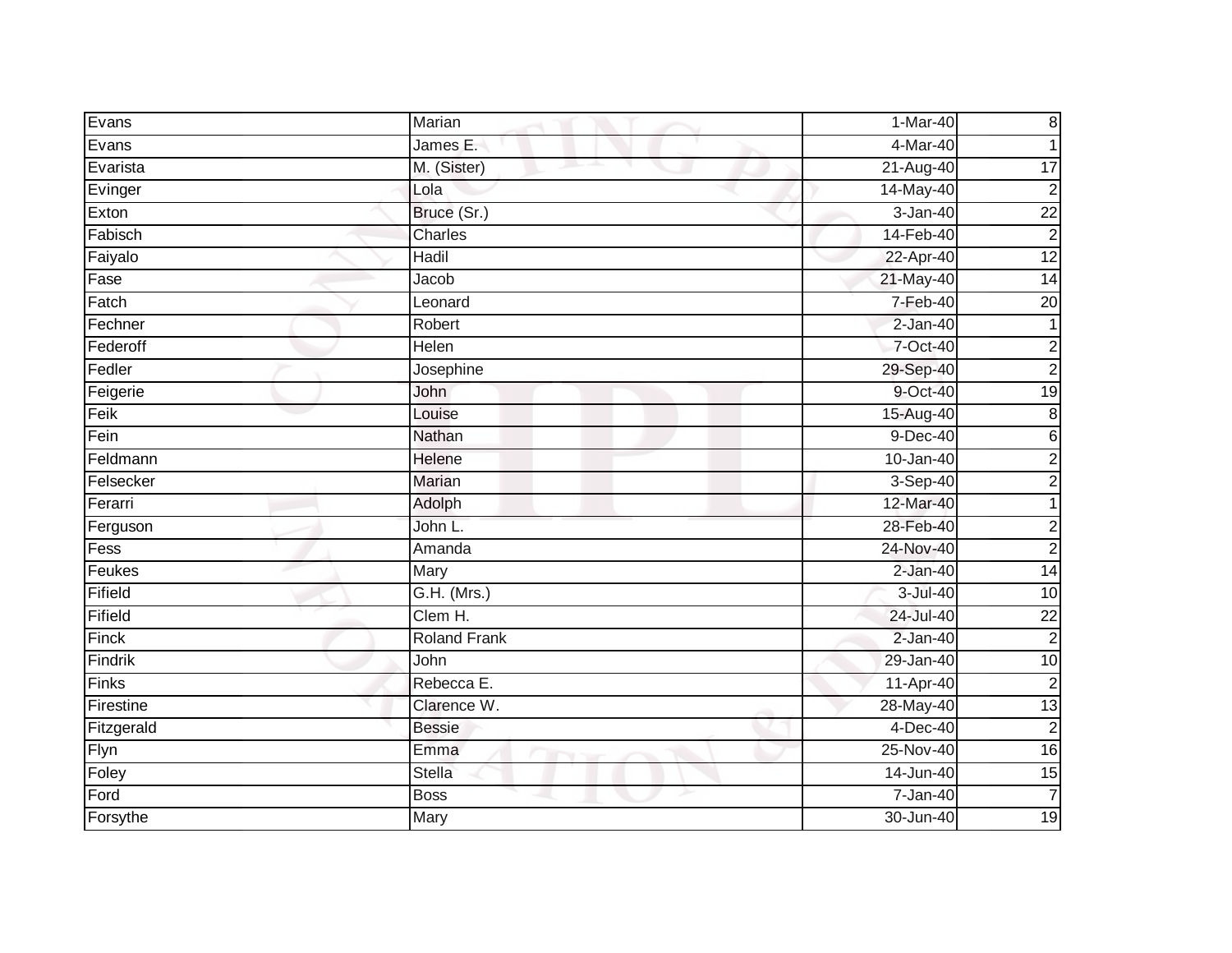| Fox       | William                   | 26-Jan-40     | $\overline{\mathbf{c}}$ |
|-----------|---------------------------|---------------|-------------------------|
| Fralich   | Charles                   | 30-Sep-40     | $\overline{c}$          |
| Frame     | <b>Genevieve Collins</b>  | 4-Apr-40      | $\overline{2}$          |
| Francis   | <b>Janice Merle</b>       | 28-Aug-40     | 4                       |
| Frank     | William                   | 24-Dec-40     | 13                      |
| Frank     | Charles                   | 23-Jan-40     | $\overline{2}$          |
| Freeman   | Charles                   | 11-Mar-40     | 4                       |
| Freese    | Adele                     | 28-Jul-40     | $\overline{c}$          |
| French    | Susan L.                  | 15-Mar-40     | $\overline{a}$          |
| Fricke    | Henry                     | 18-Mar-40     | $\overline{c}$          |
| Friedley  | Anna                      | 13-Aug-40     | 8                       |
| Fruend    | Theodore H.               | 5-May-40      | $\overline{16}$         |
| Frye      | William                   | 25-Feb-40     | $\overline{c}$          |
| Fuderich  | Magdalene R.              | 23-Dec-40     | $\overline{20}$         |
| Fuller    | Hiram D.                  | $23 -$ Jul-40 | 10                      |
| Fuller    | David S.                  | 8-Apr-40      | $\overline{12}$         |
| Fusner    | John                      | $7 - Jan-40$  | 10                      |
| Gaddis    | Walter                    | 15-Oct-40     | 14                      |
| Gallagher | William (Sgt.)            | 8-Nov-40      | 1                       |
| Gallas    | John                      | 21-Oct-40     | $\overline{8}$          |
| Galley    | Daniel G.                 | $3 - Jan-40$  | $\overline{11}$         |
| Galloway  | Fred J.                   | 22-Dec-40     | $\overline{26}$         |
| Garwood   | Arvis                     | 15-Nov-40     | 10                      |
| Gauthier  | Josephine B.              | 23-Dec-40     | $\overline{c}$          |
| Gavit     | Albert (Mrs.)             | 7-Apr-40      | $\overline{2}$          |
| Gawronski | Szczepan                  | 30-Jan-40     | $\overline{2}$          |
| Gazdich   | <b>Elizabeth Margaret</b> | 17-Jun-40     | 13                      |
| Geis      | Mary                      | 10-Jun-40     | 11                      |
| Genens    | William                   | $4-Sep-40$    |                         |
| Geng      | Magdalena Kleihege        | 5-Jan-40      | 2                       |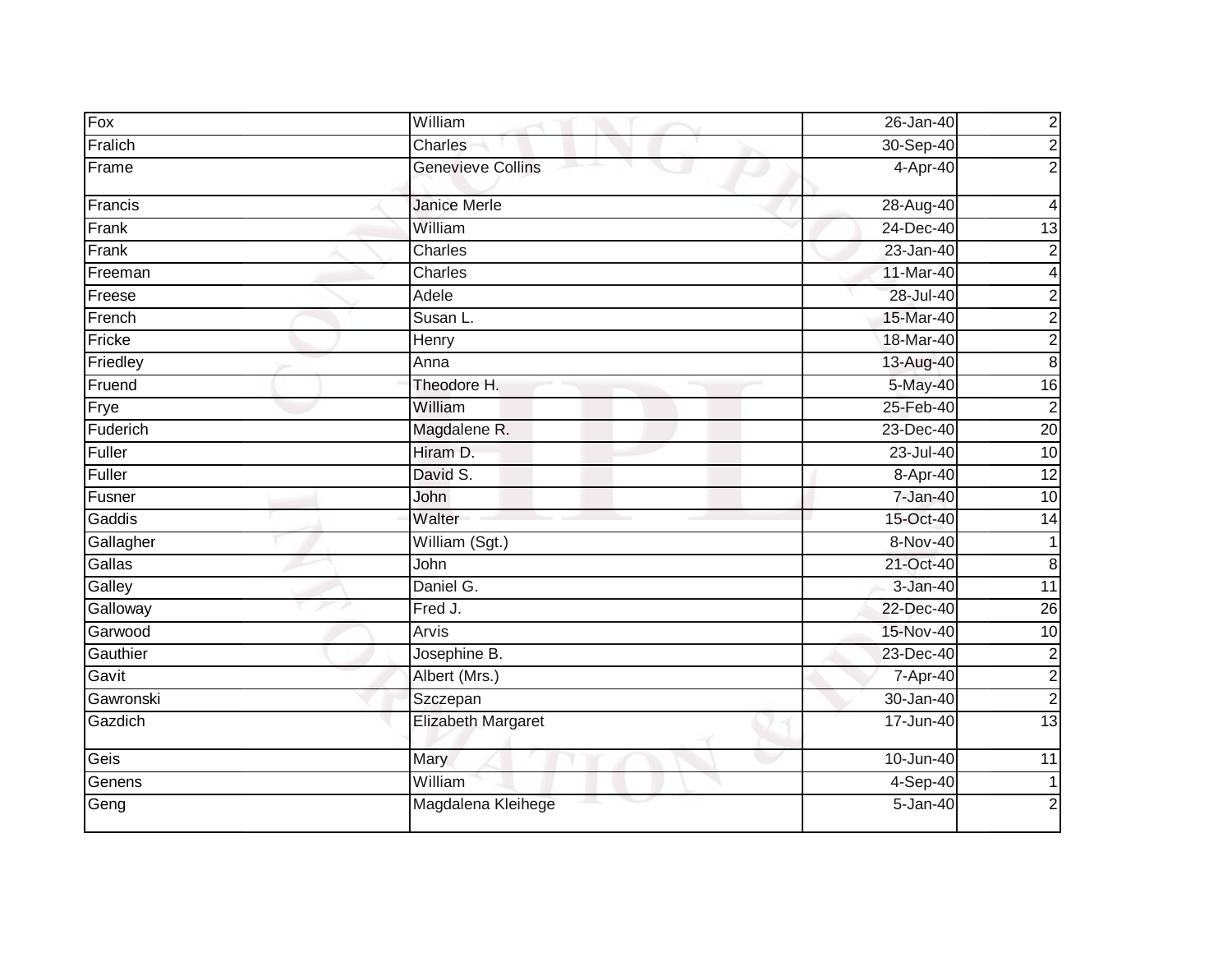| Geragosian   | Michael                | 19-May-40  | 12                                |
|--------------|------------------------|------------|-----------------------------------|
| Gettler      | William N.             | 23-Dec-40  | 1                                 |
| Gianakopulos | Susan                  | 29-May-40  | 10                                |
| Gieser       | John                   | 22-Apr-40  | $\overline{c}$                    |
| Gilbert      | George Nye (Dr.)       | 19-Aug-40  | $\overline{2}$                    |
| Gilchrist    | Edna                   | 22-May-40  | 28                                |
| Gill         | Theodora               | 29-Feb-40  | 14                                |
| Glash        | Stephen                | 14-Jan-40  | 1                                 |
| Glemza       | Anthony                | 8-Oct-40   | 6                                 |
| Glock        | John H.                | 14-Jul-40  | $\overline{15}$                   |
| Glover       | Edward C.              | 31-Oct-40  | 1                                 |
| Golden       | William G.             | $2-Jan-40$ | $\bf 8$                           |
| Goldman      | Irvin                  | 19-Dec-40  |                                   |
| Gomez        | <b>Anthony Richard</b> | 24-Jan-40  | $\overline{24}$                   |
| Goodman      | Mayer                  | 22-Nov-40  | 19                                |
| Goot         | Sam                    | 15-Apr-40  | $\overline{c}$                    |
| Gorman       | Rose M.                | 14-Nov-40  |                                   |
| Gorney       | Casmir                 |            | 15-Dec-40 1 (article and<br>obit) |
| Gosdonavich  | Michael                | 26-Feb-40  | $\overline{c}$                    |
| Gothe        | Charles W.             | 19-May-40  | $\overline{2}$                    |
| Gough        | George M.              | 22-Sep-40  | $\overline{19}$                   |
| Govert       | John                   | 14-Oct-40  | 19                                |
| Govert       | John (Mrs.)            | 15-Apr-40  | $\overline{14}$                   |
| Govert       | Juanita                | 4-Jun-40   | 13                                |
| Gozdecki     | Casper                 | 31-Jul-40  | $\overline{12}$                   |
| Grabowski    | <b>Blazy</b>           | 10-Apr-40  | $\overline{25}$                   |
| Gradek       | Angeline               | 31-Mar-40  | 18                                |
| Grafton      | Jasper                 | 22-Feb-40  | 10                                |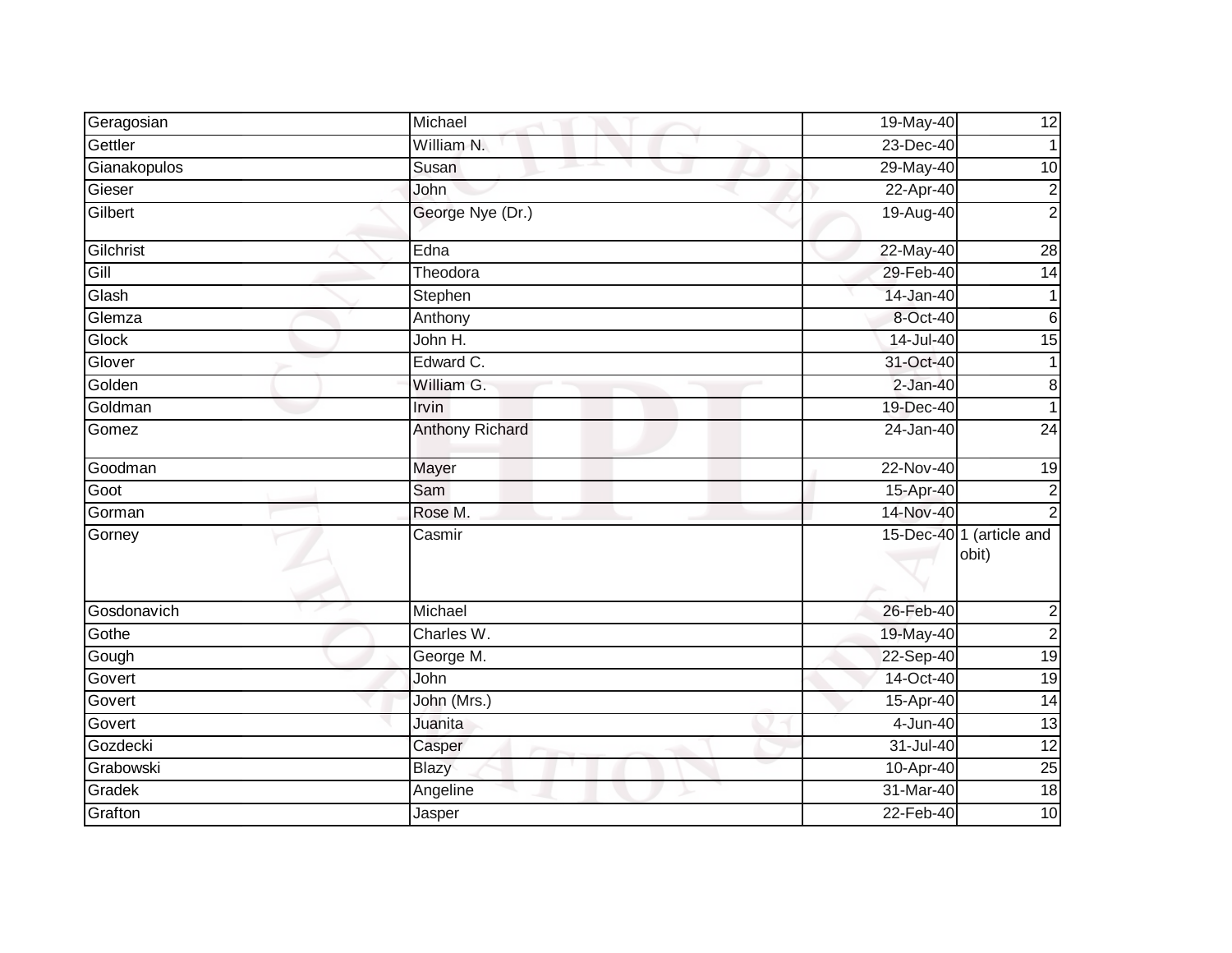| Grahovac  | Luka              | 19-Feb-40  | 10               |
|-----------|-------------------|------------|------------------|
| Grammas   | Steve E.          | $2-Feb-40$ | $\overline{2}$   |
| Granger   | <b>Ellis</b>      | 10-Oct-40  | $\overline{3}$   |
| Grant     | James J.          | 17-Jan-40  | $\overline{2}$   |
| Grass     | Frank             | 13-Dec-40  | 34               |
| Grass     | Frank (Mrs.)      | 13-Dec-40  | 34               |
| Graszyk   | Teofil            | 16-May-40  | 6                |
| Gray      | William (Mrs.)    | 26-Apr-40  | 26               |
| Green     | Chauncey E.       | 31-Dec-40  | 14               |
| Green     | Minnie            | 21-May-40  | 13               |
| Green     | Myrtle            | 3-Jan-40   | $\overline{11}$  |
| Gregory   | Violet            | 13-Nov-40  | $\overline{c}$   |
| Greiner   | Elsie             | 29-Dec-40  | 12               |
| Grigson   | William F.        | 15-May-40  | 25               |
| Grimmer   | Louisa            | 19-Mar-40  | $\overline{2}$   |
| Groshek   | <b>B.N.</b>       | 15-Dec-40  | $\overline{c}$   |
| Gross     | Frank             | 7-Nov-40   | 13               |
| Gross     | Mabel             | 2-Apr-40   | $\overline{c}$   |
| Grothaus  | Arnold            | 4-Sep-40   | 1                |
| Grsitz    | Kosta             | 26-Aug-40  | $\overline{3}$   |
| Guess     | Theodore          | 12-Nov-40  | $6\phantom{1}6$  |
| Gulliver  | Katherine         | 8-May-40   | 25               |
| Gunn      | Jessie C. (Miss)  | 12-Jul-40  | $\overline{3}$   |
| Gunn      | Jo McClean (Mrs.) | 28-Feb-40  | $\overline{7}$   |
| Guske     | August            | $4-Sep-40$ | 18               |
| Gustafson | Arthur            | 8-Feb-40   | $\overline{2}$   |
| Gutowski  | Julius (Mrs.)     | 10-Dec-40  | $\overline{c}$   |
| Gutowski  | Louise            | 8-Dec-40   | $\boldsymbol{9}$ |
| Guzak     | Stephen           | 14-Apr-40  | $\overline{c}$   |
| Haas      | Mabel             | 15-May-40  | $\overline{21}$  |
| Haft      | $I.C.$ (Ike)      | 21-Mar-40  |                  |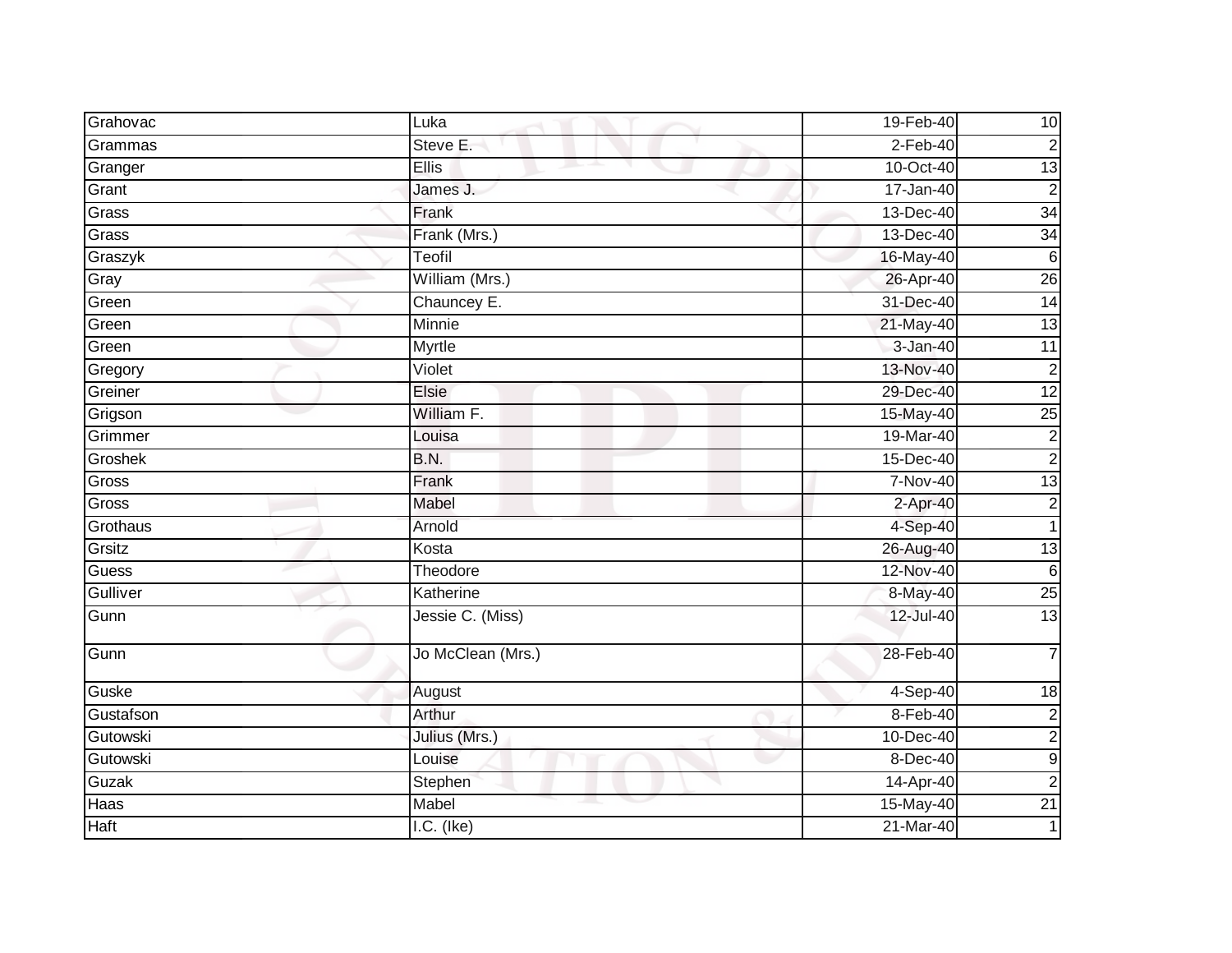| Hahlweg         | Rosalie            | 13-Oct-40              | $\overline{\mathbf{c}}$ |
|-----------------|--------------------|------------------------|-------------------------|
| Hahn            | Carl               | $\overline{9}$ -Jun-40 | $\overline{2}$          |
| <b>Hairrel</b>  | Vernie E.          | 7-Jun-40               | 4                       |
| Hajducko        | John               | 29-May-40              | 10                      |
| Halfman         | Marian (Mrs.)      | 4-Apr-40               | 13                      |
| Hall            | Elsie              | 25-Aug-40              | $\overline{c}$          |
| Halle           | A.W.               | 28-Mar-40              | $\overline{2}$          |
| Hanas           | Peter              | 25-Sep-40              | $\overline{22}$         |
| Hand            | Frank (Jr.)        | 27-May-40              |                         |
| Hanrahan        | John W.            | 23-Jul-40              | $\overline{2}$          |
| Hansen          | Erik               | 5-May-40               | 16                      |
| Hansen          | Gerald M.          | 19-May-40              | $\overline{c}$          |
| Hanson          | Elizabeth C.       | 15-Sep-40              | $\,6$                   |
| Hargens         | <b>Adolph Emil</b> | 28-Nov-40              | 16                      |
| Harrah          | O.B. (Mrs.)        | 23-Feb-40              | $\overline{2}$          |
| Harriman        | Henry              | 4-Apr-40               | 11                      |
| <b>Harris</b>   | Gertrude           | 10-May-40              | $\overline{19}$         |
| Harris          | Oliver P.          | 25-Jan-40              | $\overline{12}$         |
| Hartlerode      | <b>Marion</b>      | 17-Jun-40              | $\overline{2}$          |
| Haskell         | Mary E.            | 7-Apr-40               | 18                      |
| Hasley          | S.H.               | 3-Jul-40               | $\overline{2}$          |
| Hatfield        | Anna               | 24-Oct-40              | 13                      |
| <b>Hatfield</b> | Elizabeth          | 12-Jan-40              | $\overline{2}$          |
| Hathaway        | B.F.               | 28-Jun-40              | 1                       |
| Havengar        | Jacob              | 29-Jul-40              | $9\,$                   |
| Haworth         | Albert E.          | 25-Feb-40              | $\overline{2}$          |
| Hay             | George C.          | 24-Jan-40              | 24                      |
| Hayes           | <b>Bernice</b>     | 11-Oct-40              | $\overline{26}$         |
| Hayter          | Joseph William     | 21-Aug-40              | $\overline{17}$         |
| Hazelgrove      | Effie              | 28-Feb-40              | $\overline{4}$          |
| Heckler         | Barbara            | 5-Mar-40               | $\overline{2}$          |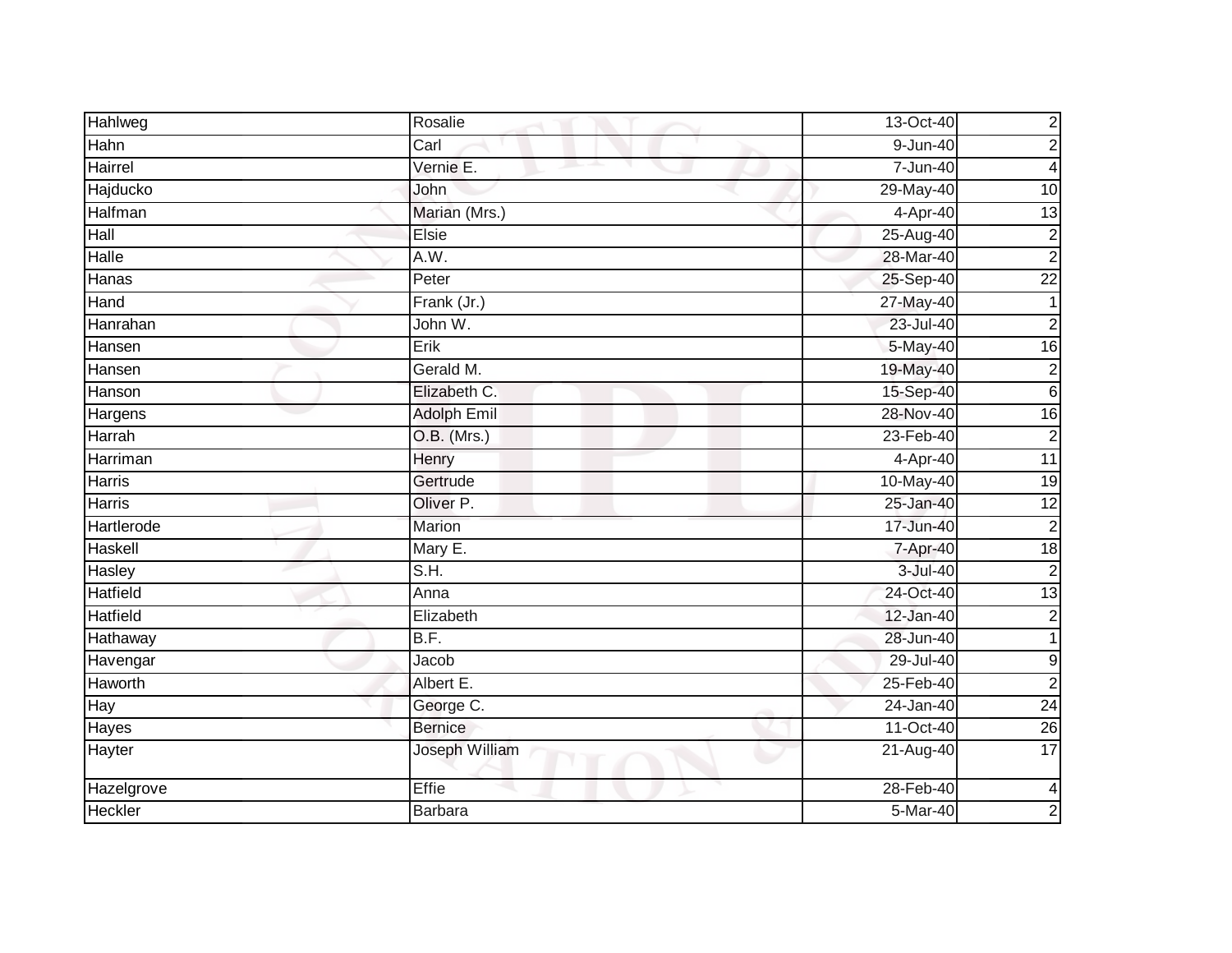| <b>Heick</b>     | Matilda           | 11-Jul-40       | 13              |
|------------------|-------------------|-----------------|-----------------|
| Hein             | Joseph H.         | $19 -$ Jul-40   | 20              |
| Heinrich         | Minnie            | 13-Dec-40       | 13              |
| Hellgren         | Donald            | 6-Aug-40        | $\bf 8$         |
| Hellwig          | Emilie            | $5 -$ Jul $-40$ | $\overline{2}$  |
| Henderson        | Lillie            | 5-Jul-40        | 24              |
| Henderson        | Samuel H.         | 16-Jan-40       | 1               |
| <b>Hendricks</b> | Louis             | $1-Aug-40$      | $\overline{c}$  |
| Hendryx          | Mary              | 8-Jan-40        | $\overline{2}$  |
| Henning          | Jane              | 22-Apr-40       | 12              |
| Henning          | William R.        | 28-Mar-40       | $\overline{c}$  |
| Hensick          | Charles F.        | 26-Jun-40       | 10              |
| Hermansdorfer    | Anna K.           | 28-Nov-40       | $\overline{13}$ |
| Herrndobler      | Katherine         | 19-Feb-40       | 11              |
| <b>Hess</b>      | John              | 8-Jul-40        | $\overline{c}$  |
| Hewitt           | Lee               | 28-Apr-40       |                 |
| Hickey           | William (Mrs.)    | 3-Jun-40        | 10              |
| <b>Hillbrick</b> | Howard            | 10-Jun-40       | $\overline{c}$  |
| <b>Hines</b>     | Walker D. (Mrs.)  | $2-Jan-40$      | $\overline{7}$  |
| Hinton           | <b>Mary Belle</b> | 17-Apr-40       | $\overline{c}$  |
| Hirsch           | Isaac R.          | 11-Feb-40       | $\overline{2}$  |
| Hitzeman         | Otto              | 9-Jul-40        | 10              |
| <b>Hix</b>       | Franklin (Dr.)    | 21-May-40       | $\overline{c}$  |
| Hjorth           | Anton             | 26-Dec-40       | 10              |
| Hockelberg       | Gertrude          | 20-Nov-40       | $\overline{10}$ |
| Hodson           | Ralph L.          | 15-Apr-40       | 5               |
| Hoeppner         | William           | 17-Jul-40       | $\overline{2}$  |
| Hoffman          | Paul              | 24-Apr-40       | 13              |
| Hogan            | <b>Hattie</b>     | $5 - Jan-40$    | $\overline{c}$  |
| Holleran         | Margaret          | 1-Sep-40        | $\overline{6}$  |
| Holley           | Edwin E.          | $15$ -Aug-40    | 8 <sup>1</sup>  |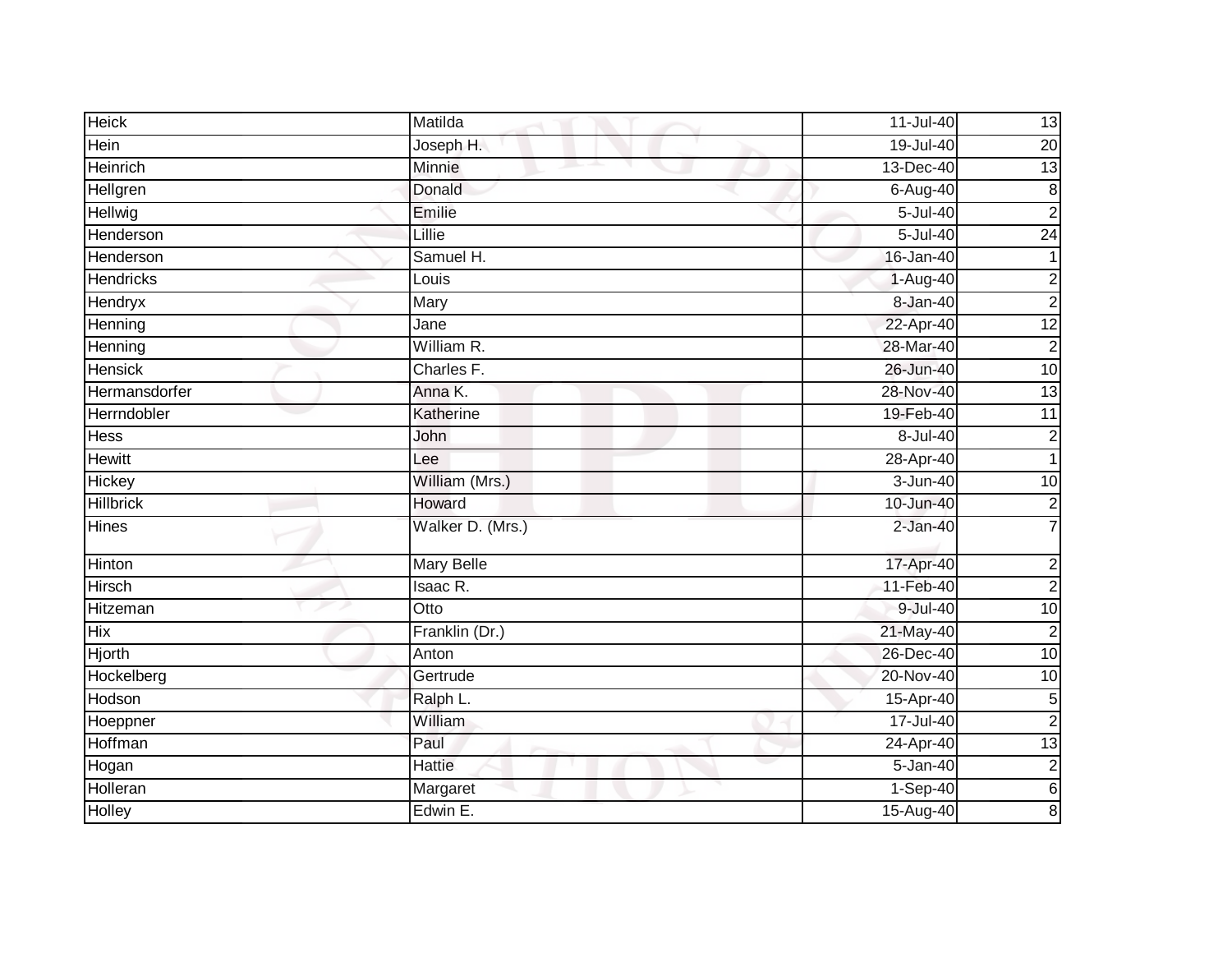| <b>Holmes</b>  | Claude (Lt.)       | 6-Oct-40          | $\overline{c}$          |
|----------------|--------------------|-------------------|-------------------------|
| Holt           | Lois Lorraine      | $22-Apr-40$       | $\overline{2}$          |
| <b>Holtz</b>   | Mary               | 16-Sep-40         | $\overline{2}$          |
| Holtzman       | Julius             | $25-Nov-40$       | $\,6$                   |
| Hooksma        | Peter              | 1-Apr-40          | 12                      |
| Hopkins        | Mary Malinda       | 18-Mar-40         | 10                      |
| <b>Hopkins</b> | Robert B.          | 18-Jan-40         | $\overline{11}$         |
| Hora           | Alex Sr.           | 5-Dec-40          | $\overline{12}$         |
| Horn           | Mary               | 13-Nov-40         | $\overline{27}$         |
| <b>Hornak</b>  | Andrew             | 31-Jul-40         | $\overline{17}$         |
| Hornyak        | Helen              | 9-Sep-40          | $\overline{14}$         |
| Horr           | William C.         | 30-Jun-40         | 14                      |
| Horst          | Joseph M.          | $22 - Jan-40$     | $\overline{c}$          |
| Horvat         | Andrew             | 9-Jan-40          | $\overline{2}$          |
| <b>Hoskins</b> | Fred               | 26-Dec-40         | $\overline{13}$         |
| Howser         | Joan               | 21-Apr-40         | $\overline{19}$         |
| <b>Hrpka</b>   | Susan              | 30-Sep-40         | $\overline{12}$         |
| Huffine        | Kathryn            | 30-Jan-40         | $\overline{c}$          |
| Humphrey       | <b>J.E.</b> (Mrs.) | November 18, 1940 | $\overline{2}$          |
| Humphreys      | Pearl              | 7-Jan-40          | $\overline{c}$          |
| Hunch          | John J.            | 17-Sep-40         |                         |
| Hunt           | Edward W.          | 17-Oct-40         | $\overline{\mathbf{c}}$ |
| <b>Hunt</b>    | Edward W.          | 17-Oct-40         | $\overline{2}$          |
| Huppenthal     | Jacob              | 8-Jul-40          | 12                      |
| Huwig          | Charles (Sr.)      | 8-Jan-40          | $\bf 8$                 |
| <b>Hylek</b>   | Frank              | 19-Mar-40         | 1                       |
| <b>Hylek</b>   | John               | 2-Aug-40          | 10                      |
| Hynes          | Edward V.          | 7-Aug-40          | $\overline{17}$         |
| lacovitis      | <b>Nick</b>        | 25-Jul-40         | $\, 8$                  |
| lattoni        | Gene (Lt.)         | 7-Jan-40          | 10                      |
| Ibach          | Nellie             | 19-Feb-40         | $\overline{2}$          |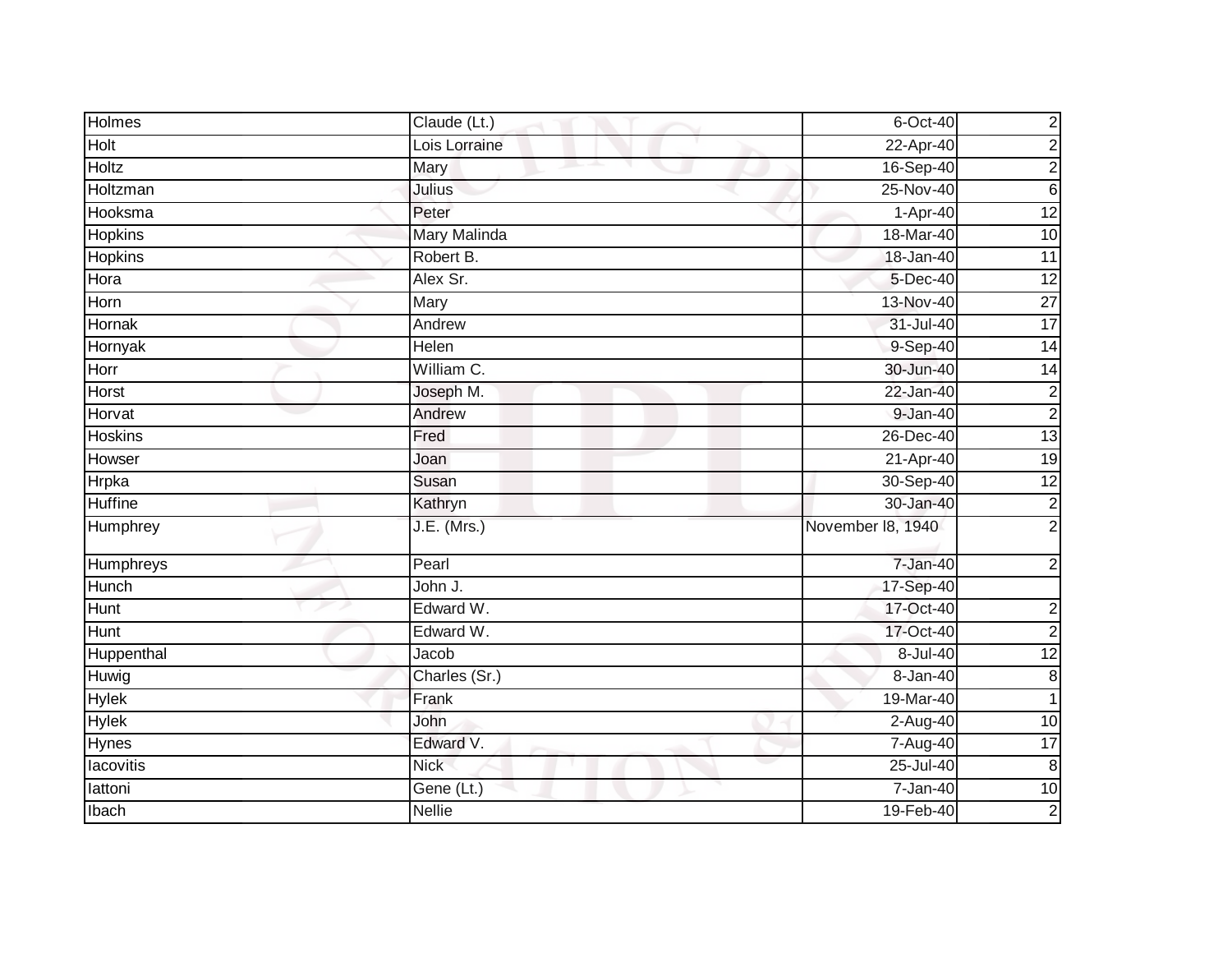| Jabaay         | Ida                      | 8-Jul-40     | 12                      |
|----------------|--------------------------|--------------|-------------------------|
| Jackson        | Adrien B.                | 30-Dec-40    | 11                      |
| Jackson        | Charles E.               | 8-Feb-40     | $\overline{c}$          |
| Jacobs         | Anna                     | 13-Dec-40    | $\overline{27}$         |
| Jakush         | Elizabeth                | 21-Aug-40    | 18                      |
| James          | Catherine                | 27-Nov-40    | 16                      |
| Jancek         | Katherine                | 18-Apr-40    | 18                      |
| Jankowski      | Lawrence                 | $3 - Jan-40$ | 13                      |
| Janus          | Ignatius                 | 21-May-40    | $\overline{2}$          |
| Jaqua          | George S.                | 31-Jul-40    | $\overline{17}$         |
| Jarchow        | <b>Frederick William</b> | 29-Apr-40    | $\overline{11}$         |
| Jarchow        | Henry A.                 | 23-Dec-40    | $\overline{23}$         |
| Jarna          | <b>Nicholas</b>          | 9-Jul-40     | 6                       |
| Jasin          | Margaret                 | 7-Aug-40     | 17                      |
| Jaworski       | Mary                     | 25-Feb-40    | $\overline{2}$          |
| <b>Jeffrey</b> | Gideon                   | 30-Jan-40    | 10                      |
| Jenkins        | Thomas A.                | 12-Feb-40    | 10                      |
| Jericho        | (infant son)             | 24-Nov-40    | $\boldsymbol{2}$        |
| Jervis         | Jack                     | 25-Feb-40    | $\mathbf{1}$            |
| Johnson        | Arthur H.                | 29-Dec-40    | 15                      |
| Johnston       | James                    | 5-Jun-40     | 17                      |
| Johnston       | Orley S.                 | 28-Jan-40    | $\mathbf{2}$            |
| Jones          | Martha                   | 14-Jan-40    | $\overline{\mathbf{4}}$ |
| Jones          | Reitta                   | 26-Jul-40    | $\overline{11}$         |
| Jones          | Sarah                    | 31-Jul-40    | $\overline{17}$         |
| Jones          | Walter                   | 25-Jul-40    | $\boldsymbol{8}$        |
| Josa           | Agnes                    | 8-Jan-40     | $\overline{2}$          |
| Juraecki       | Hedwig (Mrs.)            | 16-Sep-40    | $\boldsymbol{2}$        |
| Jurame         | Frank                    | 1-May-40     | 14                      |
| Jurczak        | Anna                     | 9-Jun-40     | $\overline{2}$          |
| Juriga         | Mary                     | 19-Mar-40    | 12                      |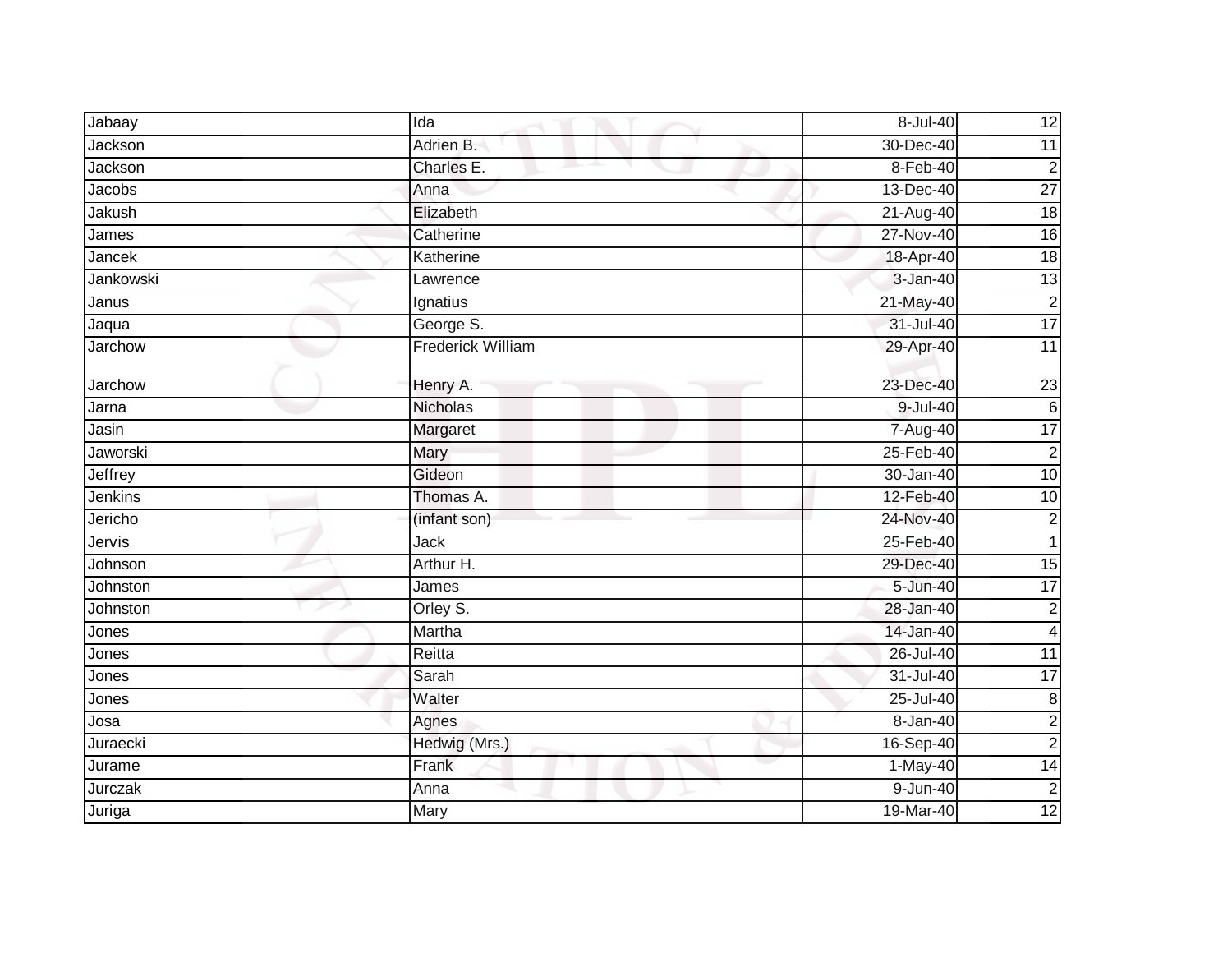| Justine    | John                | 11-Mar-40         | 11              |
|------------|---------------------|-------------------|-----------------|
| Kabala     | Catherine           | 5-Apr-40          | $\overline{17}$ |
| Kadow      | Matilda<br>ᆠ        | 16-Sep-40         | 12              |
| Kadron     | Walter              | November I5, 1940 | 10              |
| Kaelin     | Otto J.             | 28-May-40         | 13              |
| Kafehl     | Harry               | 25-Jan-40         | $\overline{c}$  |
| Kahler     | Joseph              | 18-Apr-40         | 17              |
| Kaiser     | Albert              | 27-Sep-40         | 12              |
| Kaleta     | Edward              | 26-Jan-40         | $\overline{2}$  |
| Kaleta     | Ignatz              | $15 -$ Jul-40     | $\overline{16}$ |
| Kallas     | Catherine           | December I7, 1940 | 6               |
| Kallen     | Verne Duane         | 2-Aug-40          | 13              |
| Kalodziej  | Anna                | 31-May-40         | 16              |
| Kalutz     | Anna                | 26-Apr-40         | 15              |
| Kaminsky   | Helen               | $7-Feb-40$        | $\overline{20}$ |
| Kamradt    | Paul                | $9-May-40$        | $\overline{c}$  |
| Kapanij    | Peter               | 20-May-40         | $\overline{2}$  |
| Kaply      | Anna                | 15-Aug-40         | $\infty$        |
| Karageorge | Emanuel             | 5-Jan-40          | $\overline{10}$ |
| Kasprzak   | Michalina N. (Mrs.) | 9-Jul-40          | $\overline{2}$  |
| Kasten     | Walter E.           | 26-Dec-40         |                 |
| Kaszarek   | Walentena (Mrs.)    | 21-Apr-40         | $\overline{2}$  |
| Katch      | George              | 25-Aug-40         | 15              |
| Kats       | Coene               | 26-Jun-40         | $\overline{27}$ |
| Katsuba    | <b>Mike</b>         | 18-Jun-40         | 11              |
| Kaufman    | Ellen               | $2$ -Dec-40       | $\overline{c}$  |
| Kazacki    | John                | 3-Oct-40          | 20              |
| Kazmierski | Joseph              | Cotober 18, 1940  | 19              |
| Keber      | Joseph              | 14-Jan-40         | $\vert 4 \vert$ |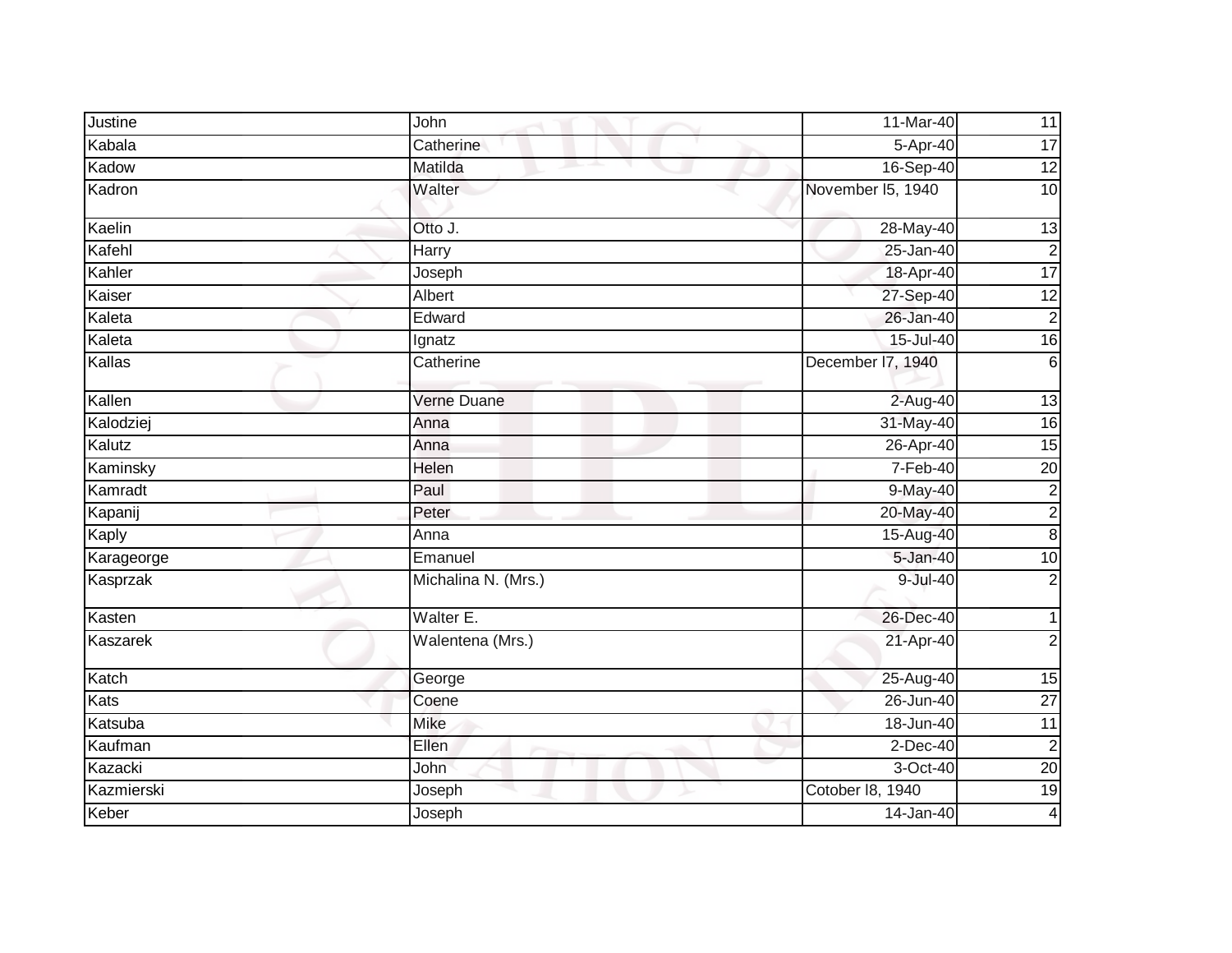| Keilman       | Charles        | March I, 1940           | $\overline{22}$ |
|---------------|----------------|-------------------------|-----------------|
| Keilman       | Elizabeth O.   | 26-Jun-40               | $\overline{10}$ |
| Keiser        | Frank          | August 2l, 1940         | 17              |
| Keiser        | Minnie A.      | May 2l, 1940            | $\overline{2}$  |
| <b>Kekeis</b> | Arthur (Mrs.)  | <b>January 3l, 1940</b> |                 |
| Keldenich     | William        | 10-Jul-40               | $\overline{c}$  |
| Keller        | Charles W.     | 22-Oct-40               | G)              |
| Kelley        | Henry J.       | 2-Apr-40                | $\overline{c}$  |
| Kelley        | John           | 6-Mar-40                | $\overline{c}$  |
| Kelley        | Joseph         | June 17, 1940           | $\overline{2}$  |
| Kelly         | Charles H.     | 23-Oct-40               | $\overline{32}$ |
| Kelly         | Leo A.         | 27-May-40               | $\mathbf 2$     |
| Kemp          | Oliver F.      | 14-Feb-40               | $\overline{2}$  |
| Kempanski     | Anna           | 12-Sep-40               | $\overline{13}$ |
| Kempski       | Paul           | 13-May-40               | $\overline{11}$ |
| Kenda         | John J.        | 21-Apr-40               | $\overline{19}$ |
| Kennedy       | Ward           | $9 - Jan-40$            | $\overline{2}$  |
| Kensevich     | <b>Mildred</b> | $6$ -Feb-40             | $\bf 8$         |
| Kenzie        | Elizabeth      | 16-Jun-40               | 19              |
| Kessler       | Jimmie D.      | 15-Apr-40               | $\overline{2}$  |
| Ketchum       | Florence       | 4-Oct-40                | 4               |
| Kieft         | Edward         | <b>January 3l, 1940</b> | 13              |
| Kielbasa      | Sophia         | 16-Jul-40               | $\bf 8$         |
| Kietzman      | Harry W. (Lt.) | 26-Dec-40               | 7               |
| Kijowski      | Sophie         | $2-Jan-40$              |                 |
| Kimbrough     | Anie           | $3 - Jun-40$            | $\overline{2}$  |
| Kinsman       | George Jr.     | 26-Jul-40               | 15              |
| Kirkeiner     | William        | 23-Oct-40               | 1               |
| Kirkland      | <b>Russell</b> | April 14, 1940          | $\overline{2}$  |
| Kish          | Joseph         | 13-Sep-40               |                 |
| Kish          | Mary S.        | 26-Nov-40               | 10              |
| Kitlinski     | Felix          | 23-Feb-40               | $\overline{2}$  |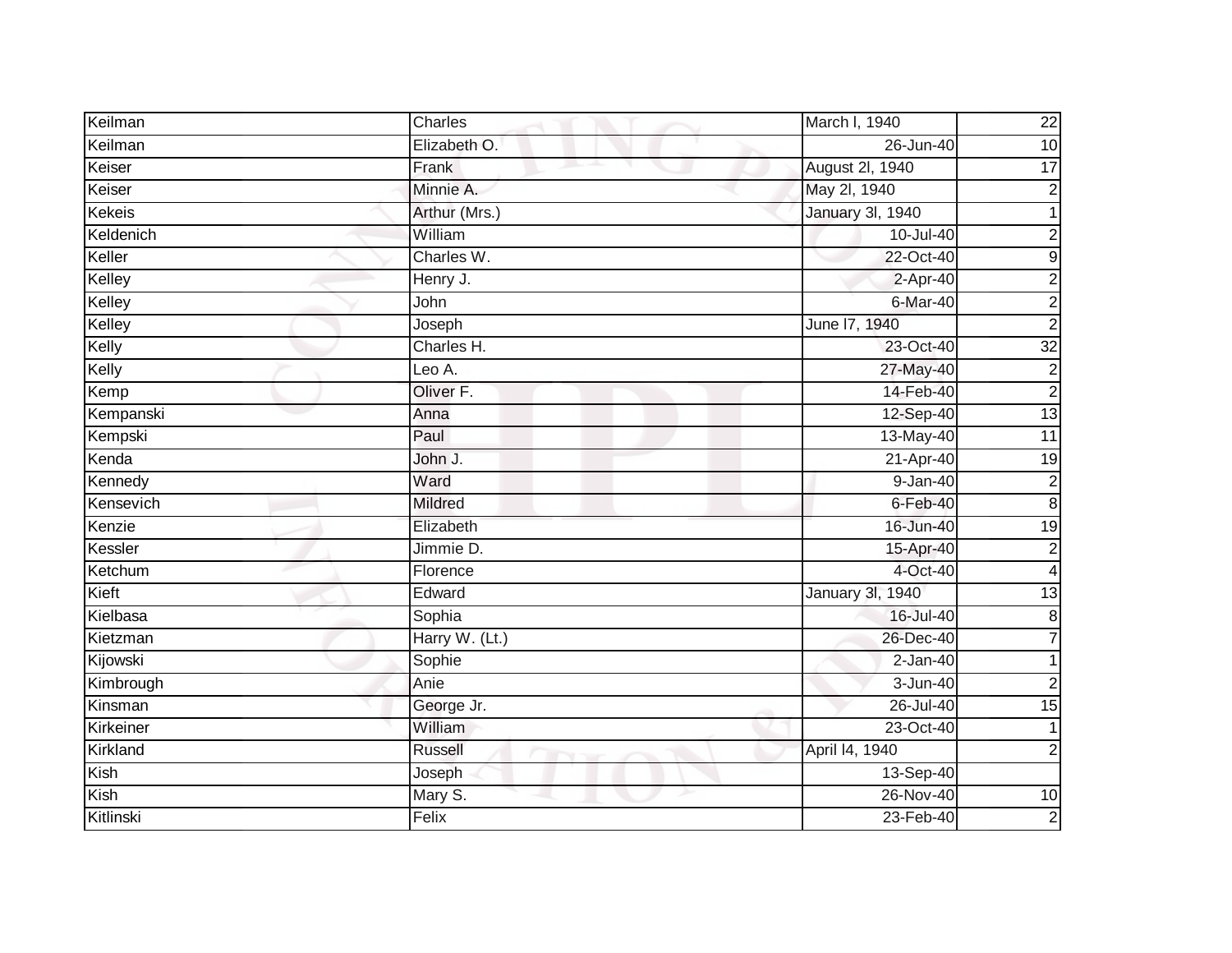| Klasner      | Mette (Mrs.)                     | 29-Nov-40               | $\mathbf 2$             |
|--------------|----------------------------------|-------------------------|-------------------------|
| Klein        | Anna Hill                        | 24-Oct-40               | $\overline{13}$         |
| Kleine       | Edgar H.<br>and the second state | 26-Mar-40               | 12                      |
| Kleinschmidt | William                          | 11-Jul-40               | $\boldsymbol{2}$        |
| Klitch       | Edward J.                        | 26-Feb-40               | $\overline{2}$          |
| Klitzke      | Paul R.                          | July 17, 1940           | 1                       |
| Klosek       | Stephen                          | June 2l, 1940           | 15                      |
| Knaack       | John W.                          | February I, 1940        | $\boldsymbol{9}$        |
| Knepshield   | William D.                       | 5-Apr-40                | $\overline{2}$          |
| Knerr        | Agnes G.                         | August 16, 1940         | 15                      |
| Knops        | John                             | 7-Oct-40                | 12                      |
| Kobeszka     | William F.                       | October 2l, 1940        | $\boldsymbol{9}$        |
| Kocal        | Joseph                           | 8-Apr-40                | $6\phantom{.}6$         |
| Koch         | Anna                             | 24-Dec-40               | 13                      |
| Koczko       | George                           | February I, 1940        | $\overline{2}$          |
| Koehler      | Herman                           | 6-Mar-40                | $\overline{20}$         |
| Koeman       | Magdalene                        | 26-Sep-40               | $\overline{2}$          |
| Kohout       | Ernestine                        | December I6, 1940       | 18                      |
| Kolada       | Stephen                          | May 3l, 1940            | 22                      |
| Kolodziej    | Joseph                           | <b>January 2l. 1940</b> | $6\phantom{.}6$         |
| Kolodziej    | Leo                              | $2-Apr-40$              | $\overline{10}$         |
| Kolodziej    | Sophie                           | 12-Jan-40               | $\boldsymbol{2}$        |
| Komayatte    | Andrew                           | 4-Jun-40                | $\overline{2}$          |
| Komendat     | Anthony                          | 23-Dec-40               | 12                      |
| Konya        | Peter                            | 13-Aug-40               | 10                      |
| Korem        | <b>Janet Marie</b>               | 12-Feb-40               | $\overline{\mathbf{c}}$ |
| Korlin       | Herman John                      | 3-Sep-40                | $\mathbf 1$             |
| Kors         | Elizabeth                        | 13-Feb-40               | $\overline{12}$         |
| Koscielniak  | Andrew                           | 9-Dec-40                | 13                      |
| Koselke      | Edward John                      | 13-Sep-40               | $\overline{24}$         |
| Kosta        | Grsitz                           | $26$ -Aug-40            | $\overline{c}$          |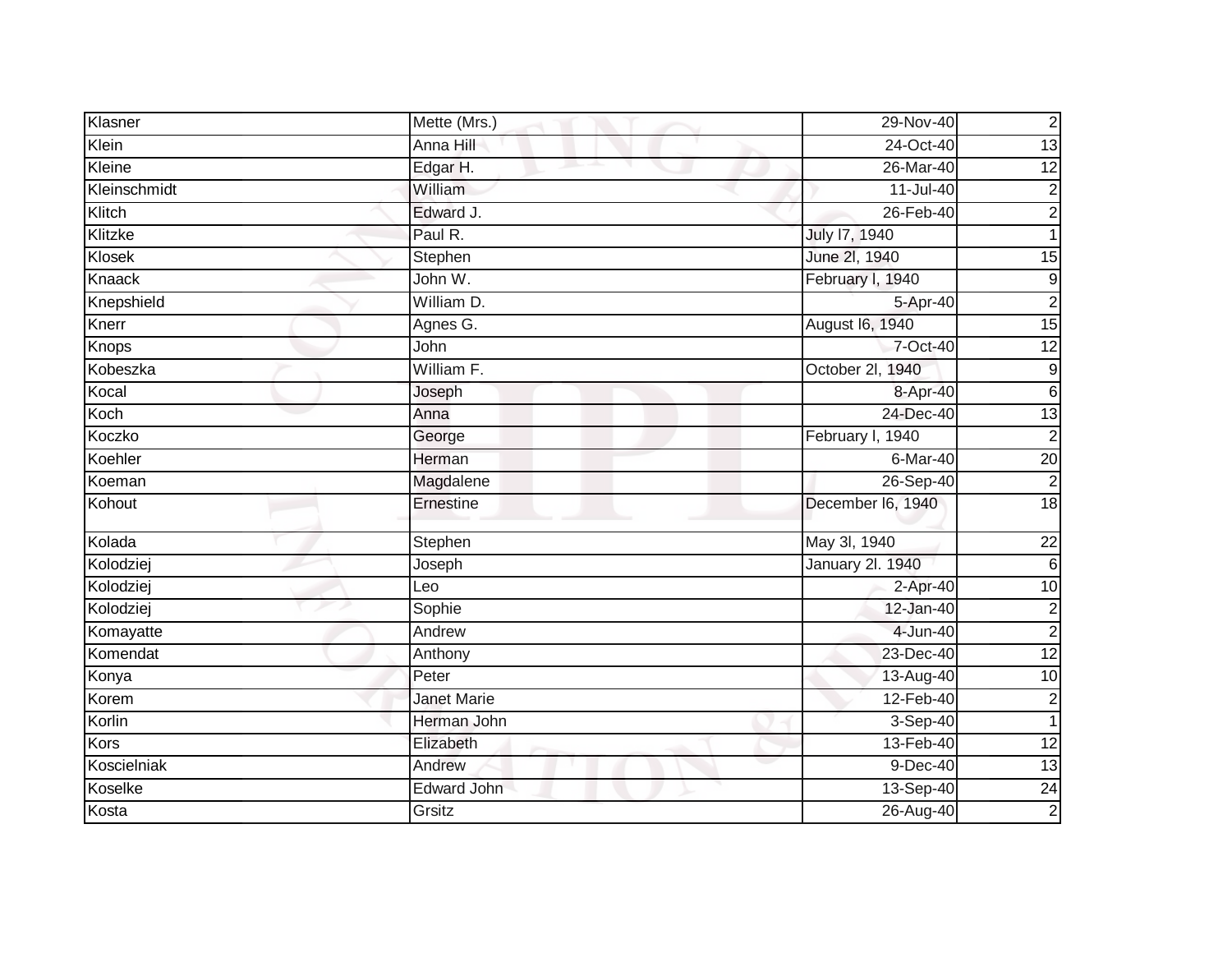| Kostbade     | William Carl   | 27-Dec-40         | 14                      |
|--------------|----------------|-------------------|-------------------------|
| Kotch        | Jay J.         | April I, 1940     |                         |
| Kotzbach     | Frederick      | April 2I, 1940    | $\overline{19}$         |
| Koupal       | Jacob          | 29-Apr-40         | 3                       |
| Kouris       | (Infant son)   | 23-Dec-40         | $\overline{2}$          |
| Kovecsi      | Gorgely        | 7-Feb-40          | $\overline{15}$         |
| Kozacik      | Anna           | 5-Feb-40          | $\overline{14}$         |
| Kramer       | Herman J.      | 28-Jul-40         | 10                      |
| Krawczyk     | I.J.           | 8-Jan-40          | $\overline{17}$         |
| Krieger      | Edward         | 12-Sep-40         | 11                      |
| Krieger      | Katie          | 5-May-40          | 16                      |
| Krizmanic    | Ivan           | 20-Oct-40         | $\overline{2}$          |
| Krol         | John           | 28-Nov-40         | 4                       |
| Krost        | <b>Mary</b>    | 29-Jan-40         | $\overline{12}$         |
| Krugielka    | John           | 6-Mar-40          | $\overline{2}$          |
| Krull        | Andrew         | April 16, 1940    | 12                      |
| Krumri       | Johanna        | $3 - Jan-40$      | $\overline{22}$         |
| Krumrie      | William (Mrs.) | 30-Aug-40         | $\overline{\mathbf{c}}$ |
| Krysinski    | Marion         | 20-May-40         | $\overline{2}$          |
| Krzyzanowski | <b>Mary</b>    | 30-Dec-40         | 11                      |
| Kubal        | Mary           | February 19, 1940 | $\overline{14}$         |
| Kuhn         | Mat (Mrs.)     | 6-Dec-40          | 34                      |
| Kukla        | Teofil         | April 18, 1940    | 17                      |
| Kula         | John           | 27-Oct-40         | 6                       |
| Kulacz       | Rudolph        | 28-Mar-40         | $\mathbf 2$             |
| Kulasa       | Walter         | $14-Mar-40$       | 1                       |
| Kulda        | Henry          | February 14, 1940 | 15                      |
| Kussmaul     | Mary           | 29-Jan-40         | $\overline{12}$         |
| Kwasny       | Mary           | 9-Sep-40          | 13                      |
| Kyle         | Catherine      | 28-Apr-40         | 19                      |
| LaBounty     | Celia          | 25-Feb-40         | $\,$ 6                  |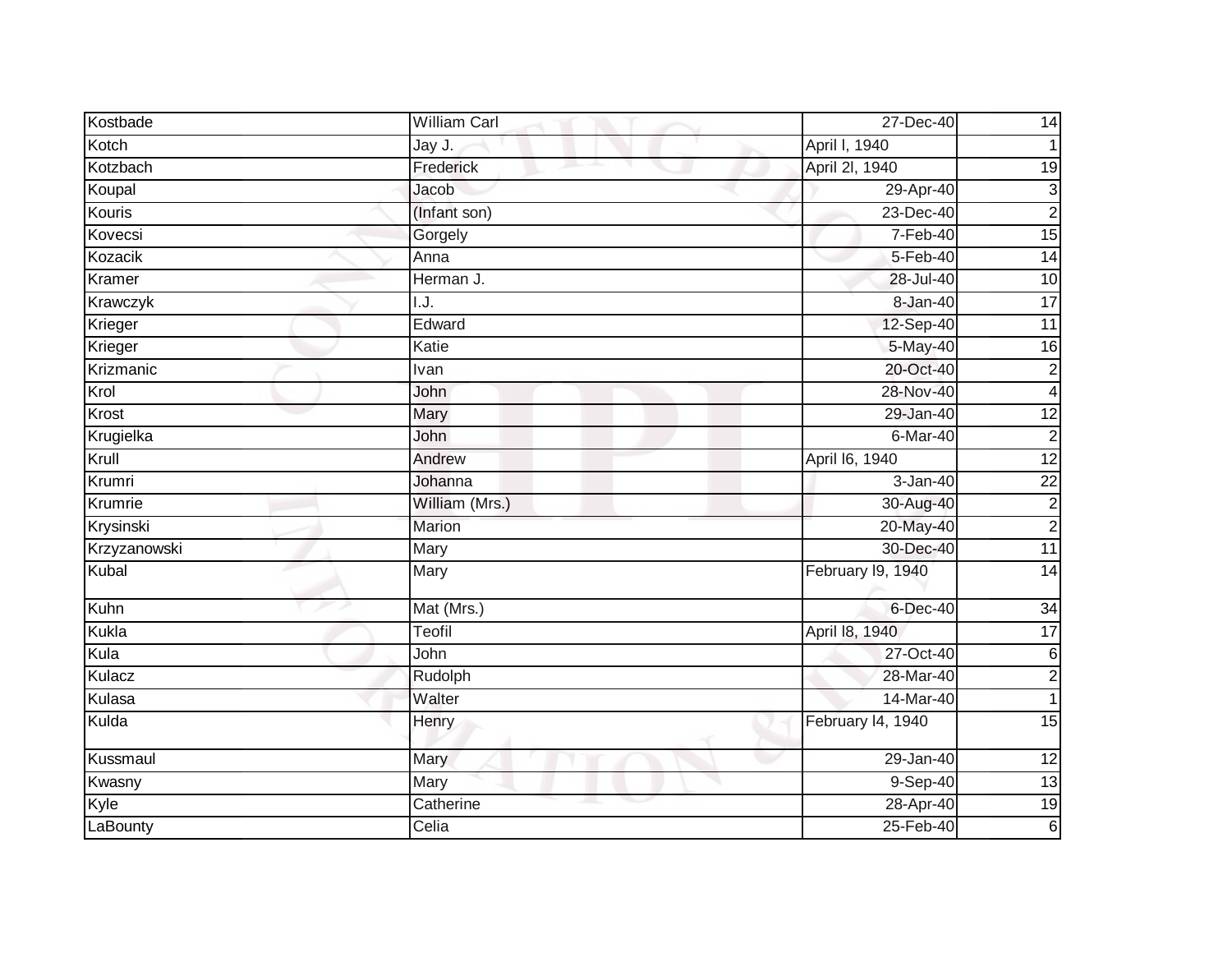| Lagura     | John           | December I0, 1940 | $\mathbf 2$      |
|------------|----------------|-------------------|------------------|
| Lamphier   | Mary           | 5-May-40          | $\overline{20}$  |
| Larsen     | D.B.P. (Mrs.)  | $14$ -Jul-40      | $\overline{2}$   |
| Larson     | Aina           | $31 - Jan-40$     | $\overline{2}$   |
| Larson     | Siegfried      | 7-Feb-40          | $\mathbf{1}$     |
| Lasch      | Eleanor        | December I9, 1940 | $\overline{2}$   |
| Latimer    | Ella May       | 14-Jul-40         | 15               |
| Leach      | $E.F.$ (Mrs.)  | 15-Jul-40         | $\overline{9}$   |
| Leiby      | Alwilda (Mrs.) | 25-Nov-40         |                  |
| Leisiewicz | Stanley        | 21-Apr-40         | 16               |
| Lelless    | Emily O.       | 12-Apr-40         | $\overline{2}$   |
| Lemon      | John           | 28-Feb-40         | $\overline{7}$   |
| Lemon      | John           | 17-Jun-40         | $\overline{8}$   |
| Lengryel   | Meri           | 12-Aug-40         | $\overline{8}$   |
| Lengyel    | John           | 28-Jan-40         | $\overline{6}$   |
| Leonard    | Eleanor        | 8-Nov-40          | 34               |
| Leonard    | Susan          | 3-Mar-40          | $\overline{6}$   |
| Lepp       | Anna           | 26-Nov-40         | $\overline{9}$   |
| Leslie     | Henry          | 30-Sep-40         | $\overline{c}$   |
| Letz       | Florette       | 19-Mar-40         |                  |
| Lewis      | George H.      | 24-Mar-40         |                  |
| Lidberg    | Theodore       | 3-Sep-40          | $\overline{2}$   |
| Lincoln    | Calvert J.     | 15-Sep-40         |                  |
| Lister     | Marion P.      | 16-Feb-40         | $\boldsymbol{2}$ |
| Lisy       | Andrew         | 25-Nov-40         | $\overline{2}$   |
| Liszczak   | Rudolph        | $5-Sep-40$        |                  |
| Liszczak   | Walter         | 3-Sep-40          | 1                |
| Lofton     | David Allen    | 27-Dec-40         | $\overline{20}$  |
| Loftus     | Chris (Lt.)    | $23-Dec-40$       | $\overline{c}$   |
| Logal      | Ralph          | 11-Feb-40         | $\overline{17}$  |
| Lohse      | Emma           | 12-Feb-40         | $\overline{2}$   |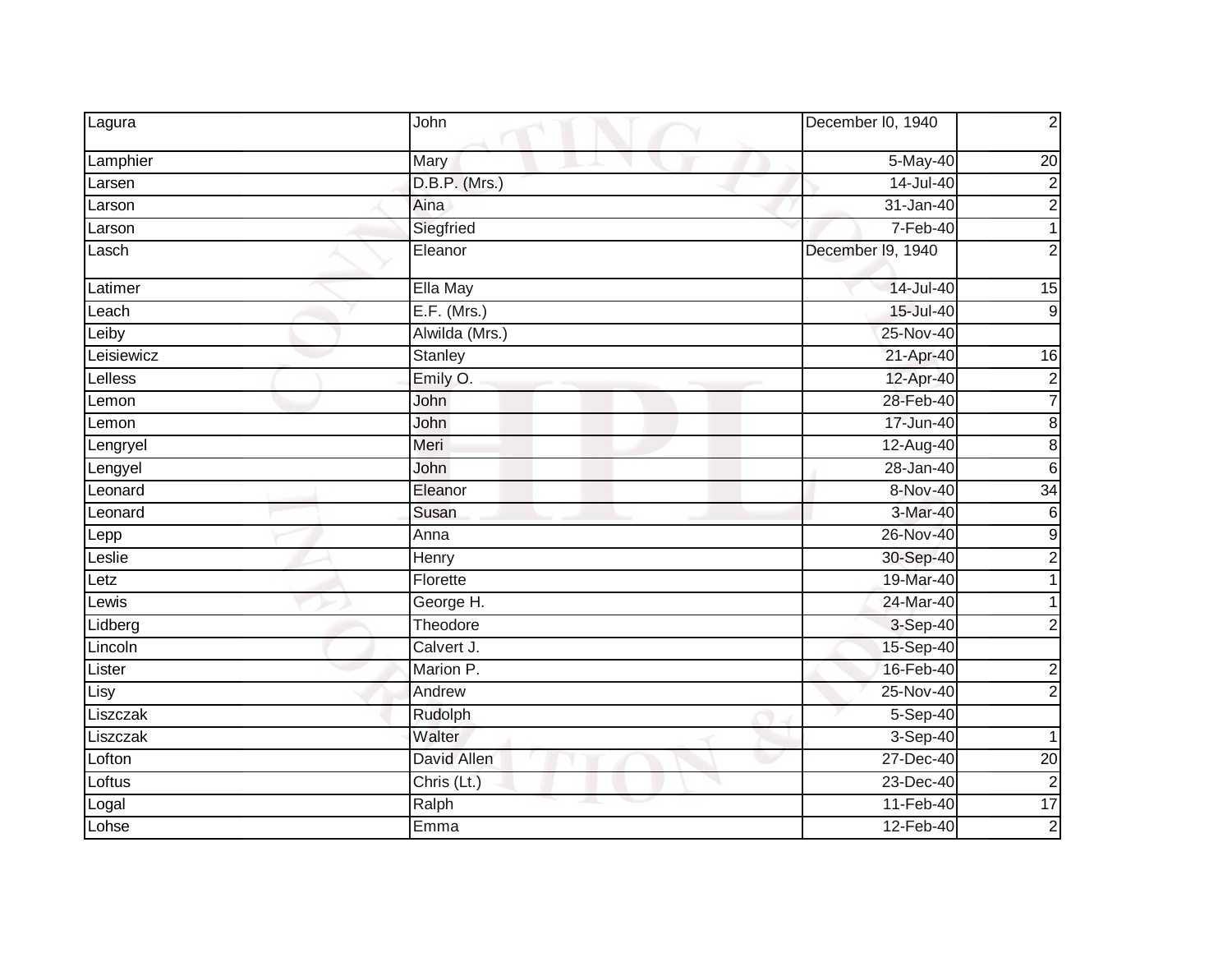| Longawa   | Marian (Miss)       | December I5, 1940 | 6              |
|-----------|---------------------|-------------------|----------------|
| Longmire  | <b>Bette Lee</b>    | $6$ -Dec-40       | $\overline{c}$ |
| Looker    | Leota O. (Mrs.)     | 24-Apr-40         | 13             |
| Loring    | Bruce B.            | 20-Oct-40         | 12             |
| Lotshaw   | Ronald              | 10-May-40         | 19             |
| Lottes    | Clarence            | 22-Mar-40         | 6              |
| Loucis    | Leon                | 23-Jan-40         | 2              |
| Loudenber | Elizabeth           | 24-Oct-40         | 13             |
| Love      | Elwin               | 26-Jun-40         | 2              |
| Love      | Everett W.          | 22-Dec-40         | 2              |
| Lovrinic  | <b>Barbara</b>      | $1-Aug-40$        | 2              |
| Lowry     | <b>Billy Lee</b>    | January 14,       | 2              |
| Lowry     | <b>Hattie Ellen</b> | 23-Oct-40         | 21             |
| Luckow    | Mary F.             | $1-Sep-40$        | 2              |
| Ludder    | Mary E.             | 12-Jun-40         | $\mathbf{2}$   |
| Ludwig    | Louise              | $6$ -Dec-40       | 2              |
| Lukaszyk  | Virginia            | October 3I, 1940  | 17             |
| Luksich   | Vincent             | 30-Jun-40         | 14             |
| Luptak    | Paul                | 8-Jan-40          | $\bf8$         |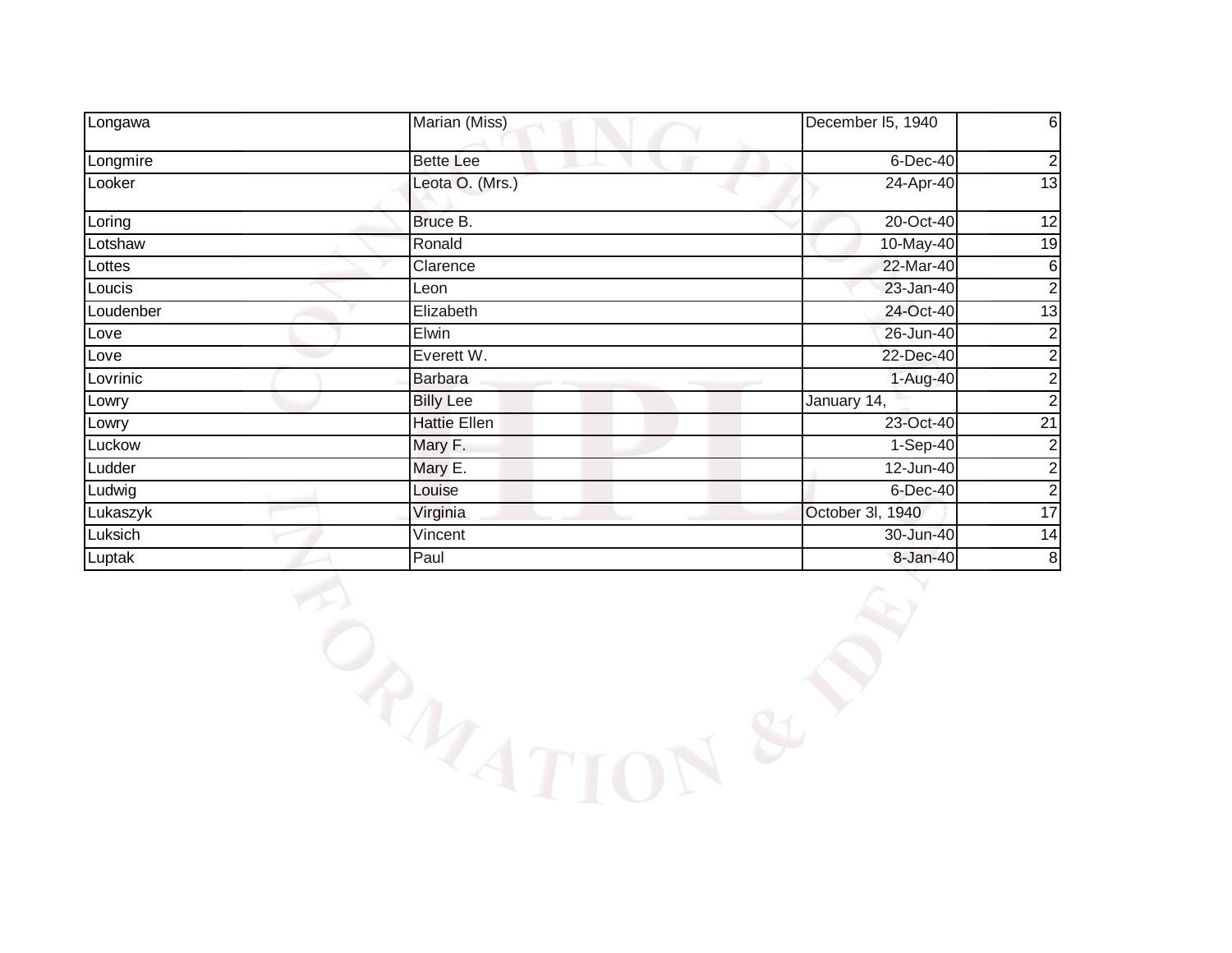| <b>Surname</b>   | <b>Given</b>      | <b>Date</b>   | Page             |
|------------------|-------------------|---------------|------------------|
| Maack            | Albert            | 22-Mar-40     |                  |
| Macielewicz      | John              | 27-Sep-40     | $\overline{22}$  |
| <b>Mack</b>      | Catherine         | $17 - Jun-40$ |                  |
| MacLennan        | John              | 31-Mar-40     | 2                |
| MacLeod          | Malcolm           | 18-Sep-40     | 2                |
| MacLeod          | Robert H.         | 6-Mar-40      |                  |
| Madejczyk        | Victoria          | 8-Sep-40      | 6                |
| Madura           | Petronela (Mrs.)  | 8-Oct-40      | $\overline{2}$   |
| Magdum           | Mary              | 17-Mar-40     | $6\phantom{.}6$  |
| Maginot          | Frank             | 29-Nov-40     | $\overline{c}$   |
| Majkowski        | Mary Ann          | 25-Aug-40     | $\overline{10}$  |
| Major            | <b>Billy</b>      | 14-Jan-40     |                  |
| <b>Mak</b>       | <b>John Casey</b> | 17-Apr-40     | $\overline{c}$   |
| Makorowski       | John              | 12-May-40     | 10               |
| <b>Makowski</b>  | Albert (Mrs.)     | 10-Jul-40     | $\overline{2}$   |
| <b>Malatin</b>   | Stephen J.        | $2$ -Dec-40   | $\overline{14}$  |
| Malinowski       | Joseph            | 17-Mar-40     | 6                |
| Malo             | Samuel L.         | 18-Mar-40     | $\overline{2}$   |
| Mang             | Clemens           | 23-Dec-40     | $\overline{15}$  |
| Manter           | Murl              | 23-Dec-40     |                  |
| Manteuffel       | Mary              | 27-Oct-40     | $\overline{c}$   |
| Marchant         | Mary              | 12-May-40     | $\overline{c}$   |
| <b>Marcinek</b>  | Tillie            | 12-Mar-40     | 10               |
| Marcinkovich     | George            | 19-Feb-40     | 10               |
| Marenos          | James A.          | 21-Apr-40     | $\overline{19}$  |
| <b>Markarous</b> | James             | $24$ -Jan-40  | 25               |
| Markey           | Viola             | 19-Jan-40     | $\overline{2}$   |
| Markiewicz       | Apolonia          | 26-Aug-40     | 10               |
| Markiewicz       | Kenneth           | 5-Feb-40      | $\boldsymbol{8}$ |
| Marovich         | Helen             | $24$ -Dec-40  | 13               |
| Martignoni       | Frank             | 5-Apr-40      | 17               |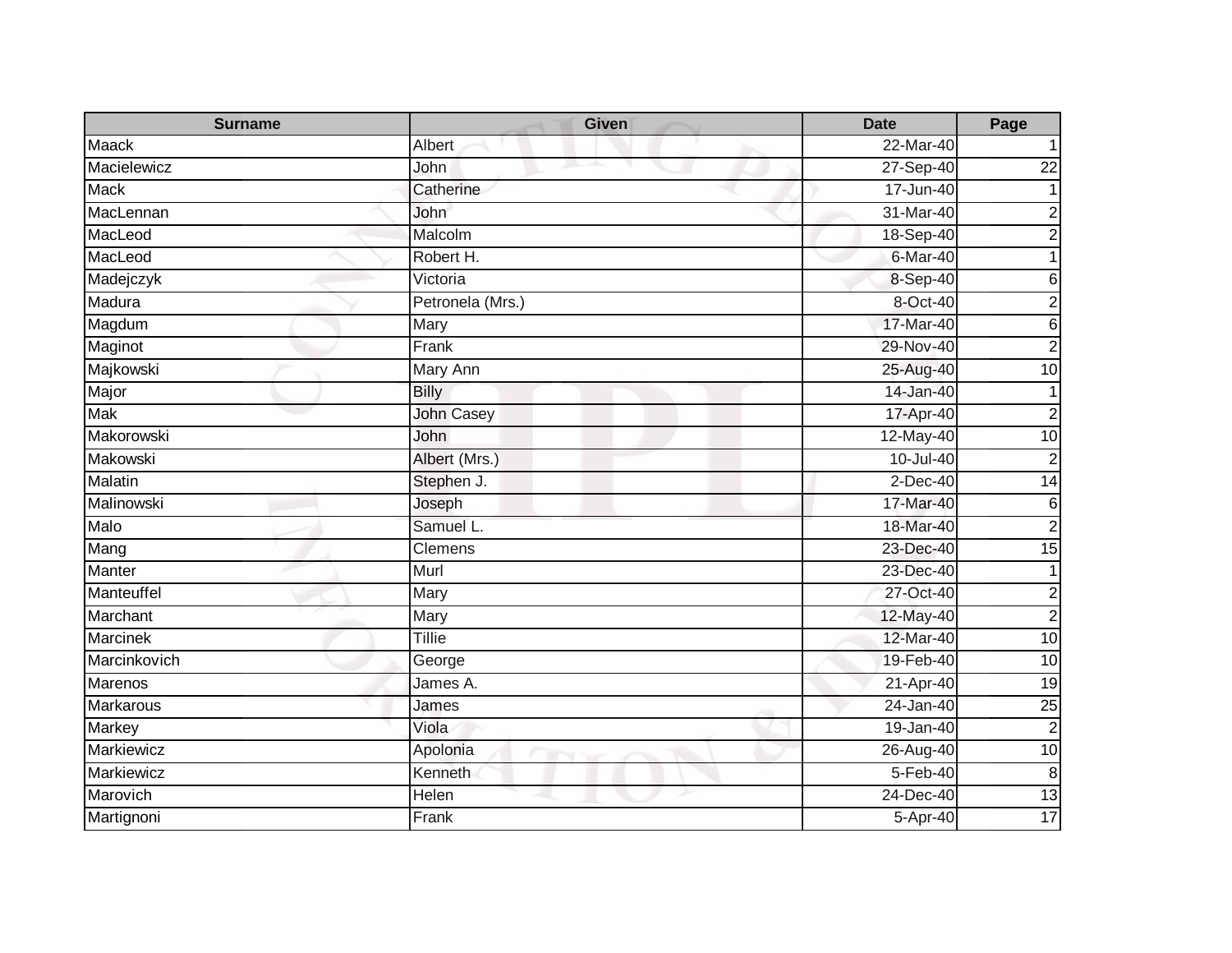| <b>Martin</b>    | Donald              | 17-Jan-40         |                 |
|------------------|---------------------|-------------------|-----------------|
| Martin           | William             | 23-Dec-40         |                 |
| Martinez         | Marcella            | December 18, 1940 | $\overline{32}$ |
| Marvinac         | Rose                | 26-Aug-40         | 10              |
| Masepohl         | Anna Zorn           | November I2, 1940 | $\overline{2}$  |
| Maskovich        | Julia               | 5-Aug-40          | 7               |
| Mason            | John (Mrs.)         | 30-Jan-40         | $\overline{14}$ |
| Mastovich        | Michael             | 11-Feb-40         | $\overline{17}$ |
| Matasos          | Anthony             | 29-Dec-40         | $\overline{13}$ |
| <b>Mathias</b>   | Edward              | 16-Feb-40         | 12              |
| <b>Matthews</b>  | John                | 11-Mar-40         | $\overline{12}$ |
| <b>Matthews</b>  | <b>Ruth Griffin</b> | 5-Feb-40          | 8               |
| Matty            | Joseph              | 11-Jun-40         | 10              |
| <b>Matusiak</b>  | Valerie             | 10-Jul-40         | $\overline{15}$ |
| Maunder          | Charles E.          | $6$ -May-40       | 20              |
| <b>Maus</b>      | <b>Marion</b>       | December 3l, 1940 | $\overline{2}$  |
| Mavity           | Anna T.             | 24-May-40         | $\overline{21}$ |
| May              | Mary                | 20-Jun-40         | 4               |
| Mayer            | Jerry               | 23-Jul-40         | $\overline{2}$  |
| <b>McCall</b>    | Mary K.             | 29-Aug-40         | 11              |
| <b>McClosky</b>  | Paul                | December I, 1940  | 7               |
| <b>McCready</b>  | $E$ (Mrs.)          | 3-Mar-40          | $6\phantom{1}$  |
| McCullough       | Doris Irene         | 5-Jan-40          | $\overline{20}$ |
| McDade           | Opal                | 29-Apr-40         | 1               |
| McDonough        | Perlaette (Mrs.)    | 22-Nov-40         | $\overline{24}$ |
| McElwain         | George              | $28-May-40$       | $\overline{13}$ |
| <b>McFarland</b> | Alice W.            | December I3, 1940 | $\overline{27}$ |
| <b>McGee</b>     | Anna E              | 7-Jun-40          | $\overline{21}$ |
| McGranahan       | Ella                | 12-Aug-40         | $\overline{c}$  |
| <b>McGraw</b>    | Thomas J.           | $25 -$ Jul-40     | $\overline{c}$  |
| <b>McGraw</b>    | Thomas J.           | 23-Jul-40         | $\overline{8}$  |
| <b>McGraw</b>    | Thomas S.           | $21 -$ Jul-40     | $\overline{a}$  |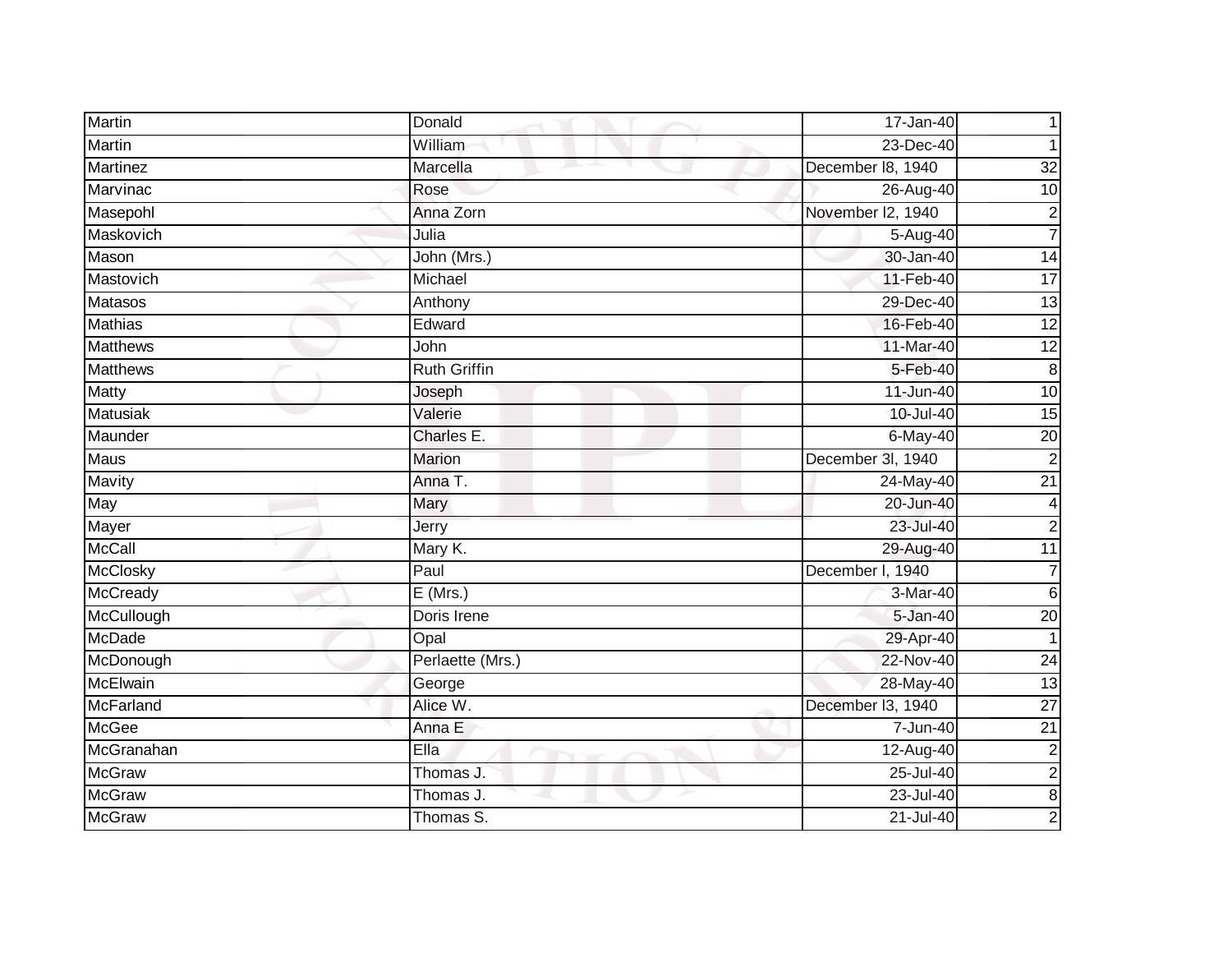| <b>McKee</b>    | William      | 11-Oct-40         | 14                      |
|-----------------|--------------|-------------------|-------------------------|
| McKeighn        | Charles      | 15-Jul-40         | $\boldsymbol{9}$        |
| McKiernan       | John         | $4-Dec-40$        | $\overline{27}$         |
| <b>McKnight</b> | William      | 26-Jan-40         | 4                       |
| McLaughlin      | Anna         | 16-Apr-40         |                         |
| McLaughlin      | Perry        | 12-Aug-40         | $\overline{2}$          |
| McLean          | David        | 24-Dec-40         | 13                      |
| McNamara        | Alice M.     | 15-Apr-40         | 14                      |
| McNary          | Russell      | $6$ -May-40       | $\overline{19}$         |
| McQuaide        | James H.     | 3-Apr-40          | $\overline{c}$          |
| <b>McQuald</b>  | James H.     | 2-Apr-40          |                         |
| McVey           | Amelia       | 19-Apr-40         | $\overline{\mathbf{c}}$ |
| <b>McVey</b>    | Carlyn Jane  | 21-May-40         | $\overline{c}$          |
| <b>McVey</b>    | Pearl        | $17 - Jun-40$     | $\overline{13}$         |
| McWayne         | Charles      | December 3l, 1940 | $\overline{3}$          |
| Meager          | <b>Nick</b>  | 14-Mar-40         |                         |
| Medwitz         | <b>Susie</b> | $14 - Jun-40$     | 15                      |
| Melvin          | George       | 7-Oct-40          | $\overline{c}$          |
| Merrill         | Alver D.     | 6-Oct-40          | 19                      |
| <b>Mertens</b>  | <b>Marie</b> | 1-Mar-40          | 16                      |
| Mesanick        | Joseph J.    | 28-Jan-40         | 6                       |
| Meyer           | Alex         | 25-Mar-40         | $\overline{14}$         |
| Meyers          | Patricia Ann | June 11,1940      | $\overline{2}$          |
| Meyn            | Peter W.     | 25-Jul-40         | $\mathbf{1}$            |
| Michaelson      | Larry (Mrs.) | December I0, 1940 | 16                      |
| Michalewicz     | Alex         | 30-Apr-40         | $\overline{10}$         |
| Mick            | Marion       | 19-Jun-40         | $\overline{17}$         |
| Mihalko         | Joseph       | 15-Apr-40         | $\overline{11}$         |
| <b>Miksis</b>   | Adam         | 30-Jul-40         | $\overline{10}$         |
| Milanec         | John         | November I9, 1940 | 15                      |
| Milazzo         | Angelo       | 7-Oct-40          | $\overline{11}$         |
| <b>Miller</b>   | Albert       | October 3l, 1940  |                         |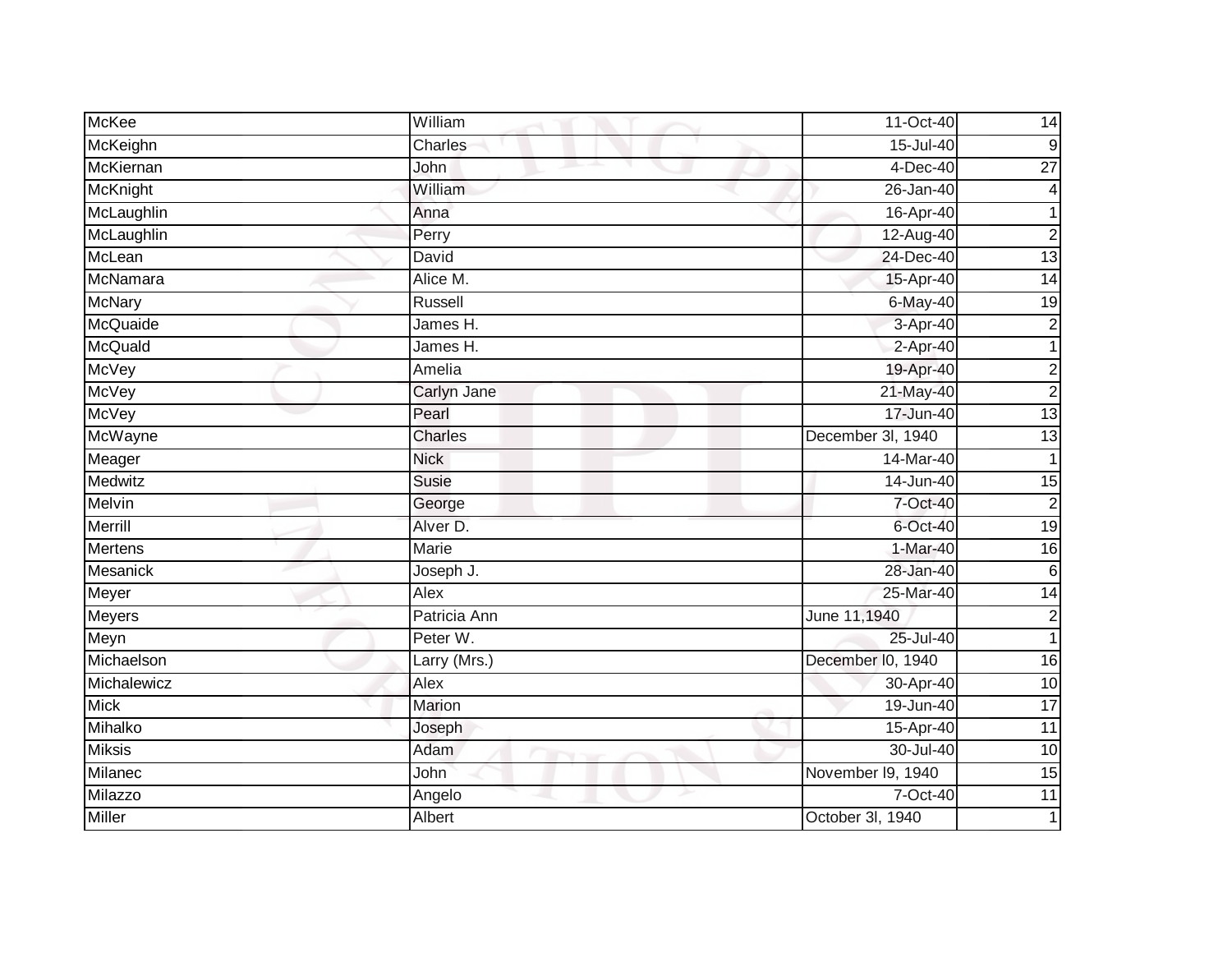| Miller        | Bertha F.         | 15-Sep-40         | $\overline{c}$          |
|---------------|-------------------|-------------------|-------------------------|
| Miller        | Carl A.           | 28-Oct-40         | $\overline{2}$          |
| <b>Miller</b> | George            | 13-Mar-40         | 23                      |
| <b>Miller</b> | Louis             | 3-Jan-40          |                         |
| <b>Miller</b> | Mary A.           | $21 -$ Jul-40     | $\overline{c}$          |
| Miller        | Michael           | $21 - Jan-40$     | $\overline{c}$          |
| Miller        | <b>Steve</b>      | 31-Mar-40         | $\overline{c}$          |
| <b>Mills</b>  | Zora              | 18-Feb-40         | $\overline{c}$          |
| Mirkov        | George            | 20-Feb-40         | $\overline{11}$         |
| Mischke       | Dora              | 13-Sep-40         | $\overline{21}$         |
| Mital         | John              | 8-Oct-40          | $\,6$                   |
| Mitchell      | Robert J.         | 20-Feb-40         | $\overline{a}$          |
| Miterko       | <b>Marie</b>      | 1-Feb-40          | 12                      |
| Moeller       | William           | 18-Sep-40         | $\overline{2}$          |
| Moes          | Jantje            | 7-Apr-40          | 18                      |
| Moldroski     | Henry C.          | November 18, 1940 | $6\phantom{1}$          |
| Molley        | Agnes             | 25-Jul-40         |                         |
| Molnar        | Josephine         | $4-Jan-40$        | $\overline{2}$          |
| Monroe        | Edwin S.          | 3-Nov-40          |                         |
| Moore         | Arthur            | 22-Oct-40         | $\overline{12}$         |
| Moore         | Edgar D.          | $6$ -Dec-40       | $\overline{c}$          |
| Moore         | Hattie E.         | 9-Aug-40          | 15                      |
| Moore         | Martha            | $6-Sep-40$        | $\overline{24}$         |
| Mooter        | Joseph (Mrs.)     | 25-Nov-40         | $\,6$                   |
| Moran         | Patrick J. (Mrs.) | 26-Jul-40         | $\overline{15}$         |
| Morgan        | Alice G.          | 9-Jun-40          | $\overline{2}$          |
| Moriarity     | Priscilla         | 28-Feb-40         | $\overline{c}$          |
| Moring        | George            | 29-Aug-40         | $\bf8$                  |
| Morrison      | Elizabeth         | 20-May-40         | $\overline{2}$          |
| Morton        | Ella              | 30-Oct-40         |                         |
| Morton        | Frederick B.      | 18-Aug-40         | $\overline{\mathbf{c}}$ |
| Morton        | John              | December I0, 1940 | 2                       |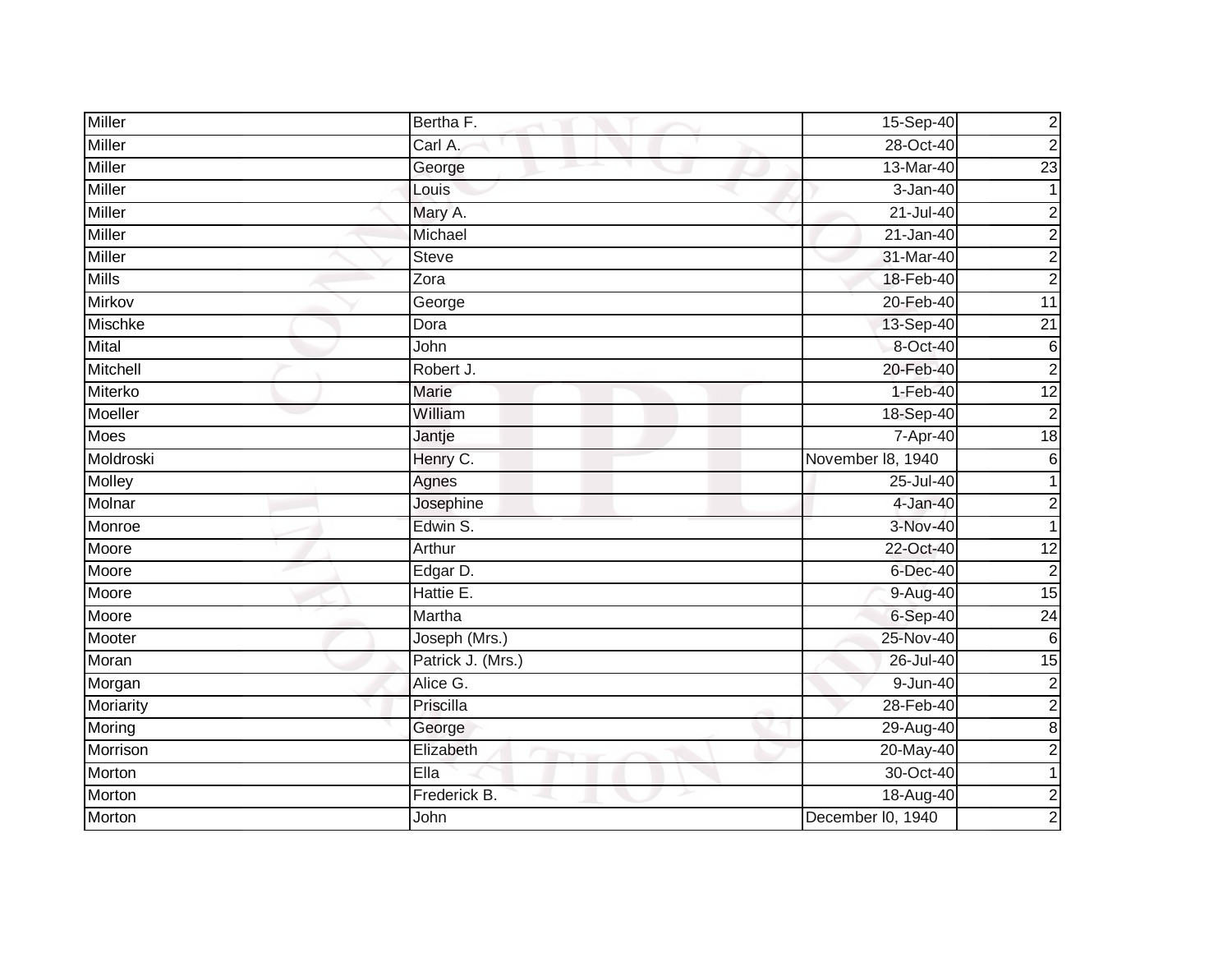| Mosakowski     | Joseph                 | 26-Feb-40         | $\infty$         |
|----------------|------------------------|-------------------|------------------|
| Mraz           | Stephen                | 7-Apr-40          | 18               |
| <b>Mueller</b> | Nancy N.               | 5-Apr-40          | $\overline{c}$   |
| Mullaney       | Patrick J.             | 7-Feb-40          | 20               |
| <b>Muller</b>  | <b>Daniel</b>          | November I9, 1940 | 12               |
| Mundo          | Charlotte              | 9-Sep-40          | 13               |
| Munkaci        | John                   | $9-Feb-40$        | $\overline{15}$  |
| Murillo        | Alpido                 | 29-Apr-40         |                  |
| Murphy         | <b>Charles Francis</b> | 15-Jul-40         | $\boldsymbol{9}$ |
| Murphy         | Edwin H. (Sam)         | 12-Aug-40         |                  |
| Murphy         | John J.                | November I9, 1940 | 15               |
| Murphy         | John L.                | 16-Jul-40         | $\overline{c}$   |
| Murray         | Albert W.              | 11-Jun-40         | 10               |
| Murray         | John F.                | 29-Jul-40         | 12               |
| Murrell        | <b>Walter Thomas</b>   | $1-May-40$        | $\overline{22}$  |
| Murzyn         | Frank                  | 3-Oct-40          | $\overline{20}$  |
| Murzyn         | Ted                    | 31-May-40         | $\overline{22}$  |
| <b>Muscat</b>  | Samuel                 | December II, 1940 | 21               |
| Mutschler      | Helen                  | 26-May-40         | $\overline{2}$   |
| Muzzall        | Gladys                 | 7-Oct-40          | 12               |
| Nagy           | Louis                  | 1-Aug-40          | 9                |
| Nan            | Eli                    | 18-Feb-40         | 15               |
| Nance          | Harold O.              | November 19, 1940 | $\overline{15}$  |
| Nanney         | <b>Willis Moss</b>     | 17-Apr-40         | $\mathbf{1}$     |
| Napolowski     | Marie                  | 28-Apr-40         | $\overline{2}$   |
| <b>Nebe</b>    | Peter H.               | 14-Feb-40         | $\overline{15}$  |
| <b>Nellis</b>  | Lucille                | 9-Oct-40          | $\overline{19}$  |
| Nelson         | Harry                  | 28-Mar-40         | $\mathbf 1$      |
| Nelson         | John J.                | 28-Oct-40         | $\overline{a}$   |
| <b>Netos</b>   | Alex                   | 21-Oct-40         | $\bf 8$          |
| Neubecker      | Anna                   | $10 -$ Jul-40     | $\overline{c}$   |
| Neuman         | Henry H.               | $15 - Jan-40$     |                  |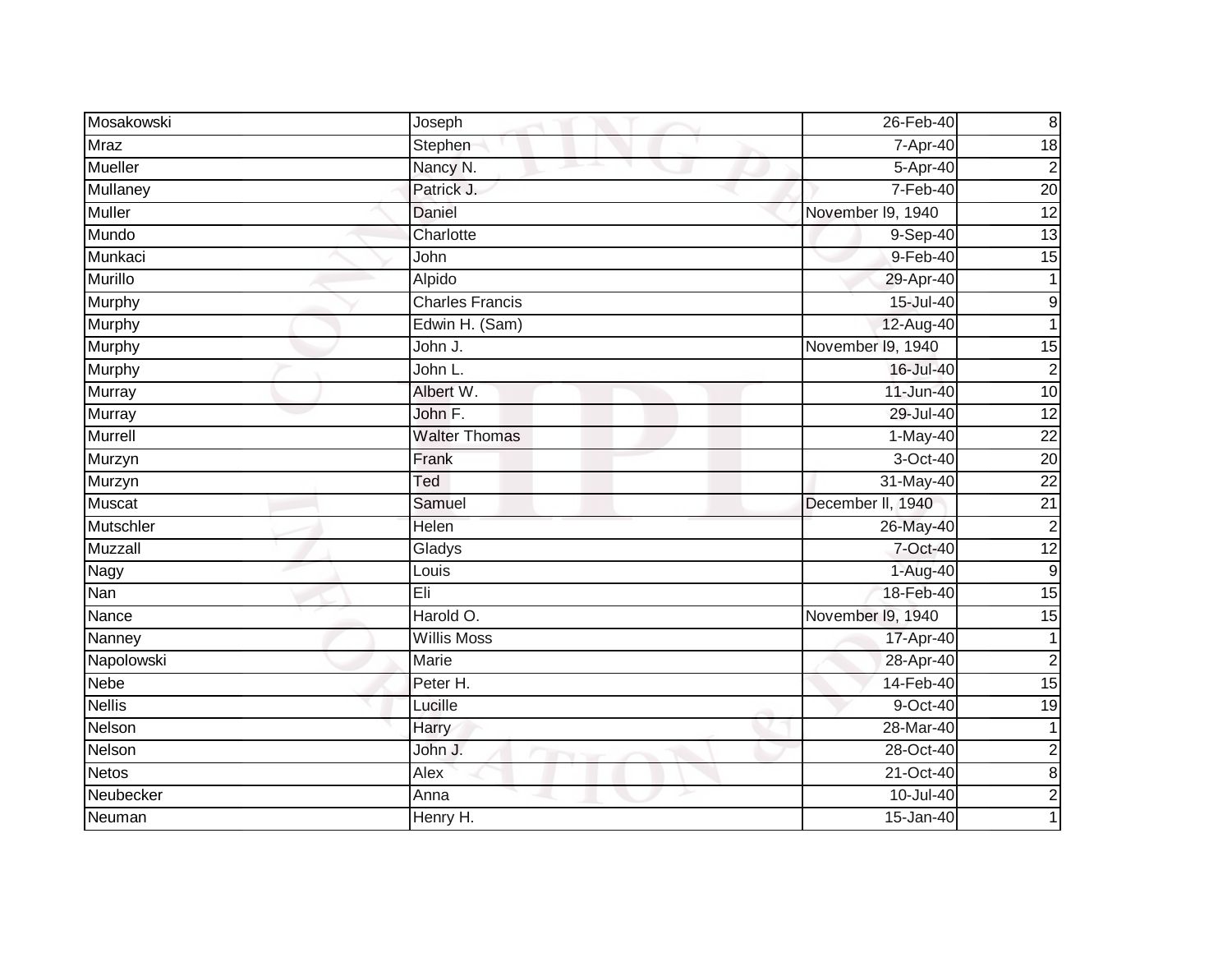| Neven           | John              | 29-Oct-40       | 18                      |
|-----------------|-------------------|-----------------|-------------------------|
| Neville         | Anna Schreck      | 10-Jan-40       | $\overline{19}$         |
| Newburn         | R.R.              | $10 - Jun-40$   | $\overline{11}$         |
| Newman          | Hazel             | 22-Apr-40       | $\overline{1}$          |
| Newman          | Rebecca E.        | $2-Aug-40$      | $\overline{20}$         |
| Newman          | Sarah             | 20-Mar-40       | $\overline{c}$          |
| Nicalek         | Carl              | 13-Sep-40       | $\overline{9}$          |
| Niessen         | <b>Mike</b>       | 19-Feb-40       | 10                      |
| <b>Nitz</b>     | John              | 9-Oct-40        | $\overline{19}$         |
| Niziolkiewicz   | <b>Mary</b>       | March II, 1940  | $\overline{12}$         |
| <b>Nofflett</b> | Sarah             | May I, 1940     | $\overline{2}$          |
| Noonan          | John H.           | 23-Jul-40       | 1                       |
| Norbertowicz    | A.C. (Mrs.)       | 4-Jan-40        | 11                      |
| North           | Mary Anne         | 7-Jul-40        | $\overline{15}$         |
| Novak           | Frank             | 29-Sep-40       | $\overline{c}$          |
| Nowak           | Jacob A.          | 19-Feb-40       | $\overline{11}$         |
| <b>Nye</b>      | <b>Minnie</b>     | $15 -$ Jul-40   | ٥                       |
| O'Brien         | Loren C.          | 5-Jul-40        | $\overline{c}$          |
| O'Connor        | Jane              | 9-Jul-40        | $\overline{2}$          |
| O'Connor        | John F.           | August 16, 1940 | 12                      |
| O'Keefe         | Dennis J.         | 12-Feb-40       | $\overline{\mathbf{c}}$ |
| O'Keefe         | John              | 16-Jul-40       | $\overline{2}$          |
| O'Keefe         | Margaret          | 23-Sep-40       | $\overline{c}$          |
| Obremski        | Florence          | 9-Sep-40        | 13                      |
| Ofsaiof         | Samuel            | 5-Apr-40        | $\overline{17}$         |
| Ohr             | Chris             | $2-Jan-40$      | $\overline{2}$          |
| Oliver          | Charles           | 4-Apr-40        | 14                      |
| Oliwa           | Louis             | 24-May-40       | $\overline{21}$         |
| Olszanski       | Charles           | 28-Jan-40       | $6\phantom{.}6$         |
| Orr             | Samuel J.         | 5-May-40        | 16                      |
| Overalls        | Sally             | 19-Feb-40       | $\overline{10}$         |
| Owens           | <b>Audie Fred</b> | March I, 1940   | $\bf 8$                 |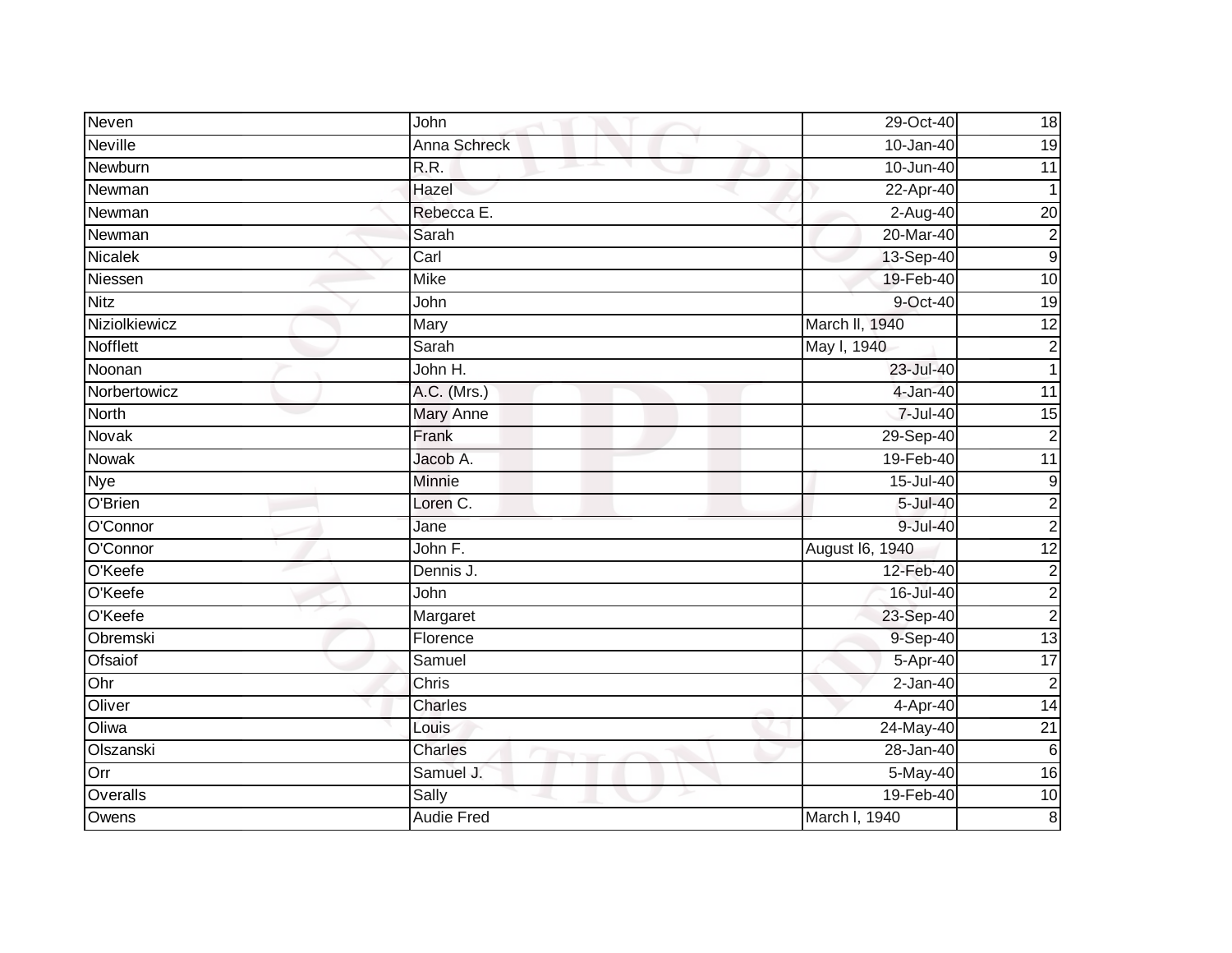| Painter        | W.J. (Mrs.)       | 12-May-40          | 10              |
|----------------|-------------------|--------------------|-----------------|
| Paliga         | Roman             | 28-Mar-40          | $\overline{c}$  |
| Paluga         | Catherine         | $2-Feb-40$         | $\overline{10}$ |
| Papa           | Richard           | June 18, 1940      | $\overline{2}$  |
| Papach         | Yvonne            | $24 -$ Jul-40      | $\overline{22}$ |
| Papke          | John              | 23-Aug-40          | 17              |
| Pappas         | Alice             | 26-Dec-40          | $\overline{2}$  |
| Pardinek       | Anna              | 20-Oct-40          | $\overline{21}$ |
| Parmeley       | James             | 7-Feb-40           | 20              |
| Paskiewicz     | Edmund            | 19-May-40          | $\overline{12}$ |
| Pataky         | Mary              | 5-Jun-40           | 24              |
| <b>Patrick</b> | <b>Booker</b>     | $2$ -Dec-40        | $6\phantom{.}6$ |
| Patterson      | John              | 4-Nov-40           | $\overline{18}$ |
| Patton         | Edith E.          | 3-Sep-40           | $\overline{2}$  |
| Paul           | Alexander         | September 17, 1940 | 16              |
| Pauly          | Annie             | 16-Jan-40          | 12              |
| Paunicka       | Sophie            | 15-Feb-40          | $\overline{14}$ |
| Pause          | Richard W.        | 15-May-40          | 21              |
| Paxton         | William G.        | 3-Apr-40           | $\mathbf{1}$    |
| Pearson        | Alma              | 4-Jun-40           | $\,6$           |
| Pedigo         | Margaret          | March I, 1940      | 8               |
| Pence          | Martha M.         | 30-Dec-40          | $\overline{11}$ |
| Pepin          | John B.           | 16-Jan-40          | $\overline{c}$  |
| Pepperdine     | Frank A.          | November I9, 1940  | 15              |
| Perkins        | Thomas            | 28-Aug-40          | $\overline{20}$ |
| Perry          | David             | 15-Oct-40          | 13              |
| Peterson       | <b>Calvin Ray</b> | 21-Feb-40          | $\overline{c}$  |
| Peterson       | Florence          | $8-Sep-40$         | $\overline{2}$  |
| Peterson       | Pauline           | 5-Feb-40           | $\overline{2}$  |
| Petrosky       | Ann               | $3-Dec-40$         | $\overline{12}$ |
| Petruchik      | Alec              | 27-Feb-40          | $\infty$        |
| Petrucka       | Paul              | 11-Feb-40          | 17              |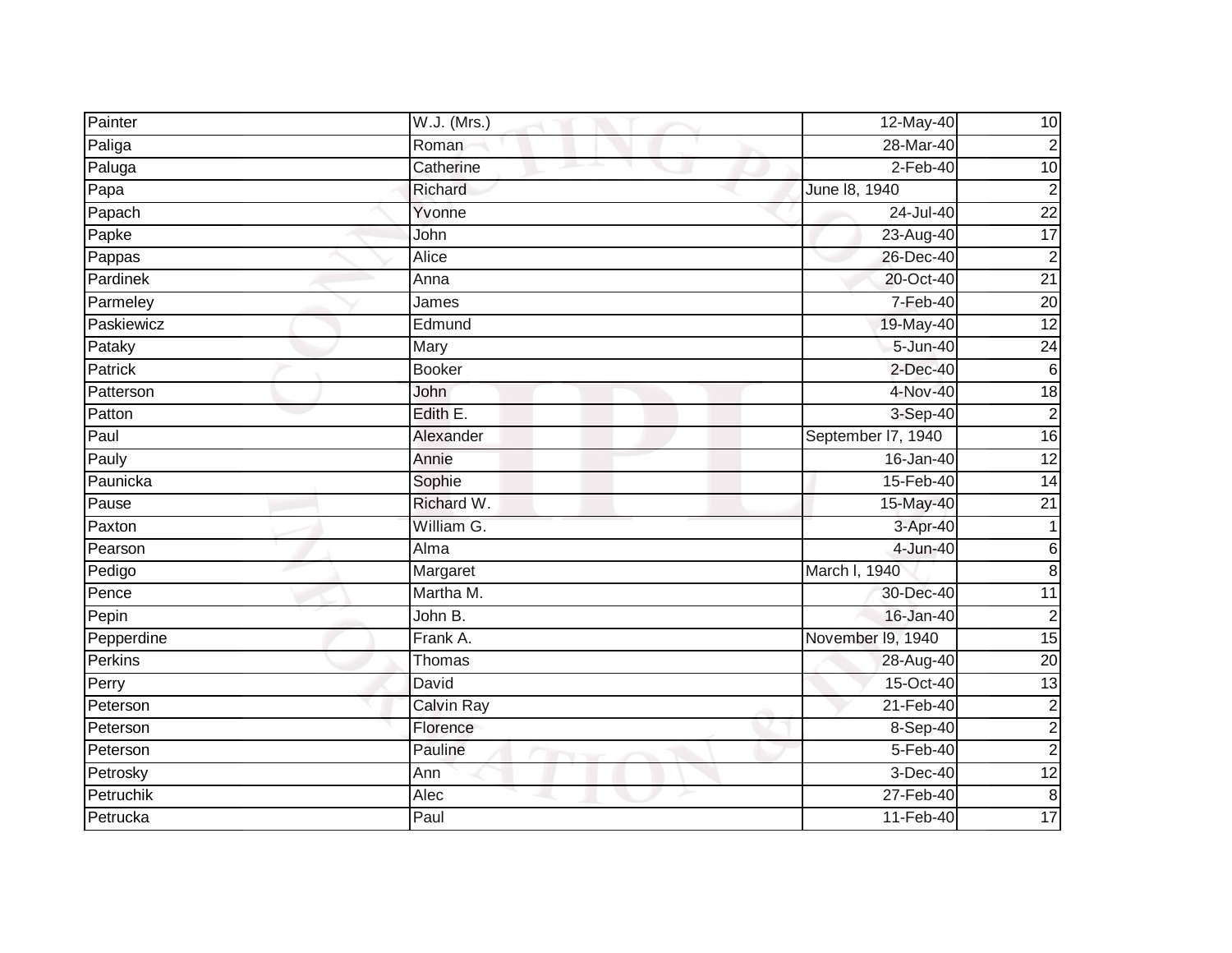| Phair      | Warren C.        | 12-Aug-40         | $\overline{c}$   |
|------------|------------------|-------------------|------------------|
| Philley    | John             | 13-Aug-40         | $\boldsymbol{8}$ |
| Phillips   | Emily            | 22-Feb-40         | 10               |
| Piazza     | Geraldine        | December I2, 1940 | $\overline{c}$   |
| Piazza     | Mary             | $22$ -Jan-40      | $\overline{2}$   |
| Pickering  | Donald Wayne     | $6-Nov-40$        | $\overline{2}$   |
| Pickle     | Anthony E.       | 26-Feb-40         | $\overline{2}$   |
| Pieter     | Anna             | 17-May-40         | 24               |
| Pike       | Hamilton O.      | 9-Jul-40          | 5                |
| Piorkowski | Anne             | June 19, 1940     | 20               |
| Piotrowski | Joseph           | 28-Nov-40         | $\overline{16}$  |
| Pipkin     | E.T. (Mrs.)      | October 14, 1940  | $\mathbf{1}$     |
| Pixley     | Chester (Mrs.)   | June 19, 1940     | 23               |
| Plant      | <b>Minnie</b>    | October 2l, 1940  | $\overline{2}$   |
| Platz      | Dora Wiedow      | 28-Oct-40         | 12               |
| Plemich    | Anthony          | 26-Mar-40         | $\overline{12}$  |
| Plynn      | Joseph           | 7-Mar-40          | 13               |
| Pocrnja    | Anthony          | October 3l, 1940  | 10               |
| Polcuyk    | Alex             | 13-Dec-40         | $\mathbf 1$      |
| Poorman    | Charles          | October I7, 1940  | $\overline{2}$   |
| Popalawski | Joseph           | December I5, 1940 | $\overline{c}$   |
| Popelas    | Julius           | August 18, 1940   | 18               |
| Popovich   | Gabriel          | 24-Sep-40         | ထ                |
| Poppe      | Anna             | May 17, 1940      | 17               |
| Porch      | Reuben W.        | December I7, 1940 | $\,6$            |
| Poremba    | Leopold          | April 15, 1940    | $\overline{2}$   |
| Pospychala | Frank            | June 19, 1940     | 23               |
| Post       | William A.       | October II, 1940  | $\overline{26}$  |
| Poszkos    | Frances          | March II, 1940    | $\overline{c}$   |
| Powell     | <b>Betty Lou</b> | 8-Dec-40          | $\overline{c}$   |
| Powell     | Michael          | 8-May-40          | 19               |
| Preneta    | Frank            | $5-Feb-40$        | 8                |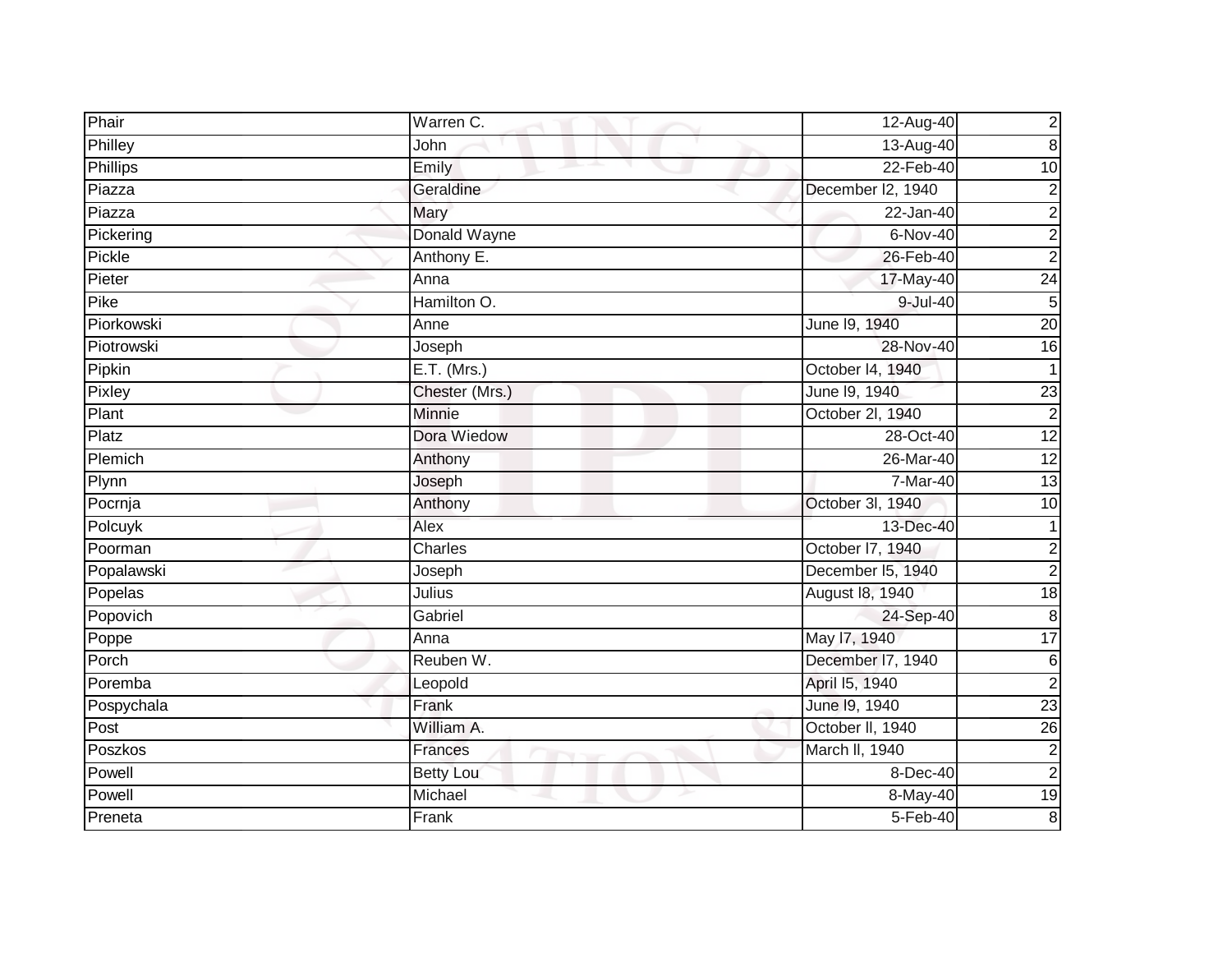| Prentice    | Monroe               | 5-Mar-40                | 10                      |
|-------------|----------------------|-------------------------|-------------------------|
| Prentkewicz | <b>Boleslaw</b>      | 29-Jan-40               | $\overline{10}$         |
| Price       | Laura                | February I6, 1940       | $\overline{c}$          |
| Price       | Martha               | 10-Jan-40               | $\overline{c}$          |
| Price       | Sylvester            | December 15, 1940       | $\overline{2}$          |
| Prince      | Anna E.              | 9-Sep-40                | $\overline{c}$          |
| Prise       | Michael              | 2-Apr-40                | $\overline{2}$          |
| Prozinger   | Julia                | 8-Oct-40                | $6\phantom{1}$          |
| Prusjecki   | Valentine            | 12-Jul-40               | $\overline{10}$         |
| Puchly      | Anton (Mrs.)         | March I7, 1940          | $6\phantom{.}6$         |
| Pudlo       | Leon                 | July 16, 1940           | $\overline{c}$          |
| Purnick     | <b>Robert Edward</b> | 26-Dec-40               | $\overline{\mathbf{c}}$ |
| Pyrz        | Stephen              | 25-Mar-40               | $\overline{c}$          |
| Pytlak      | John                 | 12-Nov-40               | $\overline{a}$          |
| Quigley     | Robert H. (Lt.)      | 20-Jun-40               | 1                       |
| Quinn       | Thomas J.            | 3-Jan-40                | 11                      |
| Radloff     | Henry C.             | 23-Jun-40               | $\overline{2}$          |
| Radnovich   | <b>Nick</b>          | 27-Dec-40               | $\overline{25}$         |
| Rados       | Ivan                 | 3-Sep-40                |                         |
| Ragenoski   | Frank                | 26-Dec-40               | 13                      |
| Ragle       | Mildred              | January 16, 1940        | $\overline{c}$          |
| Rakestraw   | William H.           | 25-Jan-40               | $\overline{2}$          |
| Ralph       | Martha Sue           | 26-Jul-40               | $\overline{15}$         |
| Ralph       | Marvin C.            | October I7, 1940        | $\overline{c}$          |
| Ramsey      | Emma                 | 28-May-40               | 17                      |
| Randall     | Annie                | October I, 1940         | $\overline{2}$          |
| Rascher     | Sebastian            | $2-Feb-40$              | 2                       |
| Ratkowski   | Stephen              | 8-Oct-40                | $\overline{2}$          |
| Reardon     | John V. (Mrs.)       | July 2I, 1940           | 16                      |
| Rebenack    | Fred J.              | October 18, 1940        | 19                      |
| Rechlicz    | Victoria             | November I0, 1940       | $\overline{2}$          |
| Reed        | Laura May            | <b>January 10, 1940</b> | $\overline{c}$          |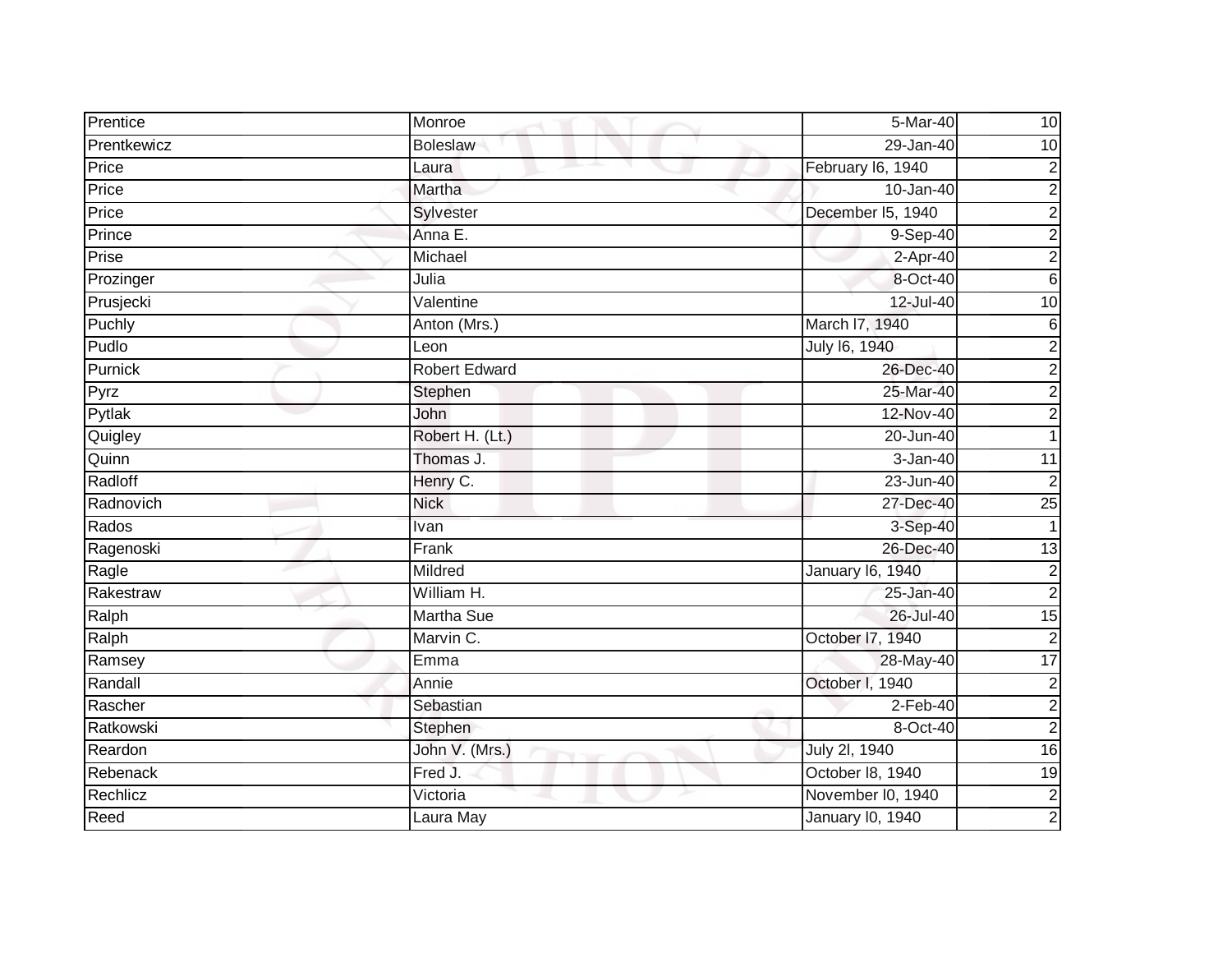| Reed         | Robert M.          | 9-Dec-40           | 13              |
|--------------|--------------------|--------------------|-----------------|
| Reed         | Stephen A.         | 30-Jul-40          | $\mathbf 2$     |
| Reeside      | Robert (Mrs.)      | 20-Nov-40          | $\,6$           |
| Reeves       | Mary E.            | October 2l, 1940   | $\overline{2}$  |
| Reiff        | <b>Barbara</b>     | 27-Mar-40          | $\overline{2}$  |
| Reilley      | James              | September I6, 1940 | $\overline{c}$  |
| Reinboldt    | Norma L.           | 20-Nov-40          | 6               |
| Reiser       | John P.            | 9-Jun-40           | $\overline{2}$  |
| Reitzer      | Harry              | April 18, 1940     | 2               |
| Rhyne        | Nina Della         | 13-Feb-40          | $\overline{2}$  |
| Ricciardi    | Anna               | 15-Feb-40          | 6               |
| Richardson   | William            | 26-Feb-40          | 2               |
| Ridgley      | <b>Jack</b>        | 14-Jul-40          | 1               |
| Rieger       | Henry              | 29-Mar-40          | $\overline{2}$  |
| Rinehammer   | <b>Ruby</b>        | 24-Oct-40          | $\overline{14}$ |
| Ripley       | Gary L.            | May 16, 1940       | $6\phantom{1}6$ |
| <b>Risch</b> | Joseph             | $5 -$ Jul $-40$    | 24              |
| Ritter       | Pearl              | 12-Sep-40          | $\overline{13}$ |
| Robacha      | Frank              | 26-Nov-40          | 10              |
| Rocca        | <b>Marie Della</b> | 3-Jun-40           | $\overline{2}$  |
| Rogers       | Clement J.         | June II, 1940      | 10              |
| Rohde        | Pauline            | 12-May-40          | $\overline{c}$  |
| Ronczo       | Katherine          | 8-Apr-40           | $\overline{2}$  |
| Rosander     | Andrew             | 18-Jul-40          | 17              |
| Rosemark     | Anna               | 30-Dec-40          | $\overline{12}$ |
| Rosenbaum    | Paul E.            | 24-Nov-40          | $\overline{c}$  |
| Rosenfeld    | Irene              | 17-Sep-40          | $\overline{2}$  |
| Roth         | Katie Ray (Mrs.)   | November II, 1940  | $\overline{2}$  |
| Rowley       | Ralph E.           | 13-Feb-40          | 12              |
| Royal        | <b>Hattie</b>      | 10-Apr-40          | 18              |
| Royce        | Cecil David        | $23$ -Dec-40       | $\overline{23}$ |
| Ruble        | Dora               | $2-May-40$         | 8               |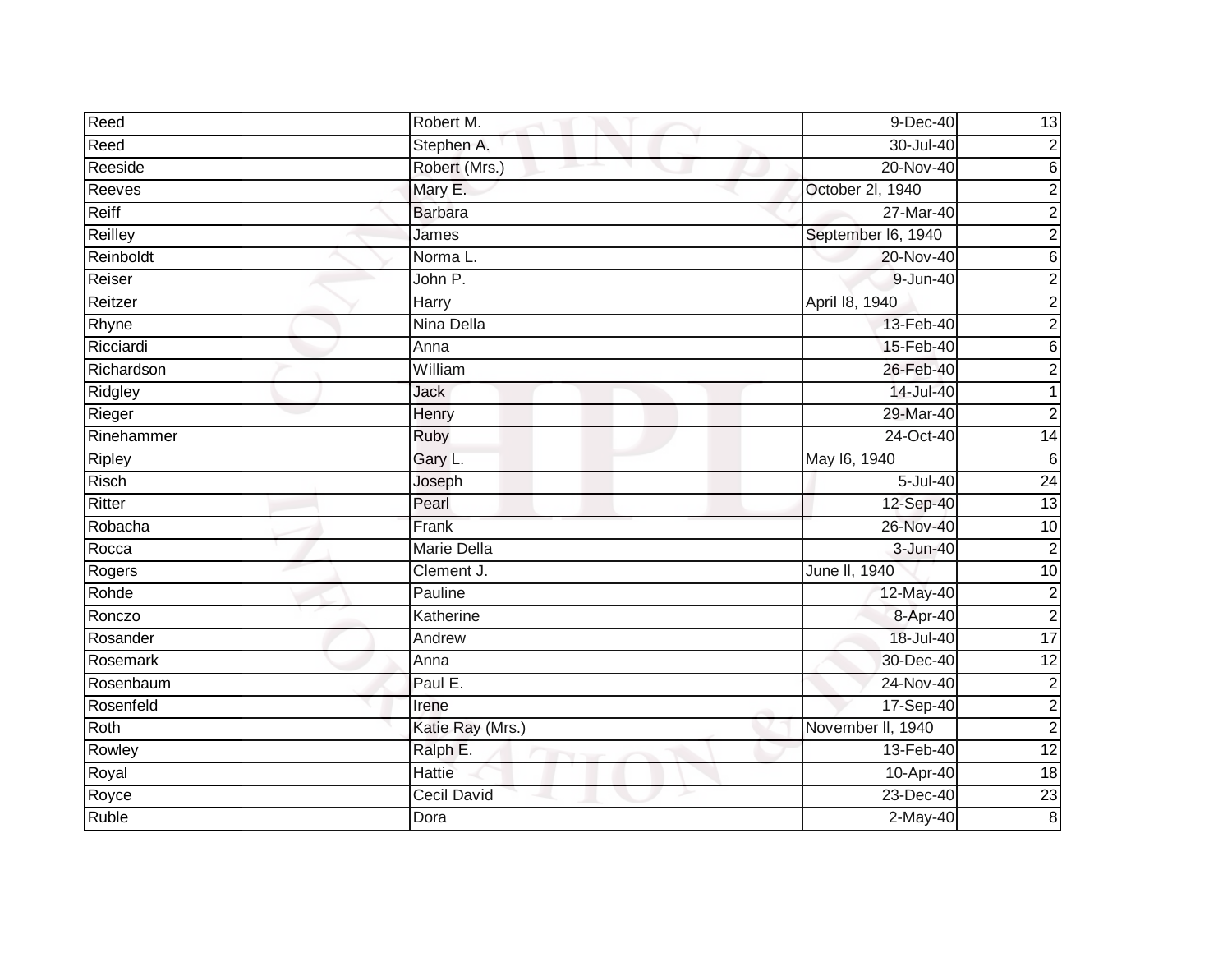| Rucinski        | Emily                 | 22-Mar-40          | 16               |
|-----------------|-----------------------|--------------------|------------------|
| Rudaitis        | Vincent R.            | 23-Jun-40          | $\overline{2}$   |
| Rudolph         | Rose                  | 30-Jan-40          | $\overline{10}$  |
| Rule            | Mary                  | 13-Feb-40          | $6\phantom{1}6$  |
| Rump            | August (Rev.)         | 28-Mar-40          | 11               |
| Runick          | Joseph Sr.            | November II, 1940  | 14               |
| Rzonca          | <b>Helen Marie</b>    | 11-Jul-40          | $\overline{2}$   |
| Sabo            | <b>Henry Bernard</b>  | 8-Feb-40           | 16               |
| Sabo            | John                  | 18-Oct-40          | 30               |
| Sabol           | John                  | 20-Oct-40          | $\overline{21}$  |
| Sachs           | Eleanore              | 22-Sep-40          | $\overline{2}$   |
| Sajdyk          | Valentine             | March II, 1940     | 11               |
| Sakowicz        | Sylvester             | 7-Jul-40           | 10               |
| Salamonski      | Marciana              | 24-Jul-40          | $\overline{19}$  |
| Salapski        | John                  | $3 - Jun-40$       | $\overline{11}$  |
| Saldana         | Felix                 | $9 - Jan-40$       | $\bf 8$          |
| Sall            | Herge (Mrs.)          | 26-Feb-40          | $\overline{2}$   |
| Sandahl         | John                  | 9-Jan-40           | $\bf 8$          |
| Sanders         | Benjamin H.           | 25-Mar-40          | 1                |
| Sanderson       | Joseph                | 9-Jun-40           | $\overline{2}$   |
| Sapper          | Minnie                | 30-Jan-40          | $\overline{10}$  |
| <b>Saratnak</b> | John                  | 29-Oct-40          | 8                |
| Sargent         | Elmont W.             | August 2I, 1940    | $\overline{23}$  |
| <b>Sass</b>     | <b>Bertha</b>         | September 5, 1940` | 13               |
| <b>Sass</b>     | Herman                | December 18, 1940  | $\overline{21}$  |
| Sass            | <b>Kathryn Maude</b>  | 30-Sep-40          | 10               |
| Savery          | Frank L.              | 27-Feb-40          |                  |
| Sawyer          | clyde                 | 8-Nov-40           | $\overline{21}$  |
| Sayles          | Mary                  | December I5, 1940  | $\overline{2}$   |
| Schaaf          | William D.            | 20-Aug-40          | $\boldsymbol{9}$ |
| Schaefer        | <b>William Oliver</b> | 7-Jul-40           | $\overline{c}$   |
| Schaeffer       | <b>Bertha</b>         | November II, 1940  | $\overline{2}$   |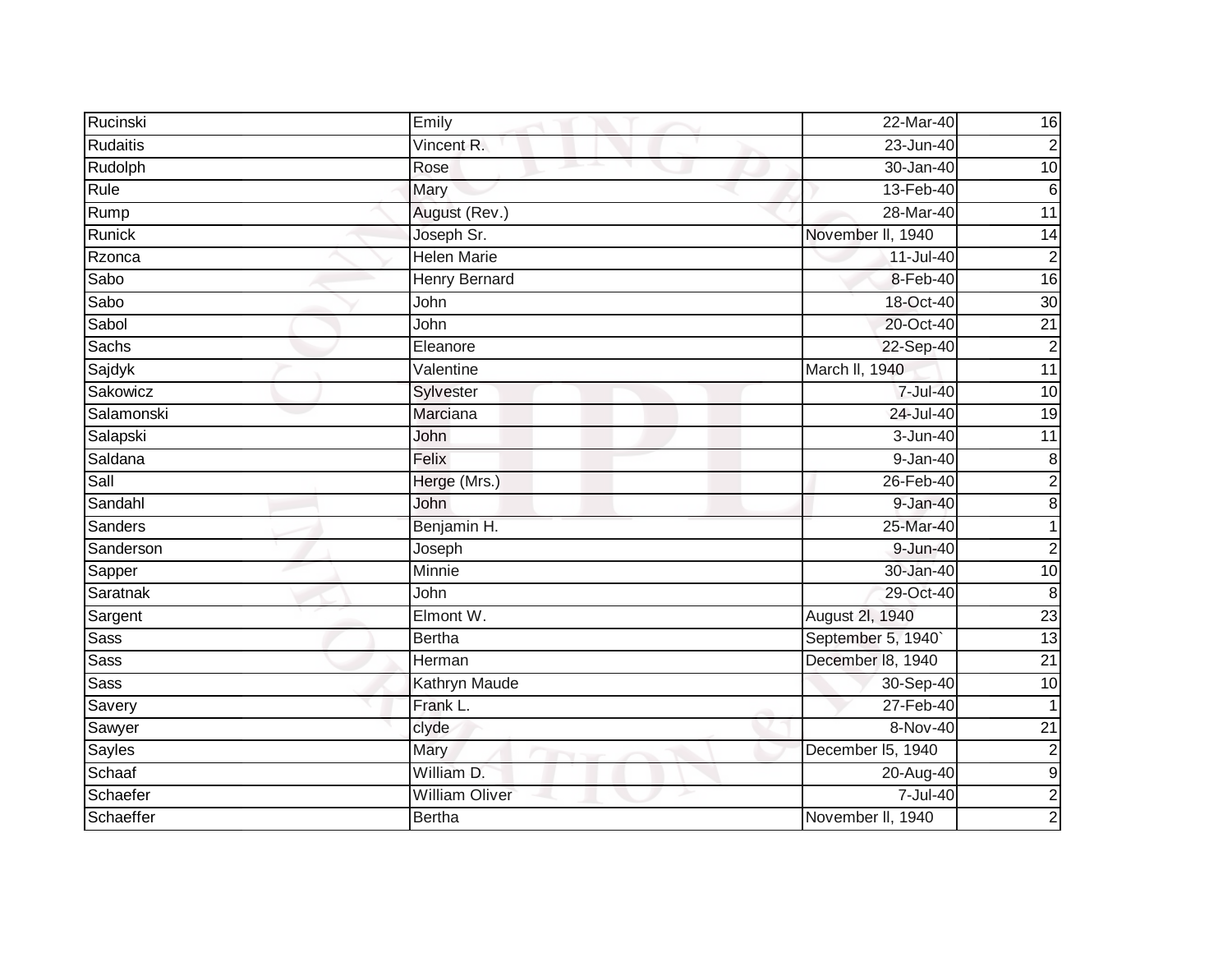| Schaertle     | Leo                   | 26-Feb-40         |                 |
|---------------|-----------------------|-------------------|-----------------|
| Scharf        | <b>William Thomas</b> | 27-Nov-40         | $\overline{22}$ |
| Schelinger    | Florence              | October 3l, 1940  | $\overline{17}$ |
| Scheriff      | Fred                  | July I, 1940      | $\overline{2}$  |
| Schlake       | William               | 7-May-40          | 12              |
| Schloer       | Jacob                 | 19-Feb-40         | 1               |
| Schmal        | Christian             | 22-Jan-40         | $\overline{c}$  |
| Schmelz       | Margaret              | 4-Aug-40          | $\overline{c}$  |
| Schmidt       | Alfred                | November I0, 1940 | $\overline{c}$  |
| Schmidt       | Caroline              | 27-Feb-40         | 10              |
| Schmidt       | John                  | $3-$ Sep-40       | 12              |
| Schmidt       | Minnie                | February II, 1940 | 18              |
| Schmidt       | Minnie                | $6$ -Feb-40       | $\overline{11}$ |
| Schmidt       | <b>Rose Marie</b>     | 14-Apr-40         | $\overline{20}$ |
| Schmitt       | Charles R.            | 9-Aug-40          | 15              |
| Schnurlein    | George                | 14-Apr-40         | $\overline{20}$ |
| Schodowski    | Anthony               | 24-Sep-40         | $\bf 8$         |
| Schoon        | Henry                 | $6-Sep-40$        | $\overline{2}$  |
| Schoon        | Sadie                 | August II, 1940   | 15              |
| Schreiber     | Mary                  | December I0, 1940 | $\overline{c}$  |
| Schreiber     | Mary                  | 23-Sep-40         | 12              |
| Schroer       | Henry                 | 4-Jun-40          | 15              |
| Schuba        | Francis (Mrs.)        | 24-Sep-40         | $\overline{c}$  |
| Schultz       | Frederick             | 30-Jan-40         | $\overline{c}$  |
| Schulze       | Paul                  | 15-Jan-40         | 11              |
| Schweiger     | <b>Bertha</b>         | 26-Aug-40         | $\overline{2}$  |
| Schweighardt  | Margaret              | 12-Nov-40         | $\overline{c}$  |
| Schweitzer    | Jacob                 | 28-Oct-40         | $\overline{c}$  |
| Schwingendorf | Hermine               | 19-Feb-40         | $\overline{a}$  |
| Scott         | Marcella Ann          | December 3l, 1940 | $\overline{c}$  |
| Scully        | Ida                   | 26-Feb-40         | $\overline{8}$  |
| Seaman        | Sarah                 | 3-Jul-40          | $\overline{2}$  |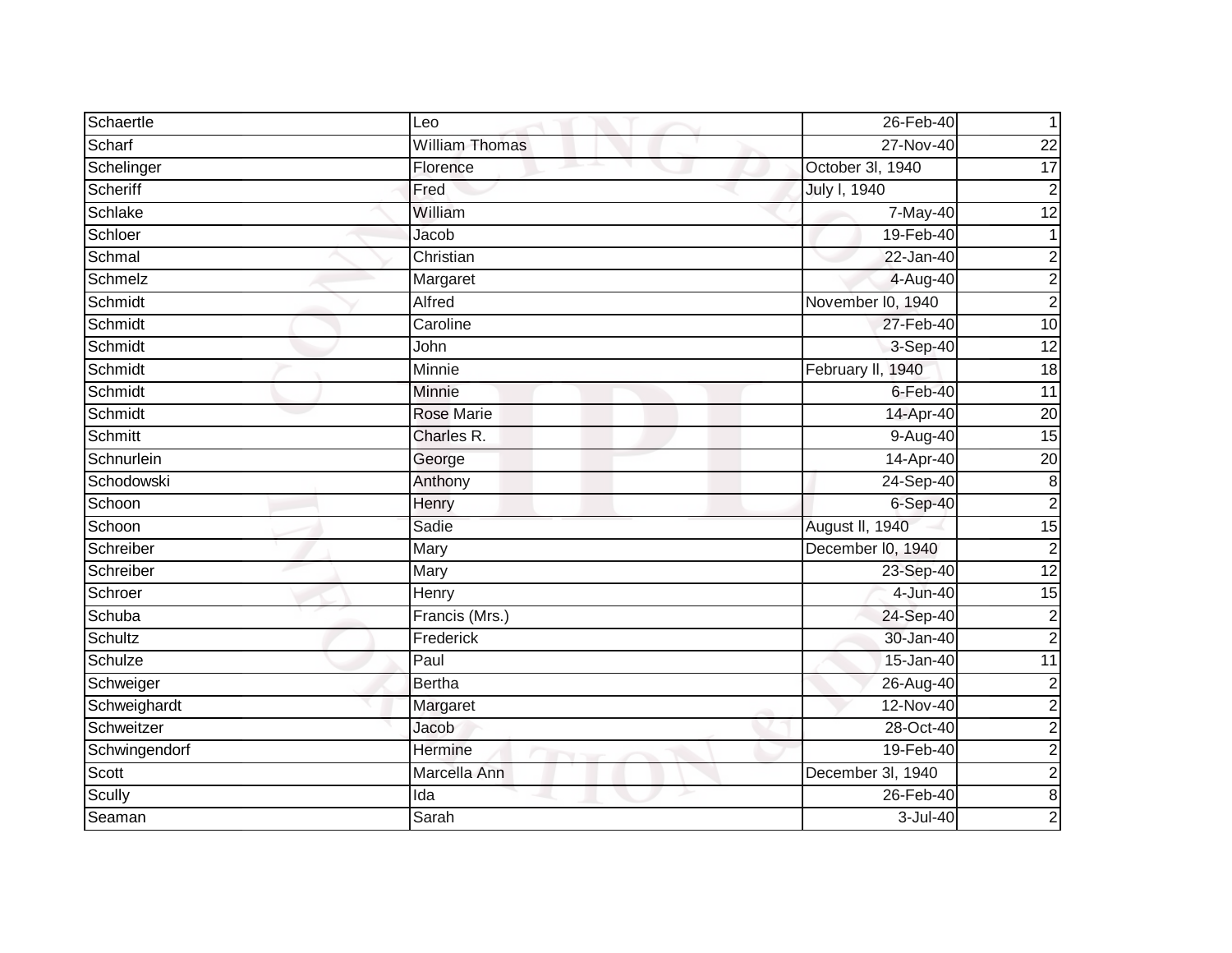| Seberger  | Catherine            | November I4, 1940 | 11               |
|-----------|----------------------|-------------------|------------------|
| Sech      | Anthony J.           | 4-Mar-40          | 14               |
| Segert    | henry                | December 18, 1940 | $\overline{c}$   |
| Sehlman   | Pearl                | 3-Apr-40          | $\overline{2}$   |
| Seipel    | Herman O. (Dr.)      | July 2l, 1940     | $\overline{7}$   |
| Senour    | William H. (Mrs.)    | 8-Apr-40          | $6\phantom{1}$   |
| Serapini  | Silvio               | 12-Feb-40         | 10               |
| Serbo     | Maria                | December I5, 1940 | $\,6$            |
| Shafer    | James                | December I, 1940  | $\overline{a}$   |
| Sharkozy  | Michael              | November 19, 1940 | 15               |
| Shay      | Marenis A.           | November I0, 1940 | $\overline{2}$   |
| Shea      | Michael              | 15-Apr-40         | $\overline{11}$  |
| Shearer   | Winfield S.          | 4-Aug-40          | $\overline{2}$   |
| Sheridan  | Sam                  | 23-Feb-40         | $\overline{2}$   |
| Sherman   | Emma                 | 3-Oct-40          | 20               |
| Sherrill  | Kenneth (Dr.)        | October 3I, 1940  |                  |
| Shimala   | Agnes                | May 19, 1940      | $\overline{c}$   |
| Shinn     | Josephine            | 7-Apr-40          | 6                |
| Shirey    | Warren Eugene (Rev.) | 9-Feb-40          | $\overline{2}$   |
| Shoemaker | Matilda (Mrs.)       | 23-Dec-40         | 12               |
| Shrago    | Dora                 | 7-Jan-40          | $\overline{c}$   |
| Shrama    | Ava                  | 7-Feb-40          | 15               |
| Shurman   | Stanley              | August 15, 1940   | $\overline{11}$  |
| Shuttz    | John E.              | 2-May-40          | $\boldsymbol{8}$ |
| Sibilsky  | <b>B.R.</b> (Mrs.)   | April I0, 1940    | $\overline{2}$   |
| Sibulsky  | Benjamin             | 9-Sep-40          | 13               |
| Sidor     | Theresa              | 18-Oct-40         | 20               |
| Silvasi   | Elizabeth            | 10-Mar-40         | $\overline{19}$  |
| Simmons   | Flora                | July I, 1940      | $\overline{2}$   |
| Simon     | Andrew               | 22-Apr-40         | 12               |
| Simon     | Stephen              | October 14, 1940  |                  |
| Simpson   | $J.J.$ (Rev.)        | $6$ -May-40       | 20               |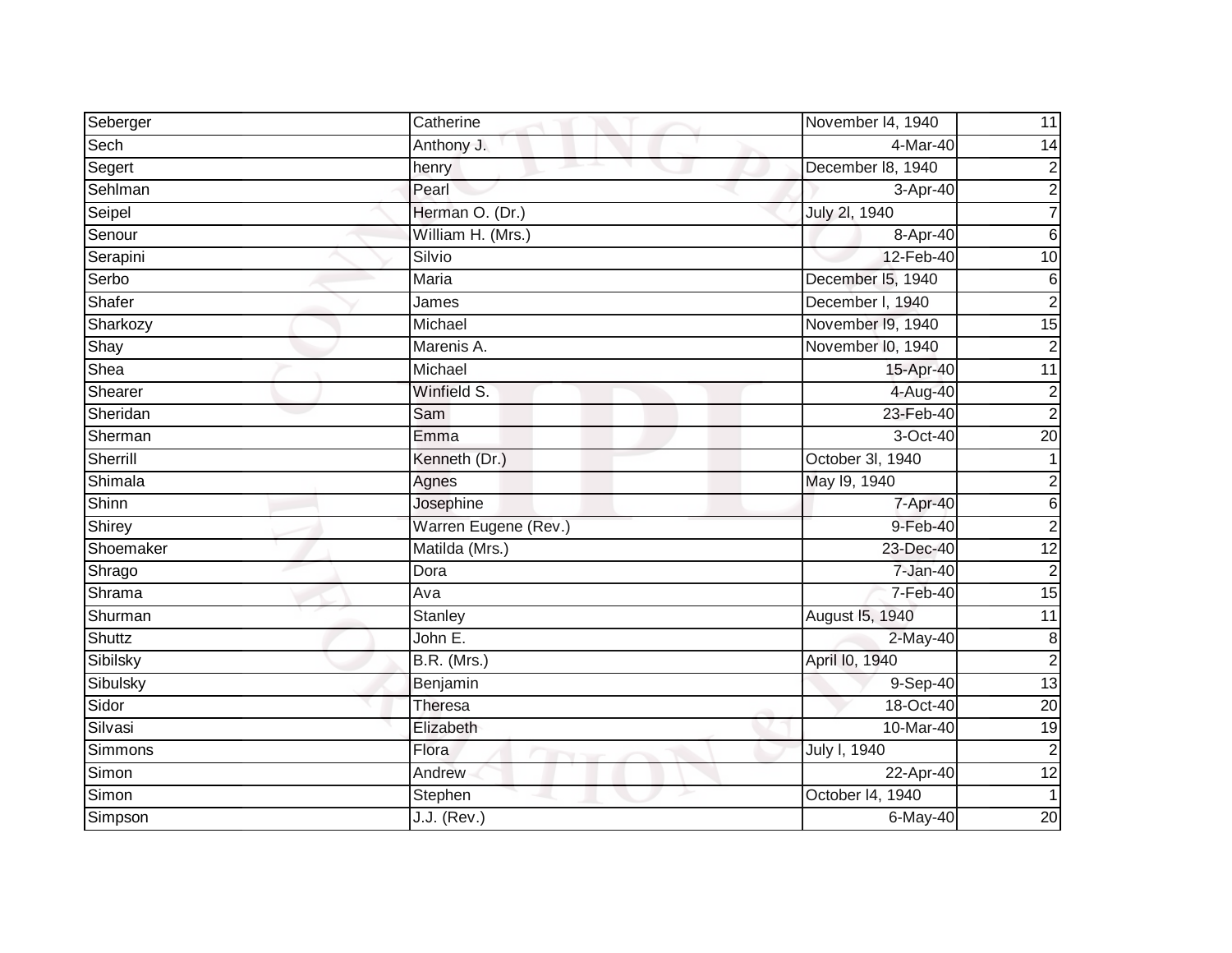| <b>Sims</b>  | Elizabeth S.   | 30-Apr-40         | $\overline{c}$  |
|--------------|----------------|-------------------|-----------------|
| <b>Sinas</b> | Louis          | 29-Jan-40         | $\overline{10}$ |
| Sippel       | William        | $14$ -Jul-40      | $\overline{c}$  |
| Sirlin       | Elizabeth      | 23-Sep-40         | $\,$ 6          |
| Skalba       | Josephine      | 23-May-40         | $\overline{c}$  |
| Skizewaki    | Valergan       | 15-Apr-40         | 11              |
| Sklarski     | Anna           | 22-Aug-40         | $\overline{11}$ |
| Skopiec      | Casimir        | 5-Jan-40          | $\overline{10}$ |
| Smith        | John T.        | 27-Nov-40         | $\overline{27}$ |
| Snyder       | Margaret T.    | 5-Aug-40          | 10              |
| Soderberg    | Anne           | 27-Mar-40         | $\overline{2}$  |
| Soforon      | Monea          | October 18, 1940  | 20              |
| Solyom       | John           | 14-May-40         | 11              |
| Sommers      | George         | 10-May-40         | $\overline{19}$ |
| Sons         | Henry H.       | 22-Dec-40         | $\overline{25}$ |
| Sopota       | Leona          | November I, 1940  | $\overline{2}$  |
| Sorotak      | Susan          | 17-Jul-40         | $\overline{22}$ |
| South        | Gloria Dean    | 29-Mar-40         | $\overline{c}$  |
| Southack     | Fred W.        | 28-Apr-40         | $\overline{2}$  |
| Southerton   | Olinda         | 8-Apr-40          | 11              |
| Sowers       | Bertha E.      | $2$ -Jun-40       | 17              |
| Spear        | Nora           | 30-Apr-40         | 10              |
| Specker      | Henry          | 29-May-40         | $\overline{c}$  |
| Spencer      | Harry H.       | 28-Nov-40         | $\overline{13}$ |
| Spilewski    | Florence       | November 18, 1940 | $6\phantom{1}6$ |
| Spornik      | Mary           | 29-Nov-40         | $\overline{22}$ |
| Sprague      | Josephine      | 26-Mar-40         | $\overline{c}$  |
| Spriegal     | Emily          | November II, 1940 | $\overline{c}$  |
| Sretlik      | Anne           | 6-Dec-40          | $\overline{c}$  |
| Staat        | John           | December 3l, 1940 | $\overline{c}$  |
| <b>Stack</b> | <b>Bridget</b> | 20-Nov-40         | 16              |
| <b>Stack</b> | <b>Bridget</b> | December I5, 1940 | $\bf 8$         |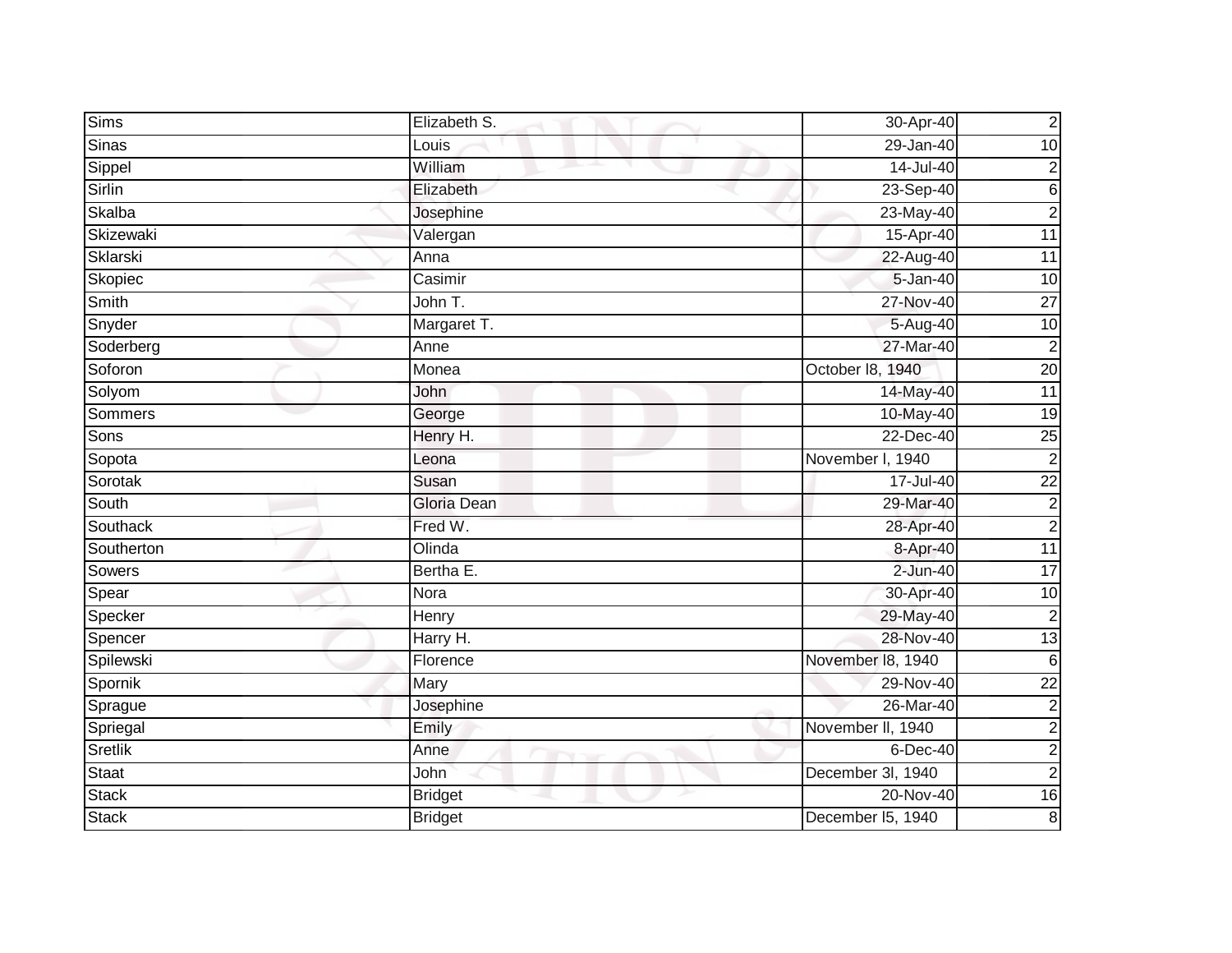| Stando         | <b>Nick</b>    | December I5, 1940  | 6               |
|----------------|----------------|--------------------|-----------------|
| Stanley        | Edward J.      | 16-Apr-40          | $\overline{2}$  |
| Starkey        | Theodosia      | 28-Jul-40          | $\overline{c}$  |
| Steffen        | Martha         | 15-Apr-40          |                 |
| <b>Steffes</b> | Quin           | 5-Jul-40           | $\overline{12}$ |
| Steinhebel     | Fred           | 11-Mar-40          | $\overline{c}$  |
| Steinmann      | Helen E.       | 15-Feb-40          | $\overline{2}$  |
| Stephens       | Joseph M.      | 11-Feb-40          | $\overline{c}$  |
| Stephenson     | Malissa        | April 17, 1940     |                 |
| Sterling       | Albert J.      | February I9, 1940  | $\overline{2}$  |
| Stevenson      | Thomas         | 30-Jan-40          | 10              |
| Steward        | Gertrude       | July 3l, 1940      | $\overline{17}$ |
| <b>Stewart</b> | Lonnie Jean    | December I0, 1940  | $\overline{2}$  |
| Stier          | Christopher    | 2-Apr-40           | $\overline{c}$  |
| Stingley       | Harry          | May 14, 1940       | $\overline{2}$  |
| Stipanov       | Peter          | 8-Mar-40           | $\overline{33}$ |
| Stiteley       | Elizabeth      | 7-Oct-40           | $\overline{2}$  |
| Stivers        | Kenneth A.     | September I5, 1940 | $\overline{2}$  |
| Stocking       | Catherine      | 24-Oct-40          | 13              |
| Stoiser        | Eli            | 25-Jul-40          | $\bf 8$         |
| Store          | John           | 3-Jun-40           | $\overline{c}$  |
| <b>Stross</b>  | Arthur H.      | 15-Jul-40          | $\overline{13}$ |
| Stuhlmacher    | Augusta (Mrs.) | July 16, 1940      | $\overline{10}$ |
| Stutzky        | A.J.           | 29-Dec-40          | 15              |
| Sukalski       | John           | 27-Oct-40          | $6\phantom{1}6$ |
| <b>Surblys</b> | Adam           | 30-Sep-40          | $\overline{10}$ |
| Suvislak       | Frank          | 14-May-40          | $\bf 8$         |
| Swan           | William        | 14-Apr-40          | $\overline{2}$  |
| Swank          | Edmund         | 22-Jul-40          | 12              |
| Swanson        | Adam S.        | 2-Aug-40           | 13              |
| Swanton        | Elizabeth A.   | 26-Dec-40          | $\mathbf 1$     |
| Sweet          | Arthur C.      | $2-Jan-40$         | $\overline{2}$  |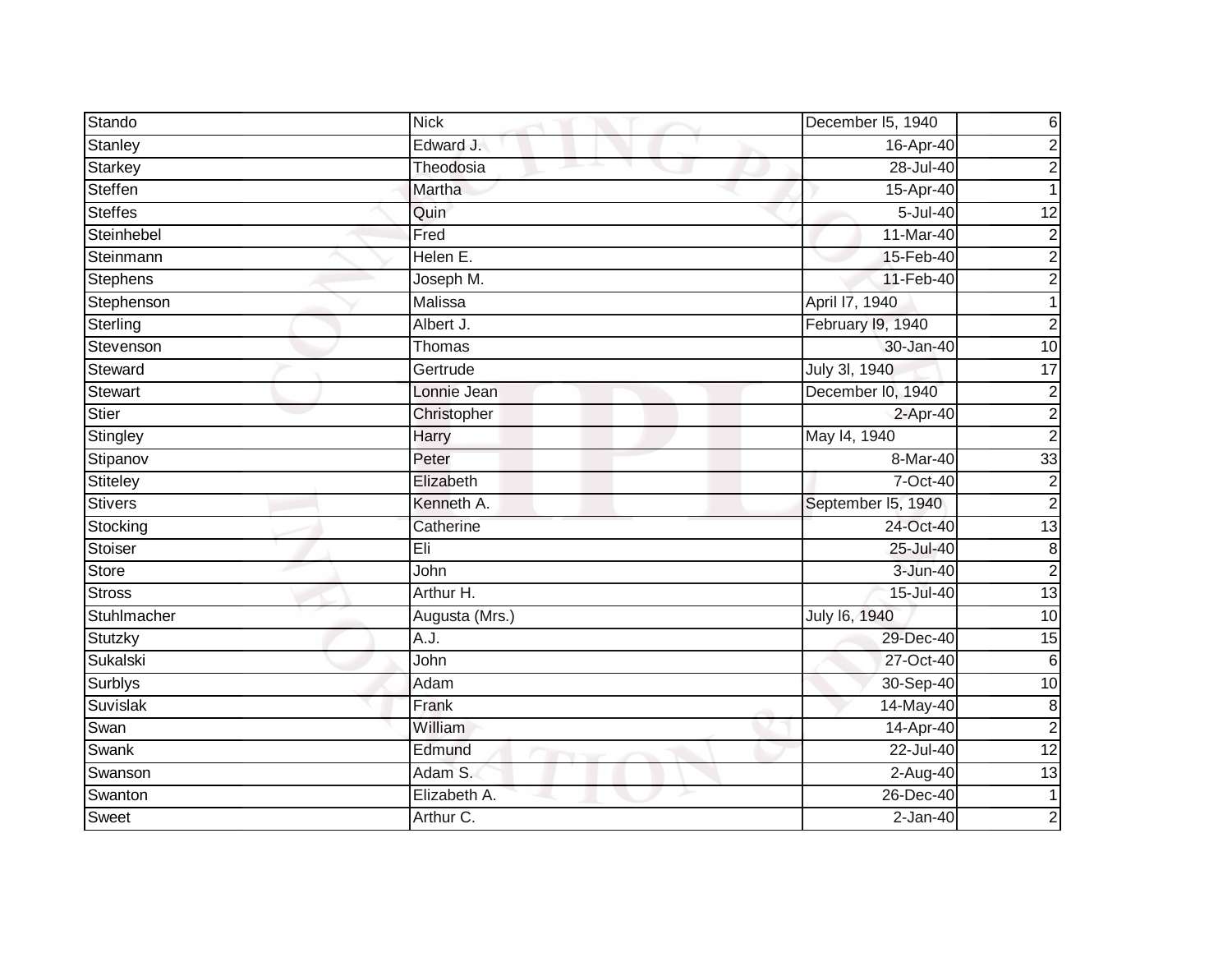| Sylvie        | Phillip        | 5-Nov-40          |                    |
|---------------|----------------|-------------------|--------------------|
| Sypult        | G.L. (Mrs.)    | 8-Apr-40          | 2                  |
| Szabo         | Anton          | 9-Apr-40          | 6                  |
| Szafarczyk    | Clara          | 24-Nov-40         | $\overline{c}$     |
| Szafarz       | <b>Stanley</b> | 26-Dec-40         | 13                 |
| Szajek        | Peter          | 3-Jan-40          | 11                 |
| Szany         | John           |                   | 3-Mar-40 no page # |
| Szarkowski    | Dominik        | October 15, 1940  | 13                 |
| Szatranski    | Elizabeth      | 24-Jun-40         | 11                 |
| <b>Szitas</b> | <b>Baraba</b>  | 9-May-40          | 18                 |
| Szpejewska    | Rose           | February 19, 1940 | $\overline{10}$    |
| Szudzinski    | Elizabeth      | August 15, 1940   | $\overline{12}$    |
| Szymanski     | William        | 7-Jul-40          | $\mathbf 1$        |
| Szymoniak     | George         | 27-Jun-40         | $\overline{14}$    |
| Szymplinski   | Ludwika        | 28-Mar-40         | $\overline{17}$    |
| <b>Takacs</b> | Julia          | 7-Feb-40          | $\overline{2}$     |
| Tamborski     | Michael        | 3-Dec-40          | $\overline{12}$    |
| Tangerman     | Louise         | March I0, 1940    | $\mathbf 2$        |
| Tavnica       | John           | 5-Dec-40          | 12                 |
| Taylor        | Arvilla M.     | 23-Jan-40         | $\overline{2}$     |
| Taylor        | Betty jane     | 8-Feb-40          | $\overline{c}$     |
| Taylor        | William        | 5-Mar-40          | 10                 |
| Teibel        | Martin         | April 19, 1940    | $\overline{26}$    |
| Teplicki      | Anna           | March 2I, 1940    | $\overline{12}$    |
| Thamm         | Emma           | 28-Oct-40         | $\overline{12}$    |
| <b>Theis</b>  | Mathias (Mrs.) | $21$ -Jun-40      | $\overline{17}$    |
| Thiel         | Jacob          | march 2l, 1940    | $\overline{19}$    |
| Thiw          | Lee Ugney      | 5-Feb-40          | $\overline{2}$     |
| Thomas        | James          | 29-Jan-40         | $\overline{10}$    |
| Thomas        | Willie         | December I, 1940  | 1                  |
| Thompson      | Shirley        | $25 - Jun-40$     | $\overline{5}$     |
| Tieman        | Harry W.       | 5-Aug-40          | $\overline{c}$     |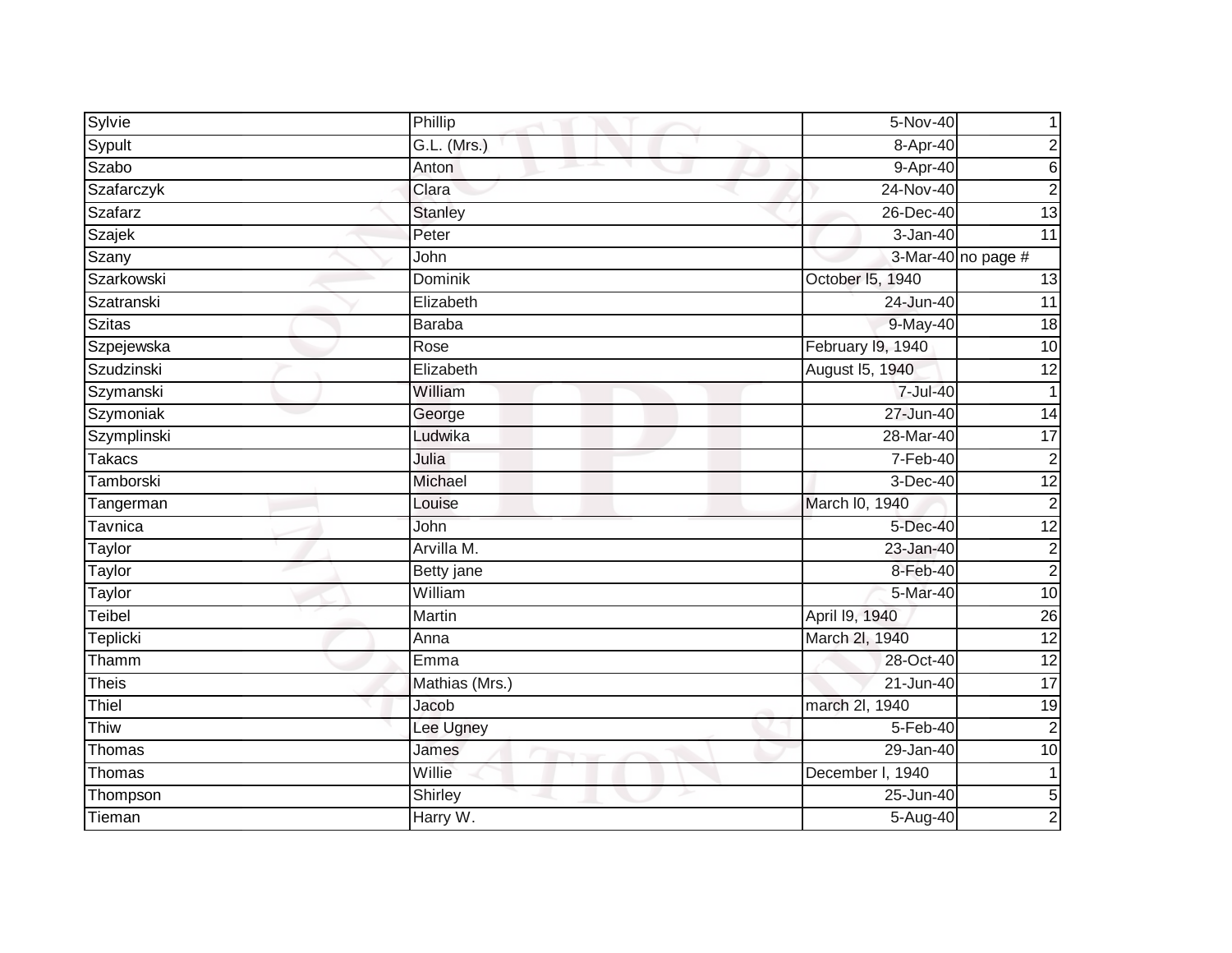| Titsworth           | Joseph H.             | 4-Nov-40            | 16              |
|---------------------|-----------------------|---------------------|-----------------|
| Tkacz               | John                  | 13-Oct-40           | $\overline{2}$  |
| Tobin               | Harry J.              | $10 - Jan-40$       | 15              |
| <b>Tokarz</b>       | Anthony               | 28-Nov-40           | $\overline{4}$  |
| Tombaugh            | Anna                  | 22-May-40           | $\overline{c}$  |
| Tomko               | Joseph                | April 18, 1940      |                 |
| Toney               | Jay                   | July 16, 1940       | 7               |
| Tornabene           | Catherine             | 20-Sep-40           | $\overline{c}$  |
| Toth                | Alex                  | 30-Apr-40           | $\overline{2}$  |
| Toth                | Elizabeth             | $2-Feb-40$          | $\overline{17}$ |
| Toth                | Kathleen              | October II, 1940    | $\overline{26}$ |
| Toth                | Sebastian A.          | 26-Aug-40           | 10              |
| Toy                 | Yo (Dr.)              | $2-Apr-40$          | $\overline{2}$  |
| Trailo              | Amilio                | 4-Oct-40            | $\overline{22}$ |
| Trapp               | Irene                 | 8-Nov-40            | $\overline{34}$ |
| Trappe              | William R.            | September I7, 1940  |                 |
| Troehler            | Caroline J.           | May 3l, 1940        | 19              |
| <b>Troksa</b>       | Robert                | 3-Sep-40            | 12              |
| Trosper             | Jessie                | April I, 1940       | $\overline{c}$  |
| $\overline{T}$ roup | Edward                | $6$ -Dec-40         | $\overline{2}$  |
| Trueblood           | J.L.                  | October I, 1940     | $\overline{12}$ |
| Trueblood           | $W.G.$ (Mrs.)         | February I, 1940    | 12              |
| <b>Tuck</b>         | Moses H.              | February I, 1940    | $\overline{2}$  |
| Tudor               | John H.               | October I8, 1940    | 20              |
| <b>Tukos</b>        | Elizabeth             | 5-Jul-40            | $\overline{c}$  |
| Turchan             | <b>Mike</b>           | June 10, 1940       | $\overline{12}$ |
| Turner              | <b>Frank Eversole</b> | September 29,, 1940 | $\overline{2}$  |
| Turner              | John L.               | $26$ -Feb-40        | 1               |
| Turner              | Sallie L.             | August 15, 1940     | 16              |
| Turner              | Sidney (Mrs.)         | 23-May-40           | $\overline{2}$  |
| Turner              | William               | 26-Nov-40           | 10              |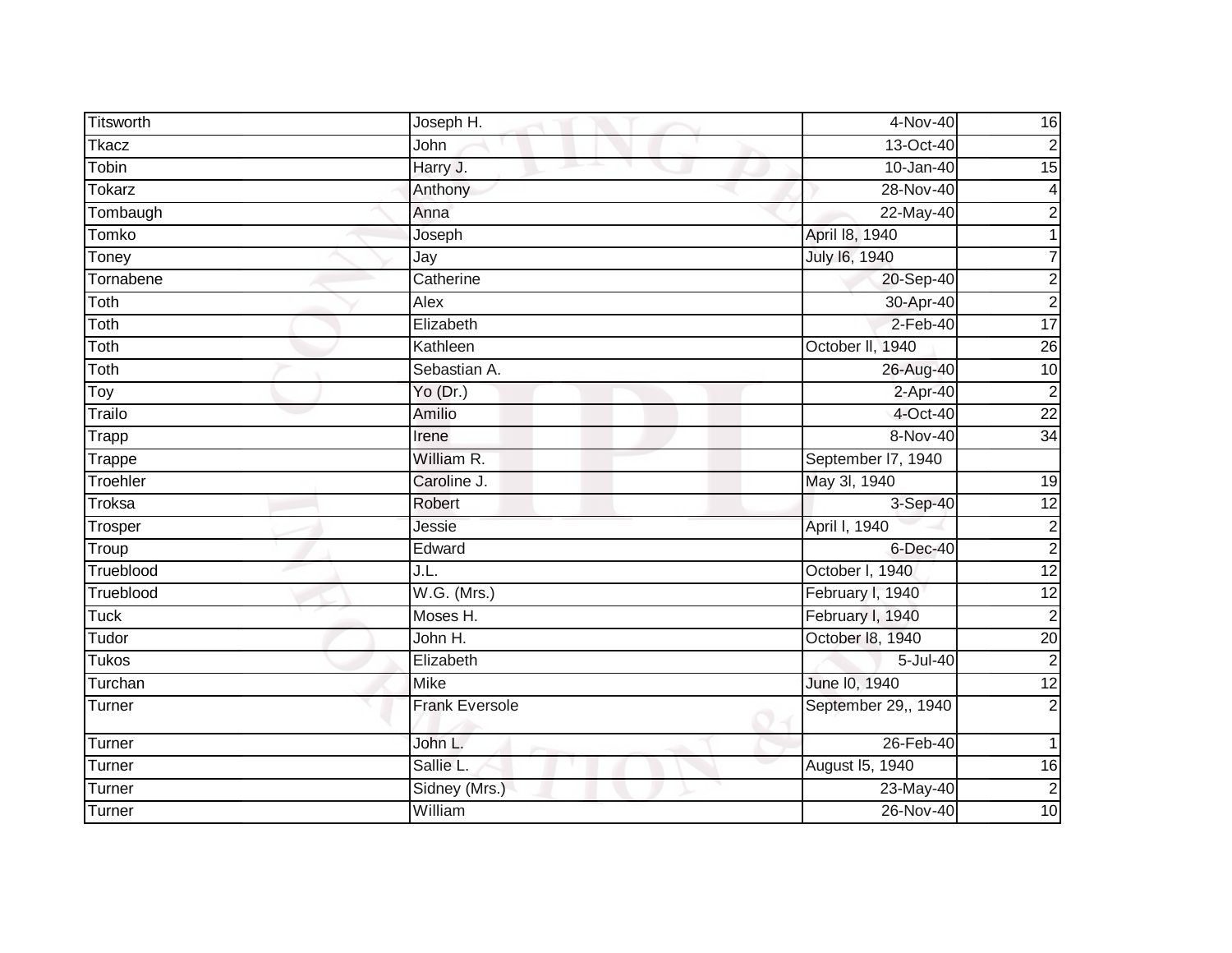| Tweedle        | Roy            | $7 - Jan-40$       | 10              |
|----------------|----------------|--------------------|-----------------|
| Tyrka          | Mary           | November II, 1940  | $\overline{c}$  |
| Untch          | Walter<br>m.   | 13-Dec-40          | $\overline{37}$ |
| Uzdowski       | Roman          | 24-Jan-40          | 25              |
| Valovcin       | John           | 5-Aug-40           | 10              |
| Van Beckum     | Georgiana      | 29-Feb-40          | $\overline{c}$  |
| Van Bodegraven | Jacob          | $9-Feb-40$         | $\mathbf{1}$    |
| Van Cauwenberg | Ellen          | 29-Apr-40          | $\overline{c}$  |
| Van Horn       | William (Mrs.) | 22-Sep-40          | $\overline{c}$  |
| Vangeloff      | Vasil          | September 18, 1940 | 16              |
| Varchol        | Angeline       | $5 - Feb - 40$     | $\overline{2}$  |
| Veiht          | William        | 4-Mar-40           | 44              |
| Veith          | Harry          | April 14, 1940     | 26              |
| Veldkamp       | Sam            | 26-Aug-40          | $\overline{11}$ |
| Vidolin        | John           | $9-Dec-40$         | $\,6$           |
| Vorhees        | E.K. (Mrs.)    | December 3I, 1940  | $\overline{2}$  |
| Vrlinch        | <b>Stana</b>   | May I, 1940        | 14              |
| Vrloza         | Vido           | 24-Mar-40          | 10              |
| Wach           | Carrie         | October I6, 1940   | 19              |
| Wadeikus       | Anthony        | March II, 1940     | 1               |
| Wagner         | Sebastian      | 23-Dec-40          | $\overline{c}$  |
| Wagoner        | Benjamin       | 22-Jul-40          | $\overline{9}$  |
| Wahlin         | Elmer          | 26-May-40          | 12              |
| Walesiak       | Stella         | December II, 1940  | 33              |
| Walker         | Judith Ann     | 3-Jan-40           | $\overline{17}$ |
| Walker         | Milton (Mrs.)  | $2-May-40$         | $\overline{2}$  |
| Walker         | William H.     | 30-Jul-40          | $\overline{c}$  |
| Wallish        | Fred W.        | October I0, 1940   |                 |
| Wampner        | Clarence       | July 16, 1940      | $\overline{2}$  |
| Warchus        | Richard        | 24-Jul-40          | $\overline{25}$ |
| Ward           | Harry          | November II, 1940  | $\overline{2}$  |
| Warmus         | Mary A.        | 5-Jul-40           | 12              |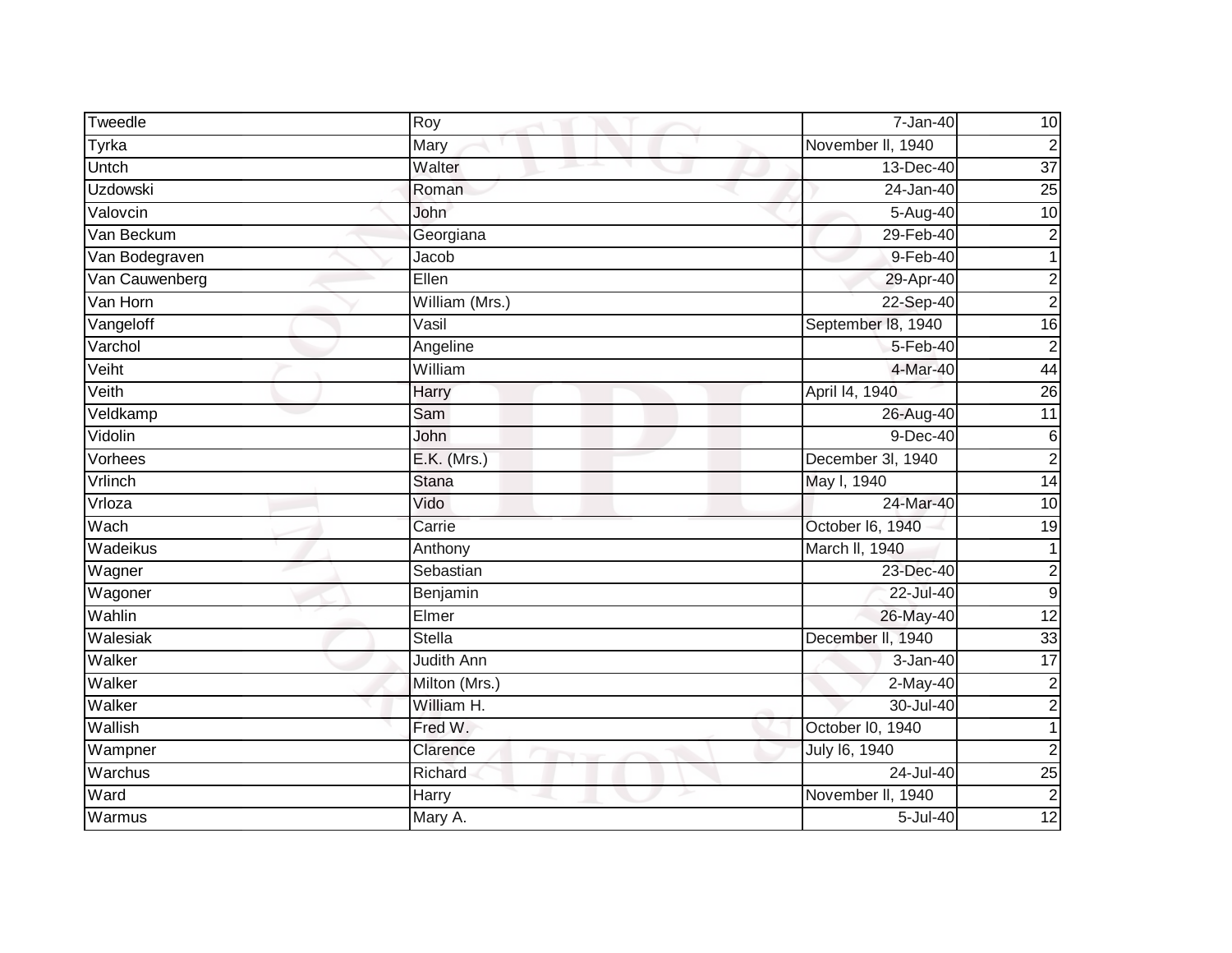| Warner      | Arthur            | 24-Jan-40         | 24                      |
|-------------|-------------------|-------------------|-------------------------|
| Wasfi       | <b>Hazim</b>      | 29-Feb-40         | 14                      |
| Washington  | Elwood            | 7-May-40          |                         |
| Waterman    | Charles E.        | 29-Dec-40         |                         |
| Wayne       | David             | 9-Apr-40          | 2                       |
| Weathers    | George            | November I0, 1940 | 18                      |
| Weaver      | Abbott            | June 17, 1940     | $\, 8$                  |
| Webb        | James Albert      | August 15, 1940   | $\overline{11}$         |
| Weber       | Jacob             | 7-May-40          | 12                      |
| Weiderman   | Fred              | 13-Aug-40         | 10                      |
| Weiler      | James             | 3-Dec-40          | $\overline{12}$         |
| Welch       | Morton            | 13-Oct-40         | $\overline{\mathbf{c}}$ |
| Welter      | William H.        | January 2l, 1940  | $\overline{2}$          |
| Werkowski   | Vincent           | February 2l, 1940 | $\overline{2}$          |
| Werley      | Henrietta K.      | 5-Jul-40          |                         |
| Werner      | Daniel Joseph     | 5-Nov-40          | $\overline{2}$          |
| Werremeyer  | LuLu              | $2$ -Jun-40       | 2                       |
| Wertzberger | Emma              | $2$ -Jun-40       | 2                       |
| Westphal    | Emma              | 26-Aug-40         |                         |
| Whitaker    | Henry (Mrs.)      | February I9, 1940 | $\overline{2}$          |
| Whitaker    | Nancy             | 20-Aug-40         | 14                      |
| White       | <b>Robert</b>     | 8-Dec-40          |                         |
| Whitehouse  | Thomas            | 7-Jun-40          | $\overline{18}$         |
| Whiteman    | Lee Everett       | 6-Feb-40          | 5                       |
| Whitezel    | Matilda M.        | 29-May-40         | $\overline{2}$          |
| Widerberg   | August F.         | 25-Feb-40         | $\mathbf{3}$            |
| Wiergacz    | Mary              | 22-Oct-40         | 10                      |
| Wierske     | Paul              | 19-Apr-40         | 18                      |
| Wieser      | <b>Victor Max</b> | 22-May-40         | $\mathbf 2$             |
| Willett     | Ernst G.          | $1-Feb-40$        | 9                       |
| Williams    | Arthur            | 17-Jan-40         |                         |
| Williams    | Curtis            | 25-Mar-40         |                         |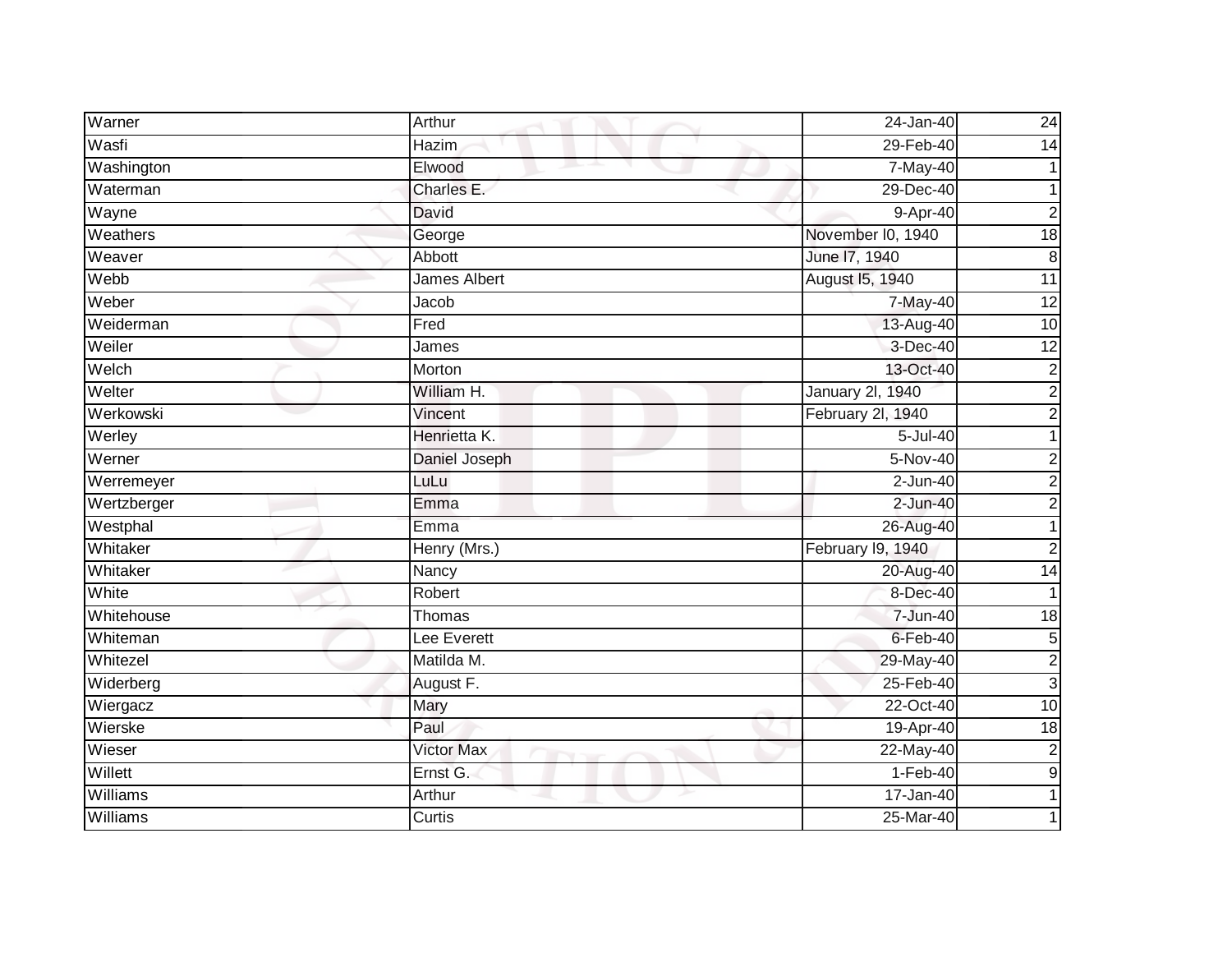| Williams      | Lee                | 15-Apr-40          | $5\vert$        |
|---------------|--------------------|--------------------|-----------------|
| Willig        | John C.            | 28-Jul-40          | $\overline{c}$  |
| Willis        | Geneva B.          | 25-Mar-40          | $\overline{c}$  |
| <b>Willis</b> | Mary               | September I7, 1940 | $\overline{14}$ |
| Wilson        | Anna               | 24-Mar-40          | 18              |
| Wilson        | Opal (Mrs.)        | 8-Jul-40           | $\overline{c}$  |
| Wilson        | Robert W. Jr.      | 14-Mar-40          | 10              |
| Wilson        | Rose N.            | May I, 1940        | $\overline{2}$  |
| Windisch      | Thomas F.          | 30-Apr-40          | $\overline{c}$  |
| Windisch      | Tom                | 17-Apr-40          | $\overline{2}$  |
| Winter        | Susanna            | May 3l, 1940       | $\overline{22}$ |
| Wirtz         | Edward H.          | 8-Sep-40           | $\overline{c}$  |
| Witkowski     | C.S. (Mrs.)        | 27-Nov-40          | $\overline{22}$ |
| Wittig        | <b>Albert Paul</b> | 30-Oct-40          | $\overline{22}$ |
| Woermbke      | <b>Barbara</b>     | 30-Jun-40          | $\overline{2}$  |
| Wohrle        | Minnie             | October 14, 1940   | $\overline{19}$ |
| Wojcik        | Stanley            | 12-Nov-40          | $\overline{2}$  |
| Wojtocki      | Vincent            | 12-Apr-40          |                 |
| Wood          | Mary               | April 18, 1940     | 4               |
| Woodbury      | Laura              | 25-Nov-40          | $\overline{a}$  |
| Worland       | Joseph V.          | 12-Jan-40          | $\overline{c}$  |
| Woznicki      | Casmir             | 24-Jun-40          | 24              |
| Wright        | Agnes W.           | August 2I, 1940    | $\overline{17}$ |
| Wulf          | Christen (Mrs.)    | January 3l, 1940   | $\overline{c}$  |
| Wusik         | <b>Steve</b>       | 8-Dec-40           | $\overline{2}$  |
| Wyllie        | Mary               | 5-Feb-40           | $\bf{8}$        |
| Yakimoff      | Christ             | 8-Oct-40           | 2               |
| Yarcham       | <b>Steve</b>       | August II, 1940    | $\,$ 6          |
| Yelenich      | <b>Mike</b>        | 9-Feb-40           | 12              |
| Yopst         | John (Mrs.)        | 2-Aug-40           | 13              |
| Zandstra      | Geertji            | 24-Jun-40          | $\overline{11}$ |
| Zarna         | Nicholas           | $9$ -Jul-40        | $6\phantom{1}$  |